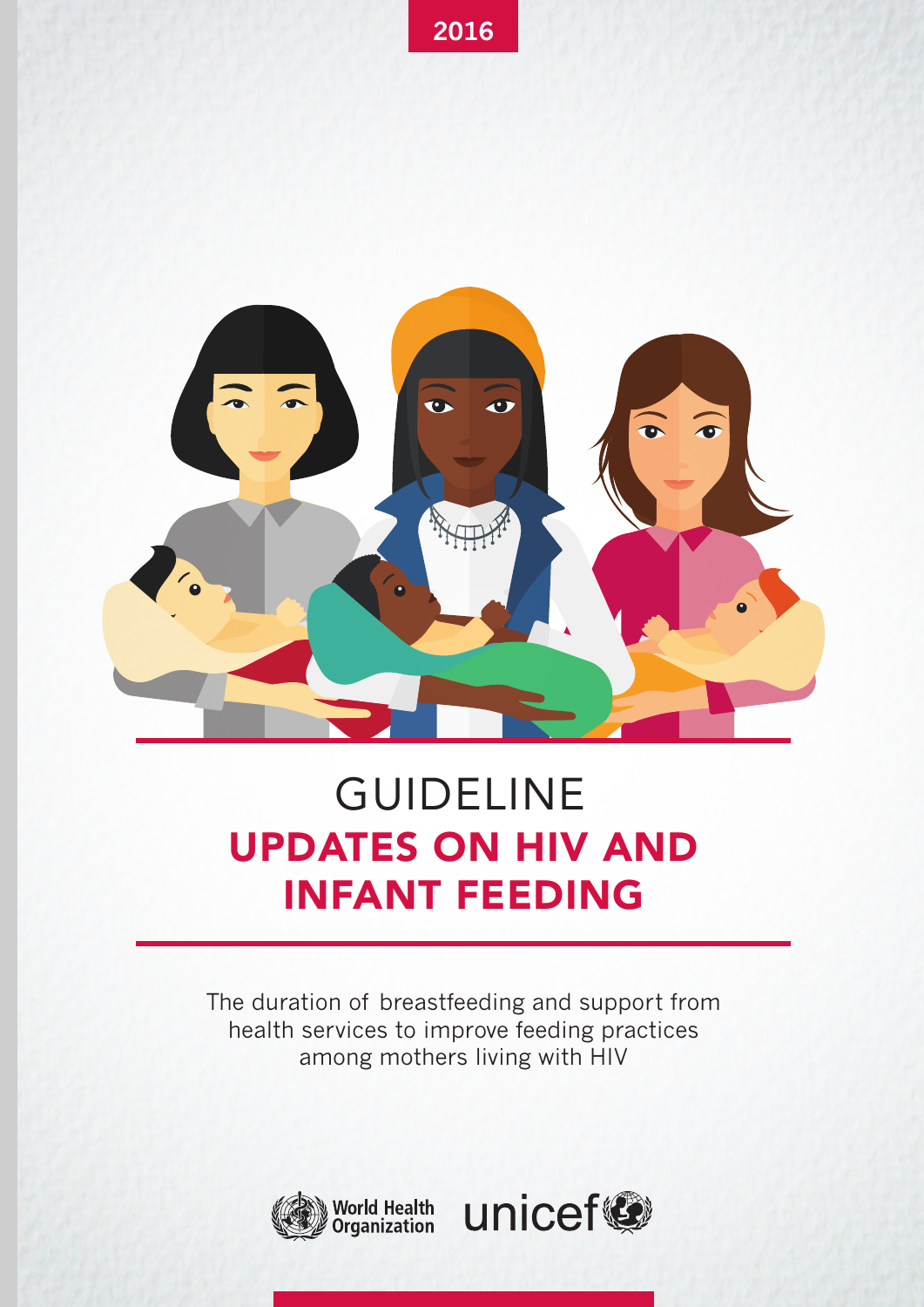## **GUIDELINE** Updates on HIV and infant feeding

The duration of breastfeeding and support from health services to improve feeding practices among mothers living with HIV



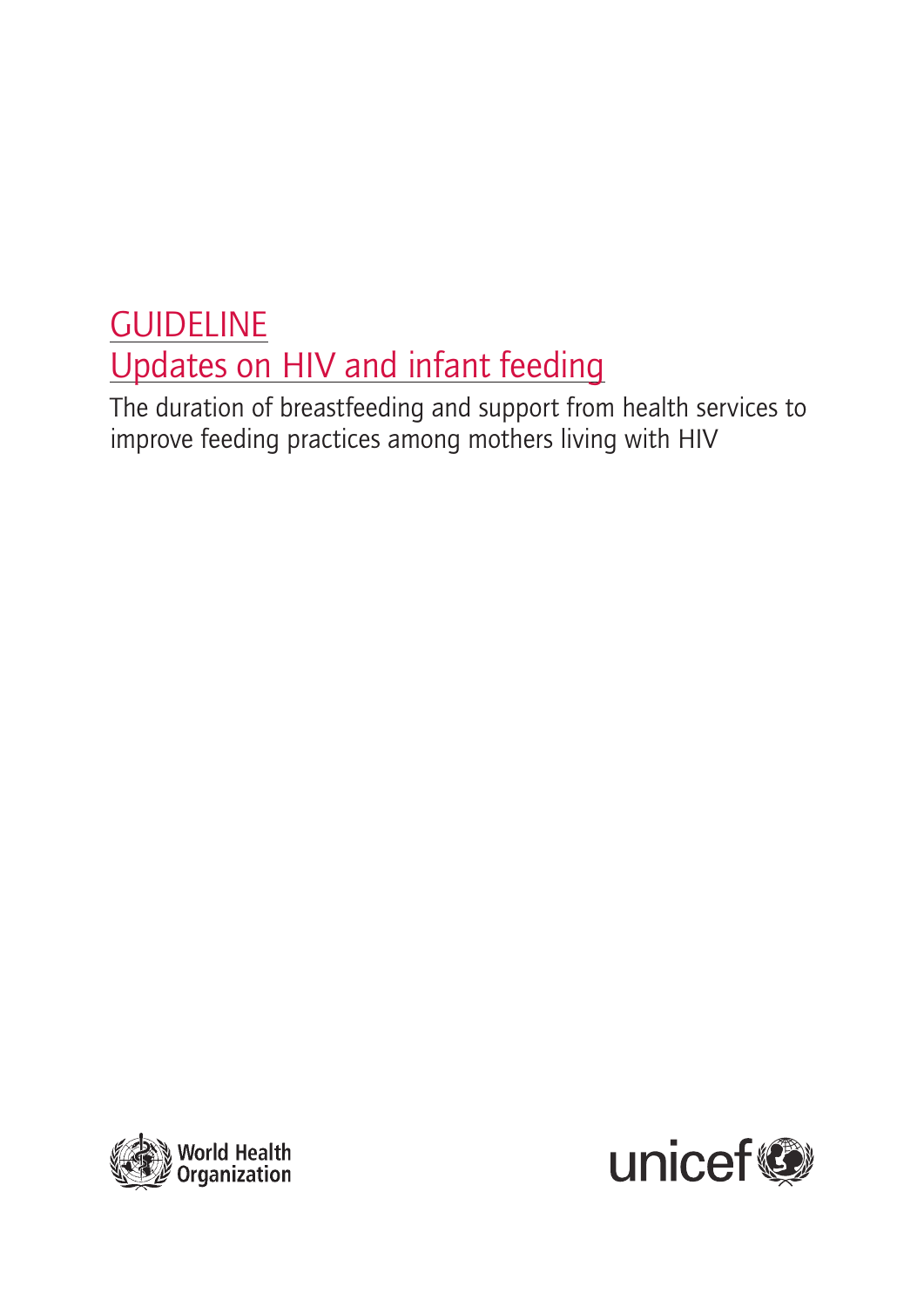#### WHO Library Cataloguing-in-Publication Data

Guideline: updates on HIV and infant feeding: the duration of breastfeeding, and support from health services to improve feeding practices among mothers living with HIV.

1.HIV Infections. 2.Breast Feeding. 3.Infectious Disease Transmission, Vertical – prevention and control. 4.Infant. 5.Feeding Methods. 6.Milk, Human. 7.Guideline. I.World Health Organization. II.UNICEF.

ISBN 978 92 4 154970 7 (NLM classification: WC 503.3)

#### **© World Health Organization 2016**

All rights reserved. Publications of the World Health Organization are available on the WHO website (http://www.who.int) or can be purchased from WHO Press, World Health Organization, 20 Avenue Appia, 1211 Geneva 27, Switzerland (tel.: +41 22 791 3264; fax: +41 22 791 4857; email: bookorders@who.int).

Requests for permission to reproduce or translate WHO publications – whether for sale or for non-commercial distribution – should be addressed to WHO Press through the WHO website (http://www.who.int/about/licensing/copyright\_form/index.html).

The designations employed and the presentation of the material in this publication do not imply the expression of any opinion whatsoever on the part of the World Health Organization concerning the legal status of any country, territory, city or area or of its authorities, or concerning the delimitation of its frontiers or boundaries. Dotted and dashed lines on maps represent approximate border lines for which there may not yet be full agreement.

The mention of specific companies or of certain manufacturers' products does not imply that they are endorsed or recommended by the World Health Organization in preference to others of a similar nature that are not mentioned. Errors and omissions excepted, the names of proprietary products are distinguished by initial capital letters.

All reasonable precautions have been taken by the World Health Organization to verify the information contained in this publication. However, the published material is being distributed without warranty of any kind, either expressed or implied. The responsibility for the interpretation and use of the material lies with the reader. In no event shall the World Health Organization be liable for damages arising from its use.

Cover design: Paprika (Annecy, France) Layout: minimum graphics Printed by the WHO Document Production Services, Geneva, Switzerland

#### **Suggested citation**

World Health Organization, United Nations Children's Fund. Guideline: updates on HIV and infant feeding: the duration of breastfeeding, and support from health services to improve feeding practices among mothers living with HIV. Geneva: World Health Organization; 2016.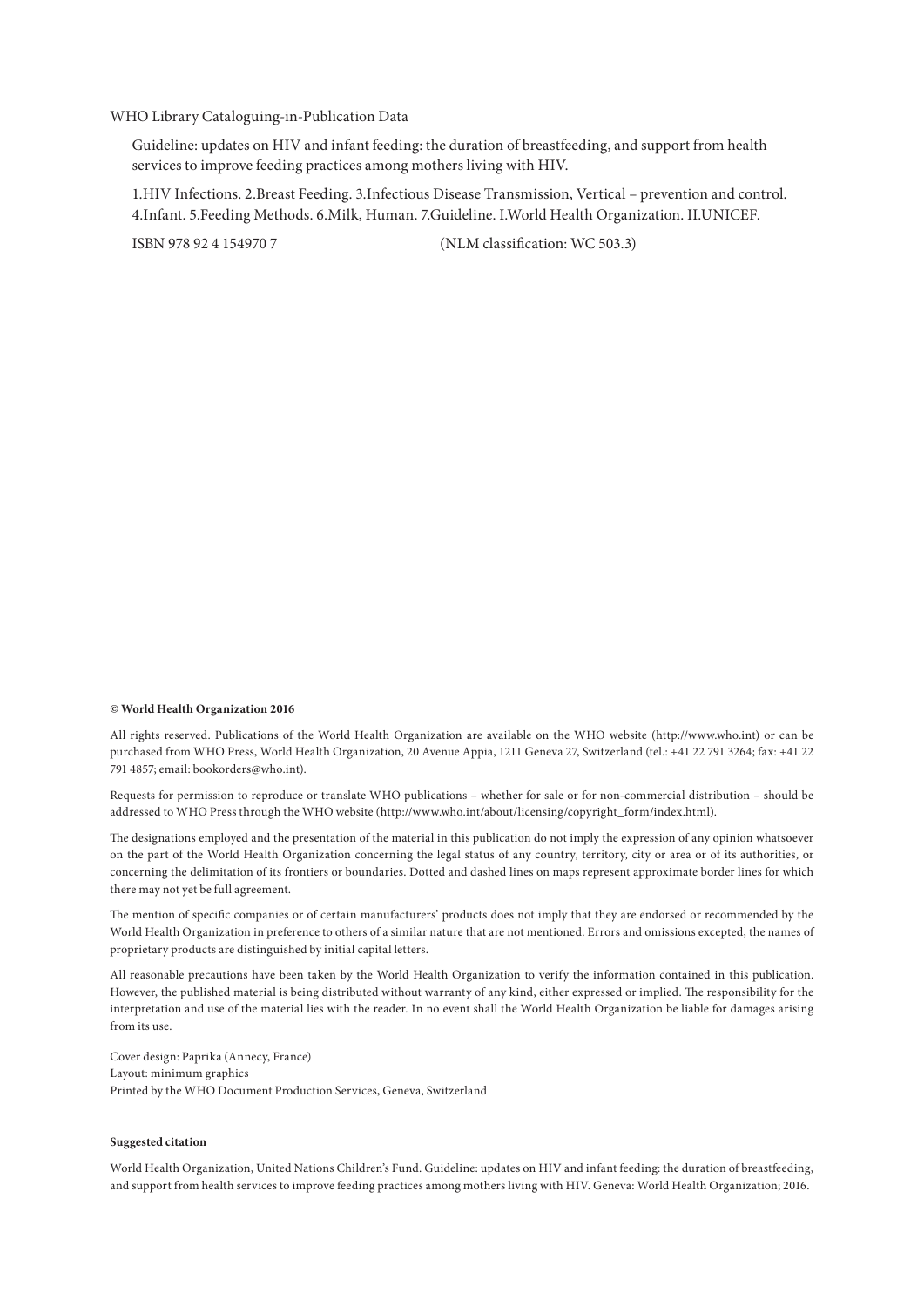## **Contents**

| Abbreviations and acronyms                                                               | $\mathbf{V}$ |
|------------------------------------------------------------------------------------------|--------------|
| Definitions and key terms                                                                | vi           |
| Acknowledgements                                                                         | viii         |
| Executive summary                                                                        | $\mathbf{1}$ |
| Scope and purpose                                                                        | 5            |
| The 2010 WHO principles and recommendations on HIV and infant feeding: valid and updated | 6            |
| Background                                                                               | 10           |
| Target audience                                                                          | 11           |
| Population of interest                                                                   | 11           |
| Priority questions for review                                                            | 11           |
| Evidence and recommendations                                                             | 12           |
| 1. The duration of breastfeeding by mothers living with HIV                              | 12           |
| 2. Interventions to support infant feeding practices by mothers living with HIV          | 22           |
| 3. What to advise when mothers living with HIV do not exclusively breastfeed             | 28           |
| 4. What to advise when mothers living with HIV do not plan to breastfeed for 12 months   | 32           |
| Implications for monitoring and evaluation                                               | 36           |
| Implications for conflict and emergency settings                                         | 37           |
| Methods                                                                                  | 39           |
| Evidence retrieval, assessment and synthesis                                             | 39           |
| WHO Steering Committee                                                                   | 39           |
| Guideline Development Group                                                              | 40           |
| <b>External Peer Review Group</b>                                                        | 40           |
| Managing conflicts of interest                                                           | 40           |
| Grading the quality of the evidence                                                      | 40           |
| Decision-making process                                                                  | 41           |
| Dissemination, adaptation and implementation                                             | 44           |
| Dissemination                                                                            | 44           |
| Adaptation and implementation                                                            | 44           |
| Monitoring and evaluating the implementation of the guideline                            | 45           |
| Implications for future research                                                         | 45           |
| Plans for updating the guideline                                                         | 45           |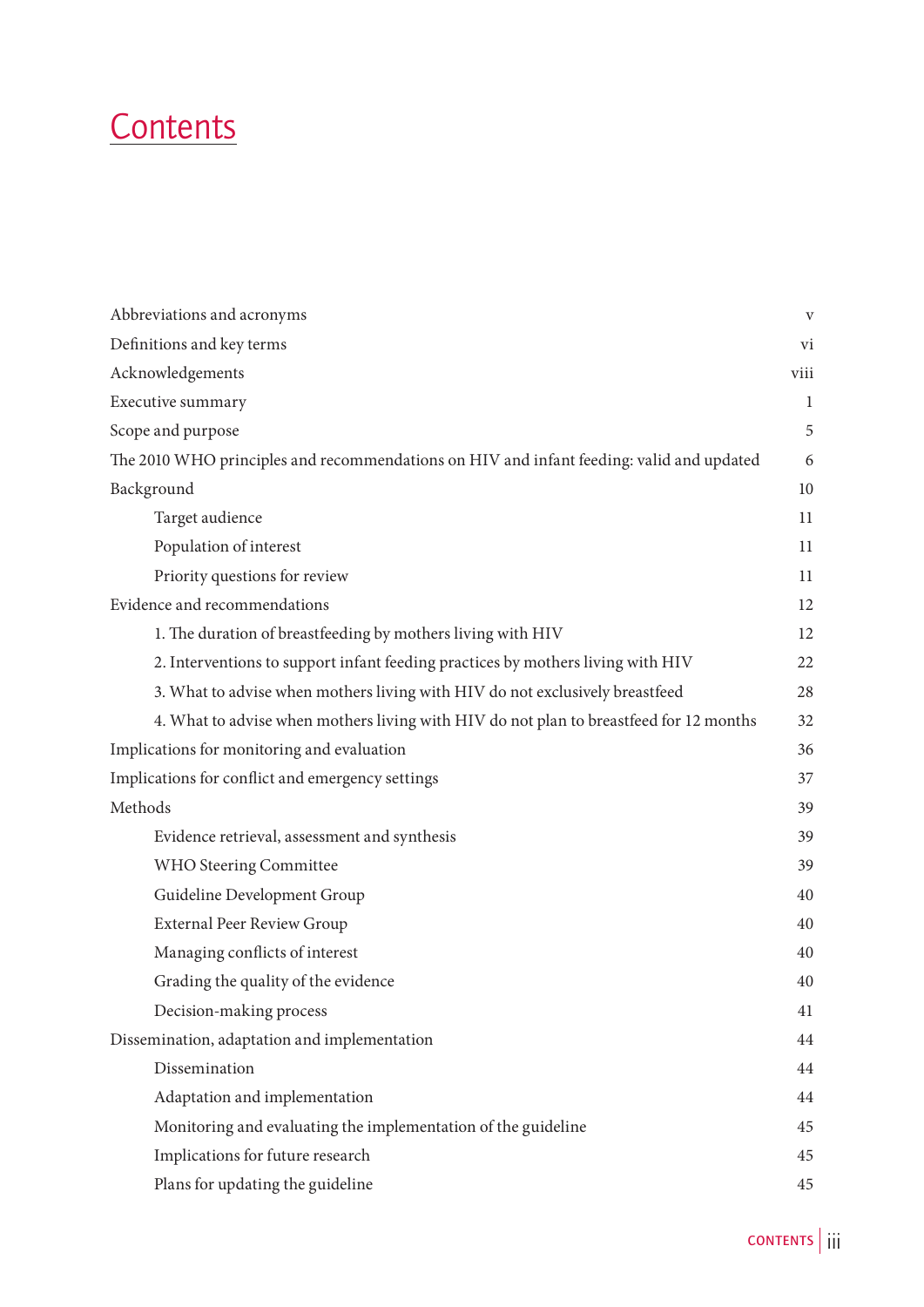| References |                                                                                                                                               | 46 |
|------------|-----------------------------------------------------------------------------------------------------------------------------------------------|----|
|            | Annex 1. Systematic reviews including GRADE tables related to the duration of breastfeeding<br>by mothers living with HIV                     | 51 |
|            | Annex 2. Systematic reviews including GRADE tables related to interventions to improve<br>infant feeding practices by mothers living with HIV | 52 |
|            | Annex 3. Survey of national health authorities in the 22 priority countries for the Global Plan                                               | 53 |
|            | Annex 4. Guideline Development Group and advisory groups                                                                                      | 54 |
|            | Annex 5. Questions and PICO used as the basis for preparing systematic reviews of the<br>available published evidence                         | 57 |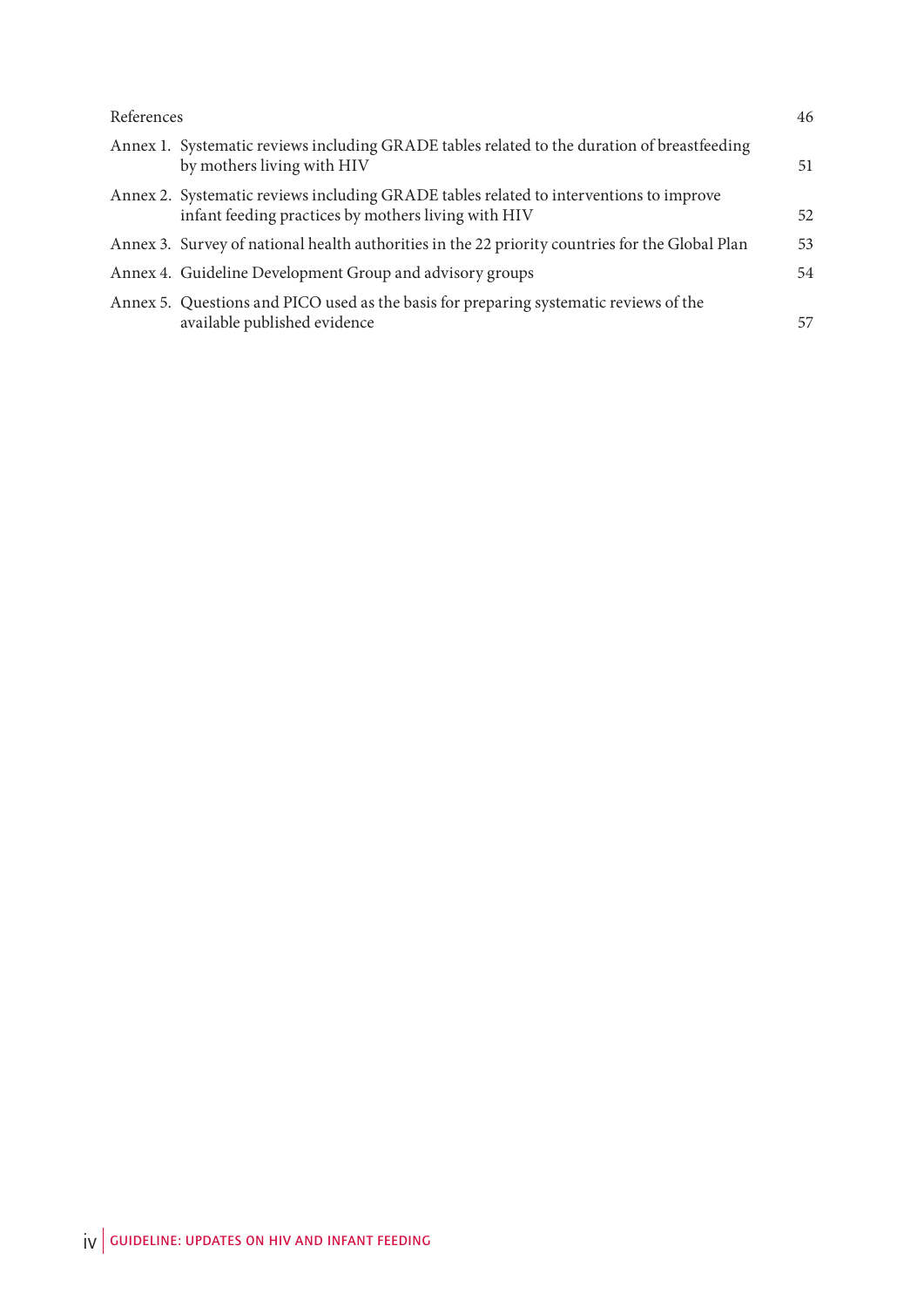## Abbreviations and acronyms

| AIDS          | acquired immunodeficiency syndrome                                                                                       |
|---------------|--------------------------------------------------------------------------------------------------------------------------|
| ART           | antiretroviral therapy                                                                                                   |
| ARV           | antiretroviral drug                                                                                                      |
| CD4           | T-lymphocyte cell bearing CD4 receptor                                                                                   |
| CI            | confidence interval                                                                                                      |
| <b>HIV</b>    | human immunodeficiency virus                                                                                             |
| <b>GRADE</b>  | Grading of Recommendations, Assessment, Development and Evaluation                                                       |
| PICO          | population, intervention, control, outcome                                                                               |
| <b>RR</b>     | relative risk                                                                                                            |
| RRRF          | relative risk of infant and child mortality associated with replacement feeding compared with<br>exclusive breastfeeding |
| <b>UNAIDS</b> | Joint United Nations Programme on HIV/AIDS                                                                               |
| <b>UNICEF</b> | United Nations Children's Fund                                                                                           |
| <b>WHO</b>    | World Health Organization                                                                                                |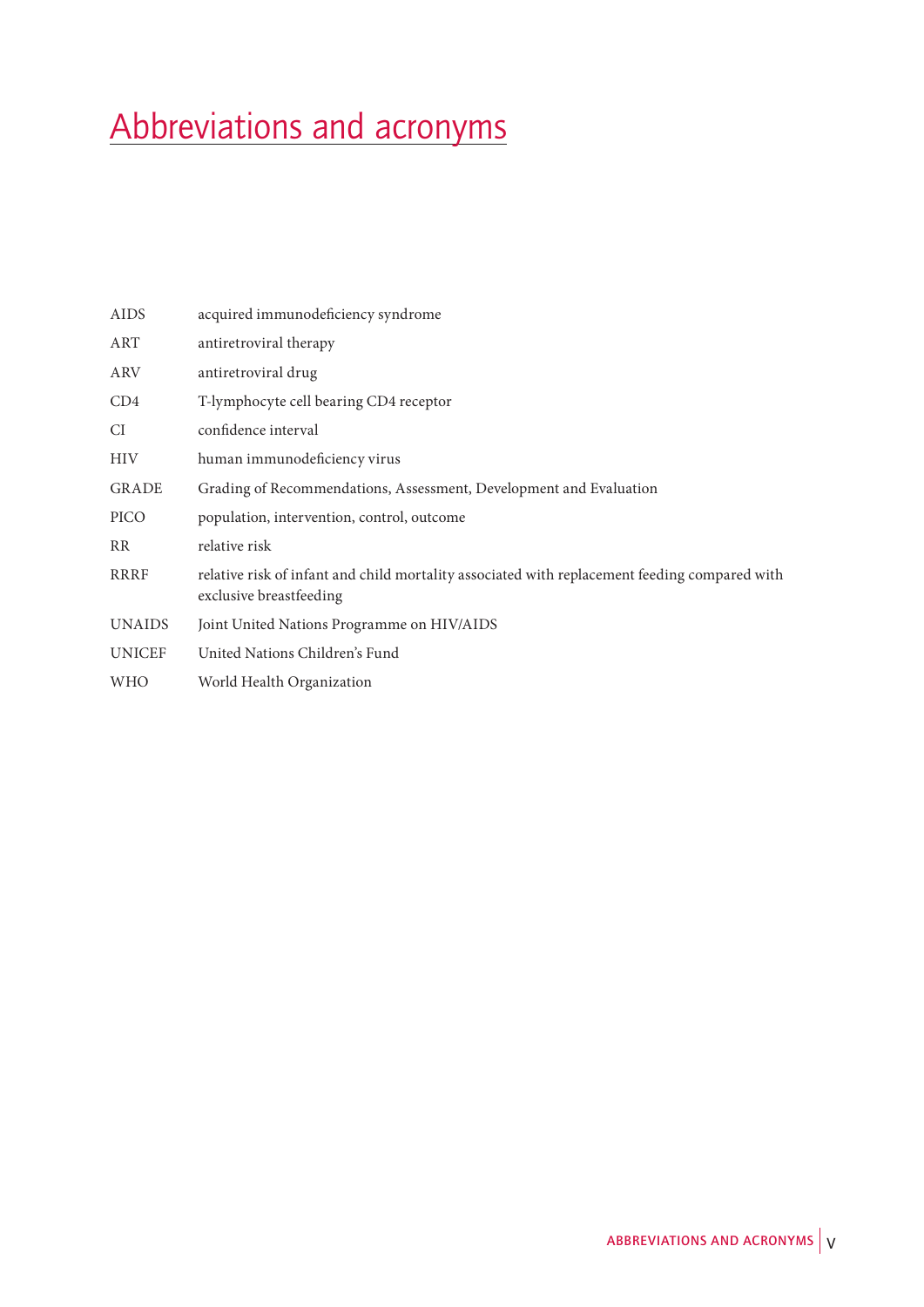### Definitions and key terms

**Antiretroviral (ARV) drug:** the medicine used to treat HIV infection.

**Antiretroviral therapy (ART):** the use of a combination of three or more ARV drugs for treating HIV infection. ART involves lifelong treatment.

**ARV drugs for HIV prevention:** ARV drugs for the prevention of HIV transmission and includes ARV drugs given to the mother or infant for preventing mother-to-child transmission of HIV, ARV drugs to reduce the transmission of HIV among serodiscordant couples and ARV drugs to prevent people from acquiring HIV when they are exposed (post-exposure and pre-exposure prophylaxis).

**Exclusive breastfeeding:** the infant receives only breast milk without any other liquids or solids, not even water, except for oral rehydration solution or drops or syrups of vitamins, minerals or medicines.

**HIV:** the human immunodeficiency virus. There are two types of HIV: **HIV-1 and HIV-2**. The vast majority of people living with HIV infections globally have HIV-1.

**HIV-exposed infant or child:** an infant or child born to a mother living with HIV until the infant or child is reliably excluded from being HIV infected.

**HIV-free survival:** an infant or young child born to a mother living with HIV remains both HIV uninfected (confirmed negative HIV status) and also alive over a defined follow-up period. It is commonly reported at 18 months or 24 months of age.

**Mixed feeding:** an infant younger than six months of age is given other liquids and/or foods together with breast milk. This could be water, other types of milk or any type of solid food.

**Neonate:** an infant 0–28 days old.

**Postnatal transmission:** transmission of HIV to an infant or child after birth. Most postnatal transmission is through the breast milk of a woman living with HIV, but this also includes accidental infection, such as through an infected needle or through child abuse.

**Prevention of mother-to-child transmission of HIV:** previous WHO guidelines have used the terms "options A, B and B+" to refer to different approaches to preventing the mother-to-child transmission of HIV. The 2013 WHO consolidated guidelines on the use of ARV drugs recommended one of two approaches: (1) providing ART during pregnancy and breastfeeding to women who are otherwise not eligible for ART (option B); or (2) providing lifelong ART to all pregnant and breastfeeding women living with HIV regardless of CD4 count or clinical stage (option B+).

**Public health approach:** addresses the health needs of a population or the collective health status of the people rather than focusing primarily on individual case management. This approach aims to ensure the widest possible access to high-quality services at the population level, based on simplified and standardized approaches, and to strike a balance between implementing the best-proven standard of care and what is feasible on a large scale in resource-limited settings. For HIV, key elements of a public health approach include simplified drug formularies; large-scale use of fixed-dose combinations; care and drugs provided free of charge at the point of service delivery; decentralization and integration of services, including task shifting; and simplified approaches to clinical monitoring.

**Replacement feeding:** feeding an infant who is not receiving any breast milk with a diet that provides all the nutrients children need until they can be fully fed on family foods. During the first six months, this should be with a suitable breast milk substitute: commercial infant formula milk. After six months, it should preferably be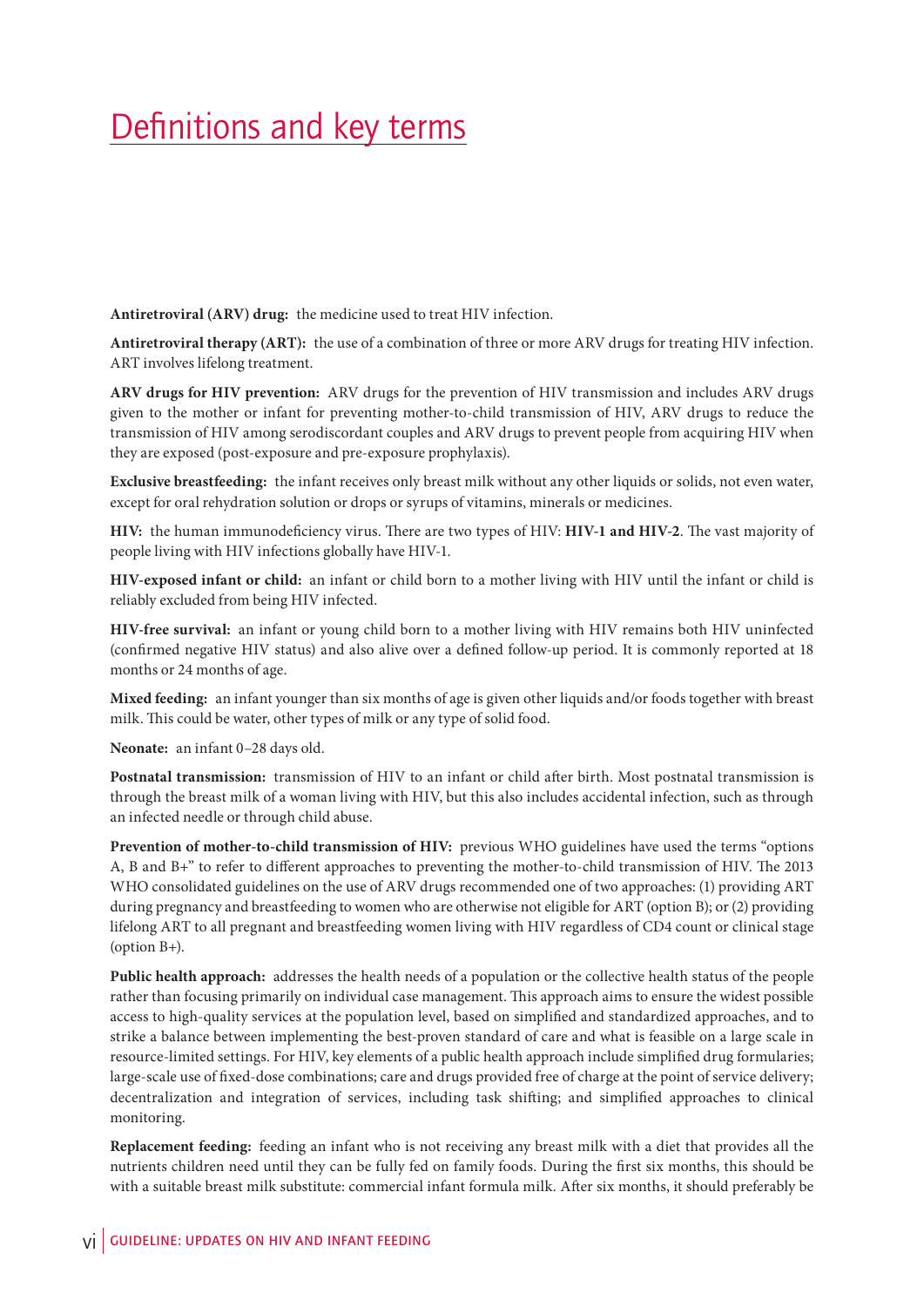with a suitable breast milk substitute and complementary foods made from appropriately prepared and nutrientenriched family foods given three to five times per day.

**Treatment failure:** the current WHO virological criterion for treatment failure is a viral load of 1000 copies per ml or more.

**Universal access to ART:** defined broadly as a high level of access (80% or more of the eligible population) that is affordable. It does not necessarily mean 100% coverage.

**Vertical transmission:** transmission of HIV that occurs from a mother living with HIV to her infant. This may occur in utero, in the peripartum period or postnatally through breastfeeding.

**Viral failure:** the inability to achieve or maintain viral suppression below a certain threshold.

**Viral suppression:** a viral load below the detection threshold using viral assays.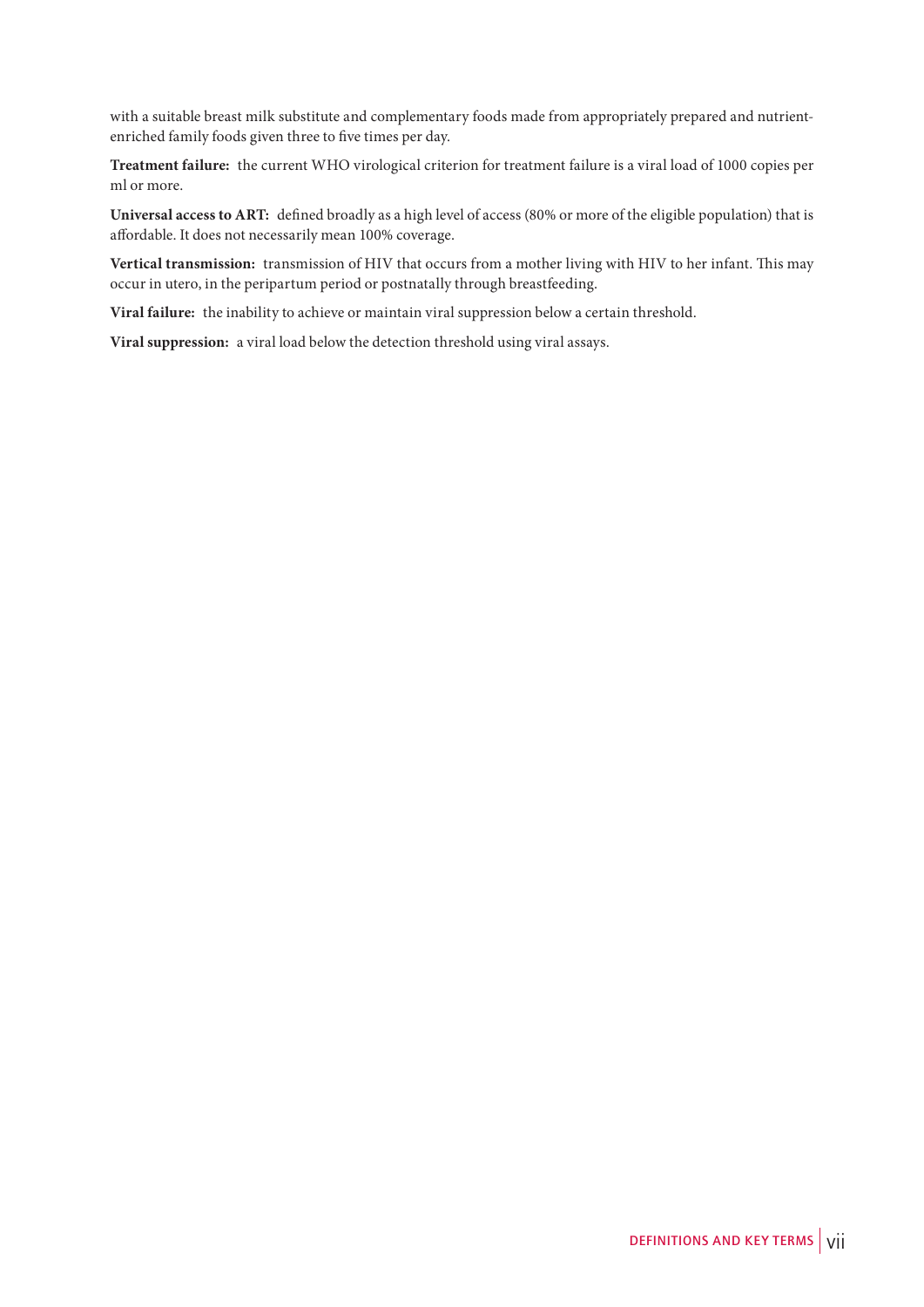## Acknowledgements

The Department of Maternal, Newborn, Child and Adolescent Health, the Department of Nutrition for Health and Development and the Department of HIV of WHO gratefully acknowledge the contributions that many individuals and organizations made to developing this guideline. Special thanks are due to Sam Phiri and Nandi Siegfried for chairing the Guideline Development Group meetings.

This guideline process was coordinated by Nigel Rollins and Elizabeth Centeno Tablante, Department of Maternal, Newborn, Child and Adolescent Health; Pura Rayco-Solon and Zita Weise Prinzo, Department of Nutrition for Health and Development; and Shaffiq Essajee, Eyerusalem Negussie and Martina Penazzato, Department of HIV, WHO. The process was managed with UNICEF, in particular with the support of Maaike Arts and Tin Tin Sint. Thanks are due to the Guidelines Review Committee Secretariat (Myriam Felber and Susan Norris) for their support throughout the process and also to the WHO Department of Compliance, Risk Management and Ethics for its support in the procedures related to managing conflicts of interest.

Special thanks to Peggy Henderson and Renee Sharma for reporting the meeting and drafting the guideline, including GRADE tables.

#### **Financial support**

Grants from the United States Agency for International Development, the United States Centers for Disease Control and Prevention and the United States President's Emergency Plan for AIDS Relief supported the development of this publication. WHO also thanks the Bill & Melinda Gates Foundation for financial support for finalizing the guideline document. WHO and UNICEF are grateful to all the individuals and institutions that contributed time and made other in-kind contributions to the guideline development process. Donors do not fund specific guidelines and do not participate in any decision related to the guideline development process, including the composition of research questions, membership of the guideline groups, conduct and interpretation of systematic reviews or formulation of recommendations.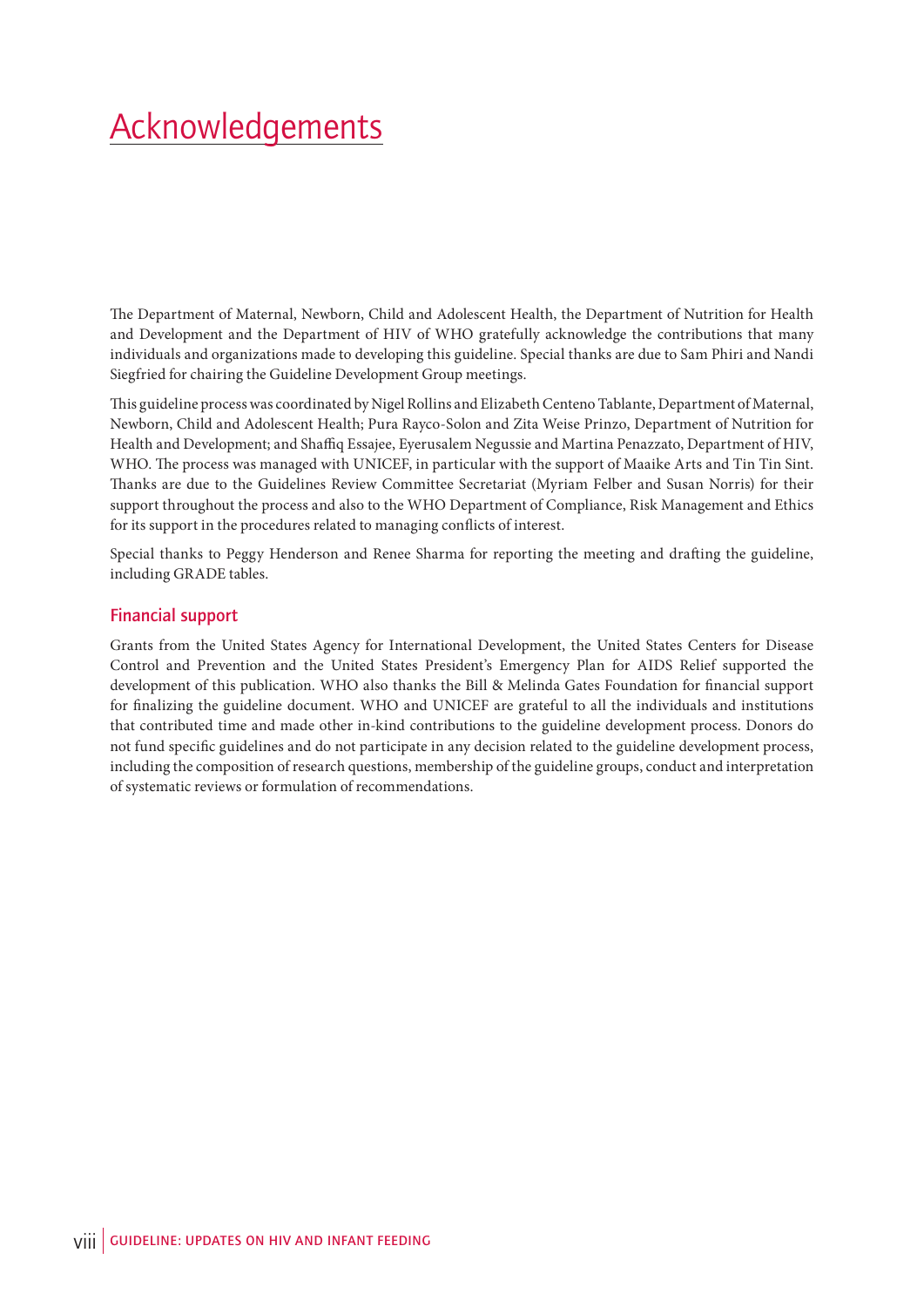### Executive summary

#### **Background**

Breastfeeding is one of the foundations of child health, development and survival, especially where diarrhoea, pneumonia and undernutrition are common causes of mortality among children younger than five years. For these reasons, exclusive breastfeeding for the first six months of life is the recommended way of feeding infants, followed by continued breastfeeding with appropriate complementary foods for up to two years or beyond.

In southern and eastern Africa, where child mortality rates are among the highest in the world, HIV infection is common and a leading cause of death. In these settings, use of commercial breast-milk substitutes and other replacement feeds among infants not exposed to HIV is associated with significantly increased morbidity and mortality. Moreover, the evidence for the long-term benefits of longer duration of breastfeeding for both maternal and child health outcomes, including child development and prevention of noncommunicable diseases, highlights the relevance of supporting breastfeeding in high- and low-income settings alike.

In 2010, WHO for the first time recommended antiretroviral (ARV) drug interventions to prevent postnatal transmission of HIV through breastfeeding. In the same year, WHO revised its guidelines on HIV and infant feeding to recommend a public health approach that advised national authorities to promote and support one feeding practice to all women living with HIV accessing care in public health facilities. Since then, countries have largely implemented the recommendations in the 2010 WHO guidelines on HIV and infant feeding. However, these guidelines had not been updated since then, since little new evidence emerged on either the uptake or impact of the recommendations.

The WHO consolidated guidelines on the use of ARV drugs for treating and preventing HIV infection were updated in 2013 and again in 2016. WHO now recommends lifelong antiretroviral therapy (ART) for everyone from the time when any adult (including pregnant and breastfeeding women) or child is first diagnosed with HIV infection. These revisions to the ARV drug guidelines, recent evidence and programmatic experience and demand for clarification on specific issues created a need to review the HIV and infant feeding guidelines.

#### **Purpose of this guideline**

The objective of this guideline is to improve the HIV-free survival of HIV-exposed infants by providing guidance on appropriate infant feeding practices and use of ARV drugs for mothers living with HIV and by updating WHO-related tools and training materials.

The guideline is intended mainly for countries with high HIV prevalence and settings in which diarrhoea, pneumonia and undernutrition are common causes of infant and child mortality. However, it may also be relevant to settings with a low prevalence of HIV depending on the background rates and causes of infant and child mortality.

This guideline aims to help Member States and their partners in their efforts to make informed decisions on the appropriate nutrition actions to achieve the Sustainable Development Goals, the global targets set in the comprehensive implementation plan on maternal, infant and young child nutrition, the Global Strategy for Women's, Children's and Adolescents' Health (2016–2030) and the Global Health Sector Strategy on Sexually Transmitted Infections 2016–2021.

The target audience for this guideline includes: (1) national policy-makers in health ministries; (2) programme managers working in child health, essential drugs and health worker training; (3) health-care providers, researchers and clinicians providing services to pregnant women and mothers living with HIV at various levels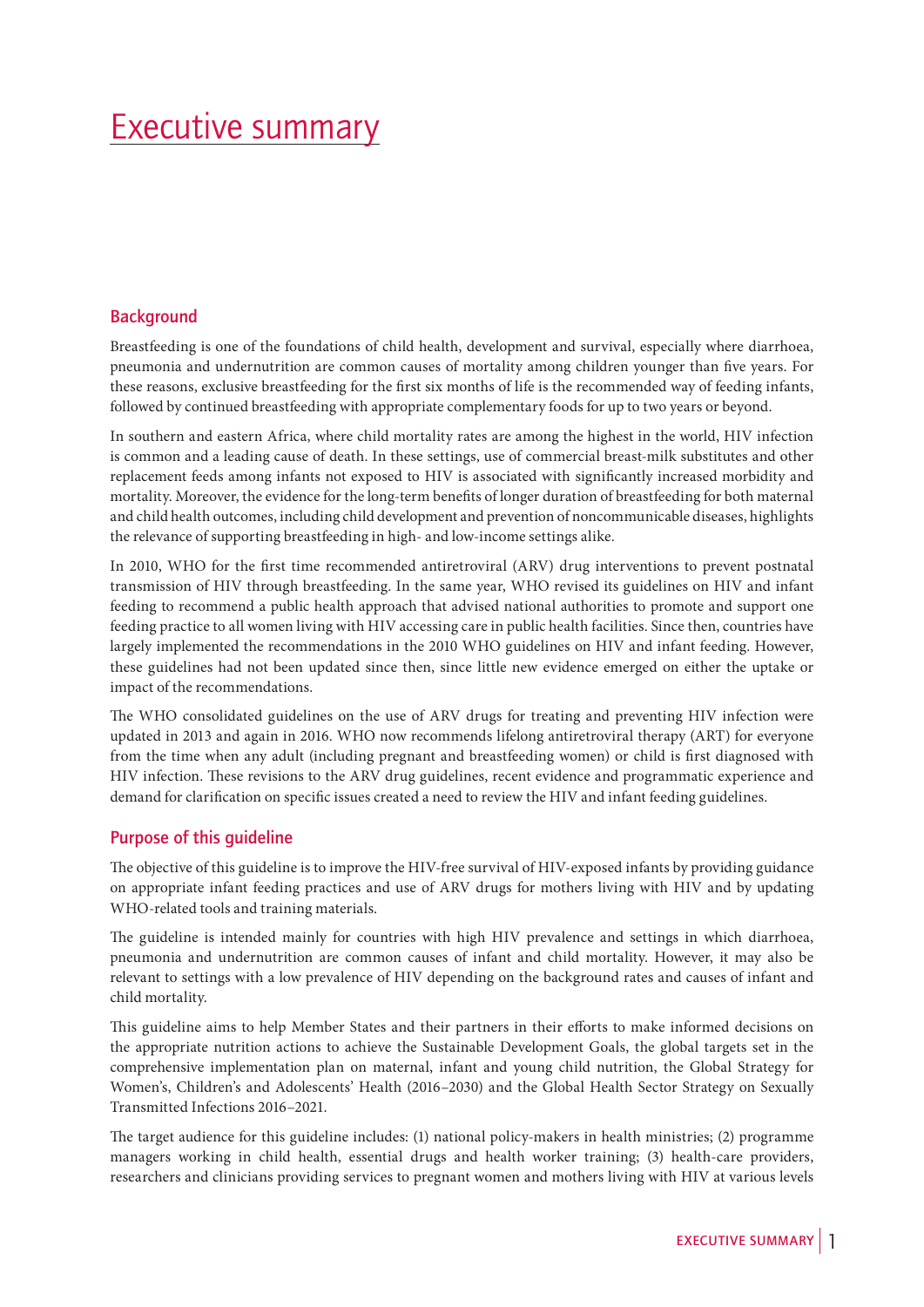of health care; and (4) development partners providing financial and/or technical support for child health programmes, including those in conflict and emergency settings.

#### **Guideline development methods**

WHO developed the present evidence-informed recommendations using the procedures outlined in the WHO handbook for guideline development. The steps in this process included: (i) identification of priority questions and outcomes; (ii) retrieval of the evidence; (iii) assessment and synthesis of the evidence; (iv) formulation of recommendations, including research priorities; and planning for (v) dissemination; (vi) implementation, equity and ethical considerations; and (vii) impact evaluation and updating of the guideline. The Grading of Recommendations Assessment, Development and Evaluation (GRADE) method was followed, to prepare evidence profiles related to preselected topics, based on up-to-date systematic reviews.

In November 2014, a WHO Guideline Development Group reviewed the former guidelines on HIV and infant feeding and identified specific questions that should be updated. These questions and clarifications related mainly to one recommendation (number 2) from the 2010 WHO guidelines. All other recommendations and principles in those guidelines remain valid (see summary table below). Four areas were given priority for review:

- the duration of breastfeeding by mothers living with HIV;
- interventions to support infant feeding practices by mothers living with HIV;
- what to advise when mothers living with HIV do not exclusively breastfeed (if a mother living with HIV does not exclusively breastfeed, is mixed feeding with ART better than no breastfeeding at all?); and
- what to advise when mothers living with HIV do not plan to breastfeed for 12 months (if a mother living with HIV plans to return to work or school, is a shorter duration of planned breastfeeding with ART better than no breastfeeding at all?).

The Guideline Development Group also suggested examining the implications of recommendations in two programmatic areas:

- What guidance on infant feeding should be provided to mothers living with HIV and to health authorities in conflict or emergency settings?
- What are the implications of the updated recommendations for monitoring and evaluation?

To develop these recommendations, a WHO Steering Committee and a Guideline Development Group of 21 experts was convened. Based on the evidence reviews, the WHO Steering Committee developed an initial set of draft recommendations. Members of the Guideline Development Group then reviewed and evaluated the quality of the evidence identified through the systematic reviews using the GRADE method and revised and finalized the guideline recommendations and guiding practice statements. Tables 1 and 2 present the final recommendations and guiding practice statements, which were submitted for approval to the WHO Guideline Review Committee.

#### **Available evidence**

WHO commissioned independent institutions to conduct systematic reviews of the questions identified in the Guideline Development Group scoping meeting. Experts provided technical support to the guideline process by preparing systematic reviews, developing additional models and drafting evidence summaries and GRADE tables. Guideline Development Group members declared relevant interests, but none was deemed to represent a conflict of interest.

This new guideline does not reflect all WHO recommendations related to HIV and infant feeding but only the areas to which the Guideline Development Group gave priority for updating. The recommendations included in the WHO 2010 guidelines on HIV and infant feeding (see Table 3) remain valid except as noted. Specifically, recommendation 2 from 2010 has been revised in terms of the duration of breastfeeding, as reflected in recommendation 1 in 2016; one other area of guidance has been introduced (recommendation 2 in 2016).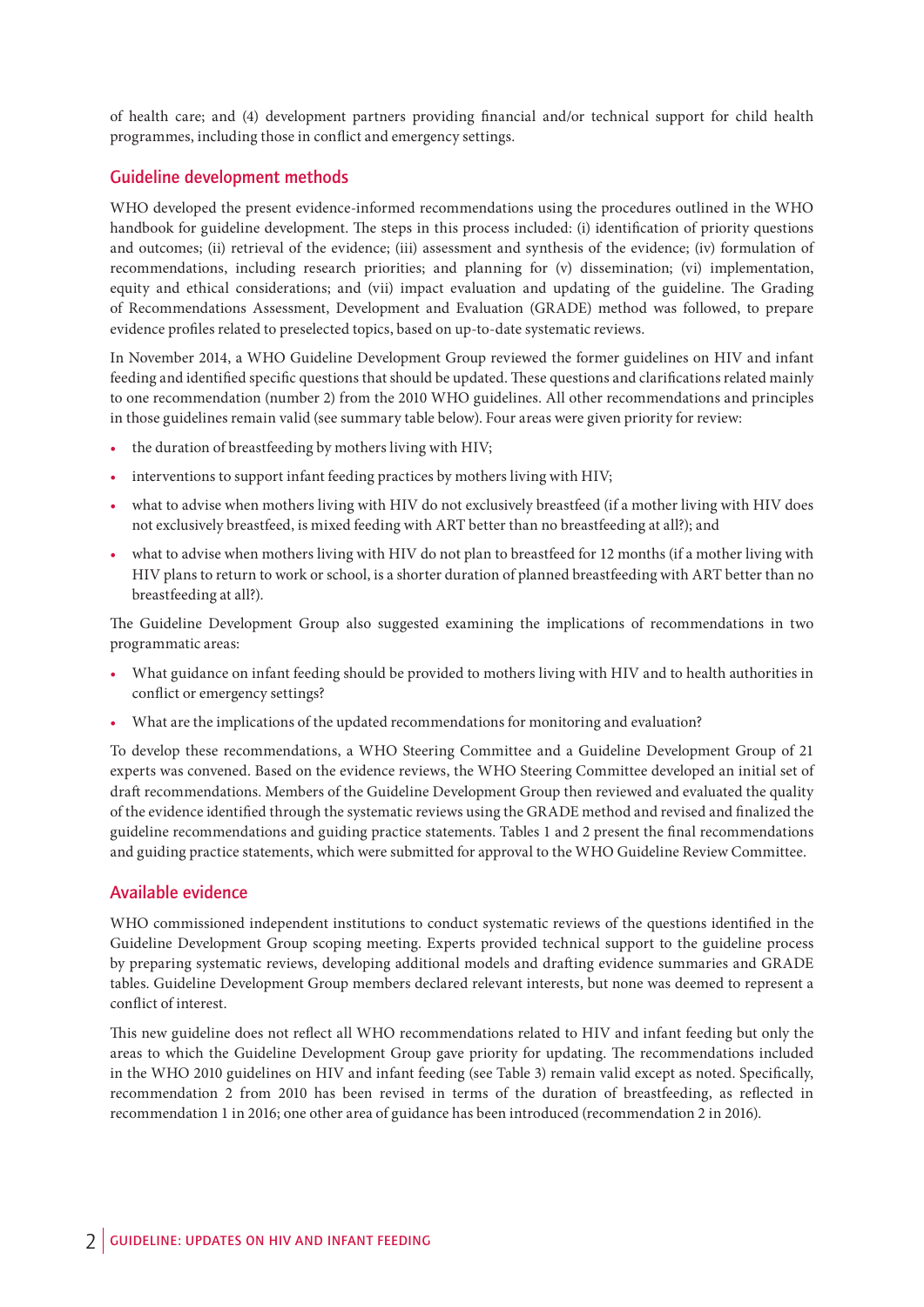### RECOMMENDATIONS

#### Table 1. The 2016 WHO recommendations on HIV and infant feeding

|                                                                                                                                                                                                                                                                                                                                                                                                                                                                                                                                                                                                                                                                                                                                                                                                                                                      | <b>RECOMMENDATIONS</b>                                                                                                                                                                                                                                                                                                                  | <b>Strength of the</b><br>recommendation | <b>Quality of the</b><br>evidence        |
|------------------------------------------------------------------------------------------------------------------------------------------------------------------------------------------------------------------------------------------------------------------------------------------------------------------------------------------------------------------------------------------------------------------------------------------------------------------------------------------------------------------------------------------------------------------------------------------------------------------------------------------------------------------------------------------------------------------------------------------------------------------------------------------------------------------------------------------------------|-----------------------------------------------------------------------------------------------------------------------------------------------------------------------------------------------------------------------------------------------------------------------------------------------------------------------------------------|------------------------------------------|------------------------------------------|
| 1.                                                                                                                                                                                                                                                                                                                                                                                                                                                                                                                                                                                                                                                                                                                                                                                                                                                   | The duration of breastfeeding by mothers living with HIV <sup>a</sup><br>For how long should a mother living with HIV breastfeed<br>if she is receiving ART and there is no evidence of clinical,<br>immune or viral failure?                                                                                                           |                                          |                                          |
|                                                                                                                                                                                                                                                                                                                                                                                                                                                                                                                                                                                                                                                                                                                                                                                                                                                      | Mothers living with HIV should breastfeed for at<br>least 12 months and may continue breastfeeding<br>for up to 24 months or longer (similar to the general<br>population) while being fully supported for ART<br>adherence (see the WHO consolidated guidelines on<br>ARV drugs for interventions to optimize adherence). <sup>b</sup> | Strong                                   | 12 months: low<br>24 months:<br>very low |
|                                                                                                                                                                                                                                                                                                                                                                                                                                                                                                                                                                                                                                                                                                                                                                                                                                                      | The Guideline Development Group agreed that<br>recommendation 1 should be framed by the following<br>statement.                                                                                                                                                                                                                         |                                          |                                          |
|                                                                                                                                                                                                                                                                                                                                                                                                                                                                                                                                                                                                                                                                                                                                                                                                                                                      | In settings where health services provide and support lifelong<br>ART, including adherence counselling, and promote and<br>support breastfeeding among women living with HIV, the<br>duration of breastfeeding should not be restricted.                                                                                                |                                          |                                          |
|                                                                                                                                                                                                                                                                                                                                                                                                                                                                                                                                                                                                                                                                                                                                                                                                                                                      | "Mothers known to be HIV-infected (and whose infants are<br>HIV uninfected or of unknown HIV status) should exclusively<br>breastfeed their infants for the first six months of life,<br>introducing appropriate complementary foods thereafter and<br>continue breastfeeding."                                                         |                                          |                                          |
|                                                                                                                                                                                                                                                                                                                                                                                                                                                                                                                                                                                                                                                                                                                                                                                                                                                      | "Breastfeeding should then only stop once a nutritionally<br>adequate and safe diet without breast milk can be provided."                                                                                                                                                                                                               |                                          |                                          |
| This recommendation updates the component of the 2010 recommendation on which breastfeeding practices and for how long related to<br>the duration of breastfeeding. The components of the 2010 recommendation regarding breastfeeding practices and stopping breastfeeding<br>remain unchanged and valid.<br>b WHO-recommended breastfeeding is defined as: (1) initiation of breastfeeding within the first hour of life; (2) exclusive breastfeeding for the<br>first six months of life (that is, the infant only receives breast milk without any additional food or drink, not even water); followed by<br>(3) continued breastfeeding for up to two years of age or beyond (with the introduction of appropriate complementary foods at six months);<br>and (4) breastfeeding on demand - that is, as often as the child wants, day and night. |                                                                                                                                                                                                                                                                                                                                         |                                          |                                          |
| 2.                                                                                                                                                                                                                                                                                                                                                                                                                                                                                                                                                                                                                                                                                                                                                                                                                                                   | Interventions to support infant feeding practices by<br>mothers living with HIV                                                                                                                                                                                                                                                         |                                          |                                          |
|                                                                                                                                                                                                                                                                                                                                                                                                                                                                                                                                                                                                                                                                                                                                                                                                                                                      | Can facility- and community-based interventions improve<br>the quality of infant feeding practices among mothers<br>living with HIV?                                                                                                                                                                                                    |                                          |                                          |

**National and local health authorities should actively coordinate and implement services in health facilities and activities in workplaces, communities and homes to protect, promote and support breastfeeding among women living with HIV.** Strong | High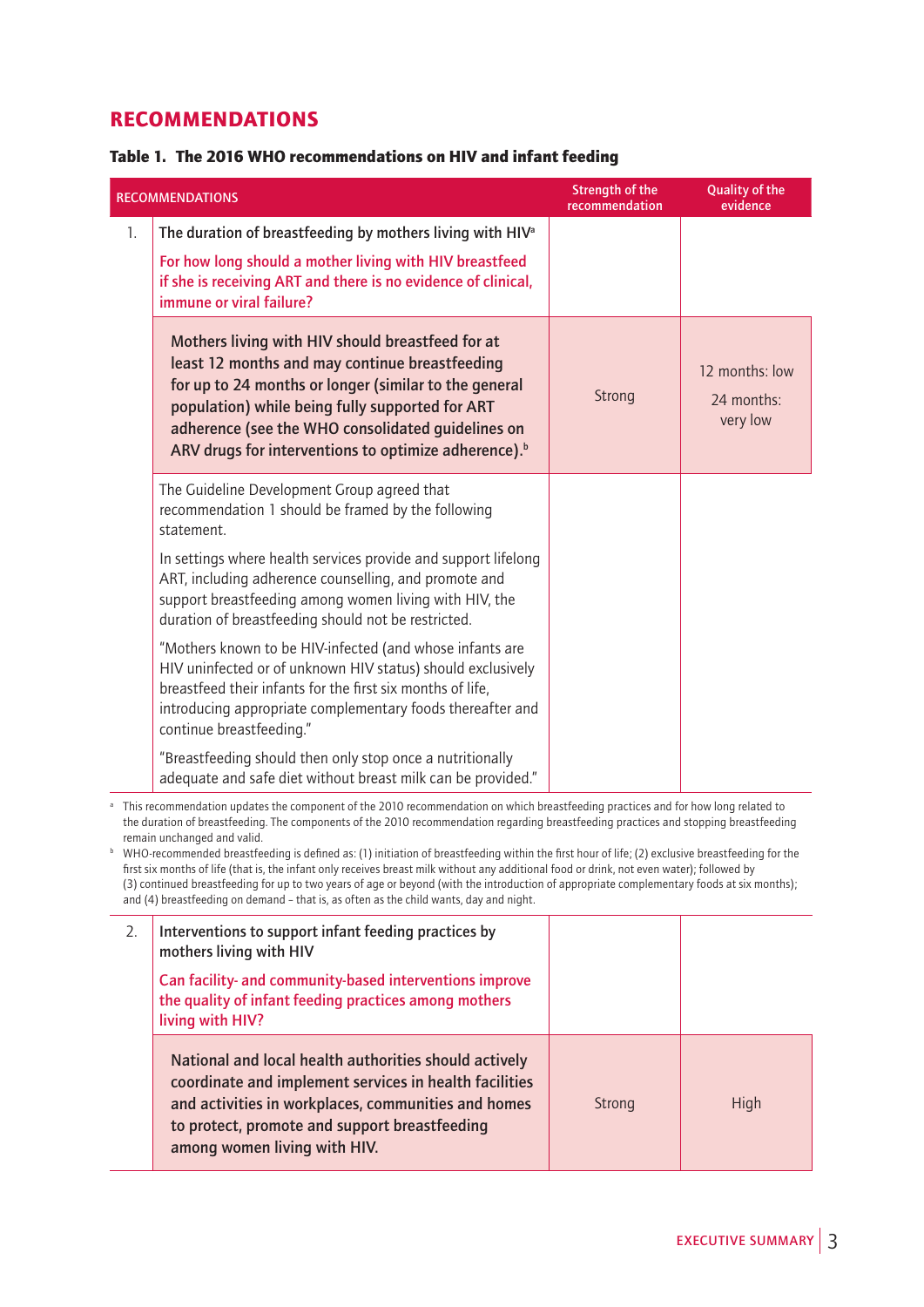#### Table 2.2016 guiding practice<sup>ı</sup>statements

|    | <b>GUIDING PRACTICE STATEMENTS</b>                                                                                                                                                                                                                                                                               |
|----|------------------------------------------------------------------------------------------------------------------------------------------------------------------------------------------------------------------------------------------------------------------------------------------------------------------|
| 1. | When mothers living with HIV do not exclusively breastfeed                                                                                                                                                                                                                                                       |
|    | If a mother living with HIV does not exclusively breastfeed, is mixed feeding with ART better than<br>no breastfeeding at all?                                                                                                                                                                                   |
|    | Mothers living with HIV and health-care workers can be reassured that ART reduces the<br>risk of postnatal HIV transmission in the context of mixed feeding. Although exclusive<br>breastfeeding is recommended, practising mixed feeding is not a reason to stop<br>breastfeeding in the presence of ARV drugs. |
| 2. | When mothers living with HIV do not plan to breastfeed for 12 months                                                                                                                                                                                                                                             |
|    | If a mother living with HIV plans to return to work or school, is a shorter duration of planned<br>breastfeeding with ART better than no breastfeeding at all?                                                                                                                                                   |
|    | Mothers living with HIV and health-care workers can be reassured that shorter durations of<br>breastfeeding of less than 12 months are better than never initiating breastfeeding at all.                                                                                                                        |

#### **Plans for updating this guideline**

Countries are encouraged to hold key stakeholder discussions to inform decision-making on the use and introduction of the recommendations into national programmes. This guideline will be reviewed in 2019 when WHO will constitute a Guideline Development Group to review the literature and update the recommendations as needed.

<sup>1</sup> A guiding practice statement is made to encourage action or clarify an issue of concern. It addresses an area of suboptimal practice and provides a contingency and guidance to health workers regarding how to respond to a specific challenge.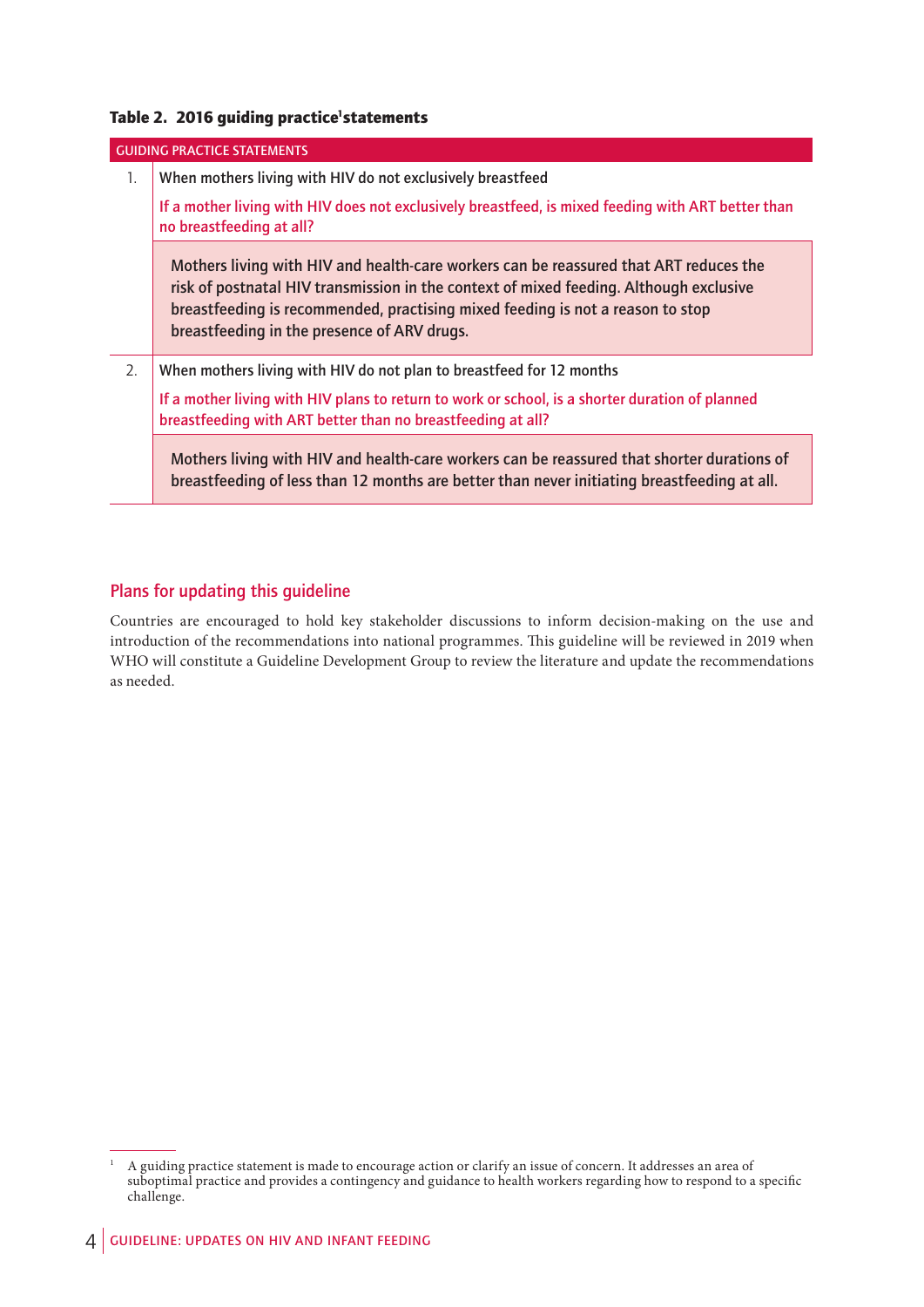### Scope and purpose

The overall purpose of this guideline is to improve the HIV-free survival of HIV-exposed infants by providing guidance on appropriate infant feeding practices and use of ARV drugs for mothers living with HIV and by updating WHO-related tools and training materials.

The guideline addresses four aspects of infant feeding in the context of HIV:

- the duration of breastfeeding by mothers living with HIV;
- interventions to support infant feeding practices by mothers living with HIV;
- what to advise when mothers living with HIV do not exclusively breastfeed; and
- what to advise when mothers living with HIV do not plan to breastfeed for 12 months.

The guideline informs national policy-makers in health ministries and local programme managers on what may be relevant for national policies and programmes, including health worker training; it provides guidance to health-care providers, researchers and clinicians involved in managing pregnant women and mothers living with HIV at various levels of health care; and it updates development partners that may be providing financial and/or technical support for maternal, newborn and child health programmes. It will also inform revisions to current WHO training and reference materials, including: Integrated Management of Childhood Illness (WHO, 2016a); *Infant and young child feeding counselling: an integrated course* (WHO & UNICEF, 2006); *Essential newborn care course* (WHO, 2010a); *Pregnancy, childbirth, postpartum and newborn care: a guide for essential practice* (WHO et al., 2015); and *A training course for community health workers: caring for newborns and children in the community* (WHO, 2015).

This guideline requires appropriately training and developing the capacity of health-care workers, to supply them with the necessary skills and job aids and provide adequate supervision and oversight. Systematic monitoring of the programme will be needed for ensuring success and for identifying and documenting challenges to implementation.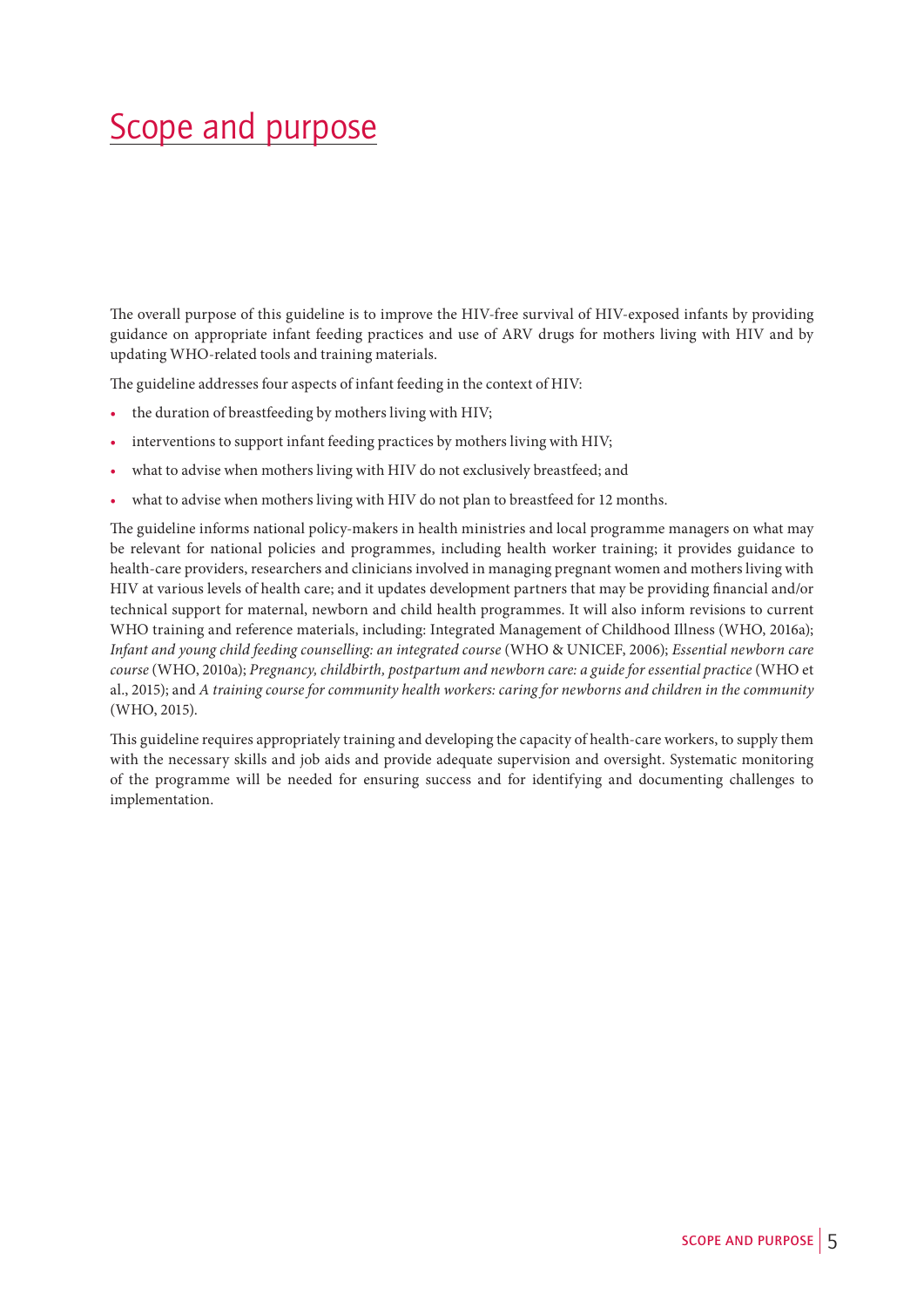## The 2010 WHO principles and recommendations on HIV and infant feeding: valid and updated

The WHO recommendations on HIV and infant feeding from 2010 (Table 3) (WHO, 2010b) remain valid except as noted. This guideline revised only the WHO recommendations related to HIV and infant feeding given priority by the Guideline Development Group.

#### Table 3. Principles and recommendations from the 2010 guidelines on HIV and infant feeding

| <b>PRINCIPLES</b> | <b>Notes</b>                                                                                                                                                                                                                                                                                                                                                                                                  |                      |
|-------------------|---------------------------------------------------------------------------------------------------------------------------------------------------------------------------------------------------------------------------------------------------------------------------------------------------------------------------------------------------------------------------------------------------------------|----------------------|
|                   | Balancing HIV prevention with protection from other causes of child mortality                                                                                                                                                                                                                                                                                                                                 | <b>Remains valid</b> |
|                   | Infant feeding practices recommended to mothers known to be living with HIV should support<br>the greatest likelihood of HIV-free survival of their children and not harm the health of mothers.<br>To achieve this, giving priority to preventing HIV transmission needs to be balanced with<br>meeting the nutritional requirements of infants and protecting them from non-HIV morbidity<br>and mortality. |                      |
|                   | Integrating HIV interventions into maternal and child health services                                                                                                                                                                                                                                                                                                                                         | <b>Remains valid</b> |
|                   | National authorities should aim to integrate HIV testing, care and treatment interventions for<br>all women into maternal and child health services. Such interventions should include access to<br>CD4 count testing and appropriate ART or prophylaxis for the woman's health and to prevent<br>the mother-to-child transmission of HIV.                                                                    |                      |
|                   | Setting national or subnational recommendations for infant feeding in the context of HIV                                                                                                                                                                                                                                                                                                                      | <b>Remains valid</b> |
|                   | National or subnational health authorities should decide whether health services will mainly<br>counsel and support mothers known to be living with HIV to either (1) breastfeed and receive<br>ARV drug interventions or (2) avoid all breastfeeding as the strategy that will most likely give<br>infants the greatest chance of HIV-free survival.                                                         |                      |
|                   | This decision should be based on international recommendations and consideration of:                                                                                                                                                                                                                                                                                                                          |                      |
|                   | the socioeconomic and cultural contexts of the populations served by maternal and child<br>$\bullet$<br>health services;                                                                                                                                                                                                                                                                                      |                      |
|                   | the availability and quality of health services;<br>$\bullet$                                                                                                                                                                                                                                                                                                                                                 |                      |
|                   | the local epidemiology, including the HIV prevalence among pregnant women; and<br>$\bullet$                                                                                                                                                                                                                                                                                                                   |                      |
|                   | the main causes of maternal and child undernutrition and infant and child mortality.<br>$\bullet$                                                                                                                                                                                                                                                                                                             |                      |
|                   | When ARV drugs are not (immediately) available, breastfeeding may still provide infants<br>born to mothers living with HIV a greater chance of HIV-free survival                                                                                                                                                                                                                                              | <b>Remains valid</b> |
|                   | Every effort should be made to accelerate access to ARV drugs for both maternal health and<br>preventing HIV transmission to infants.                                                                                                                                                                                                                                                                         |                      |
|                   | While ARV drug interventions are being scaled up, national authorities should not be deterred<br>from recommending that mothers living with HIV breastfeed as the most appropriate infant<br>feeding practice in their setting.                                                                                                                                                                               |                      |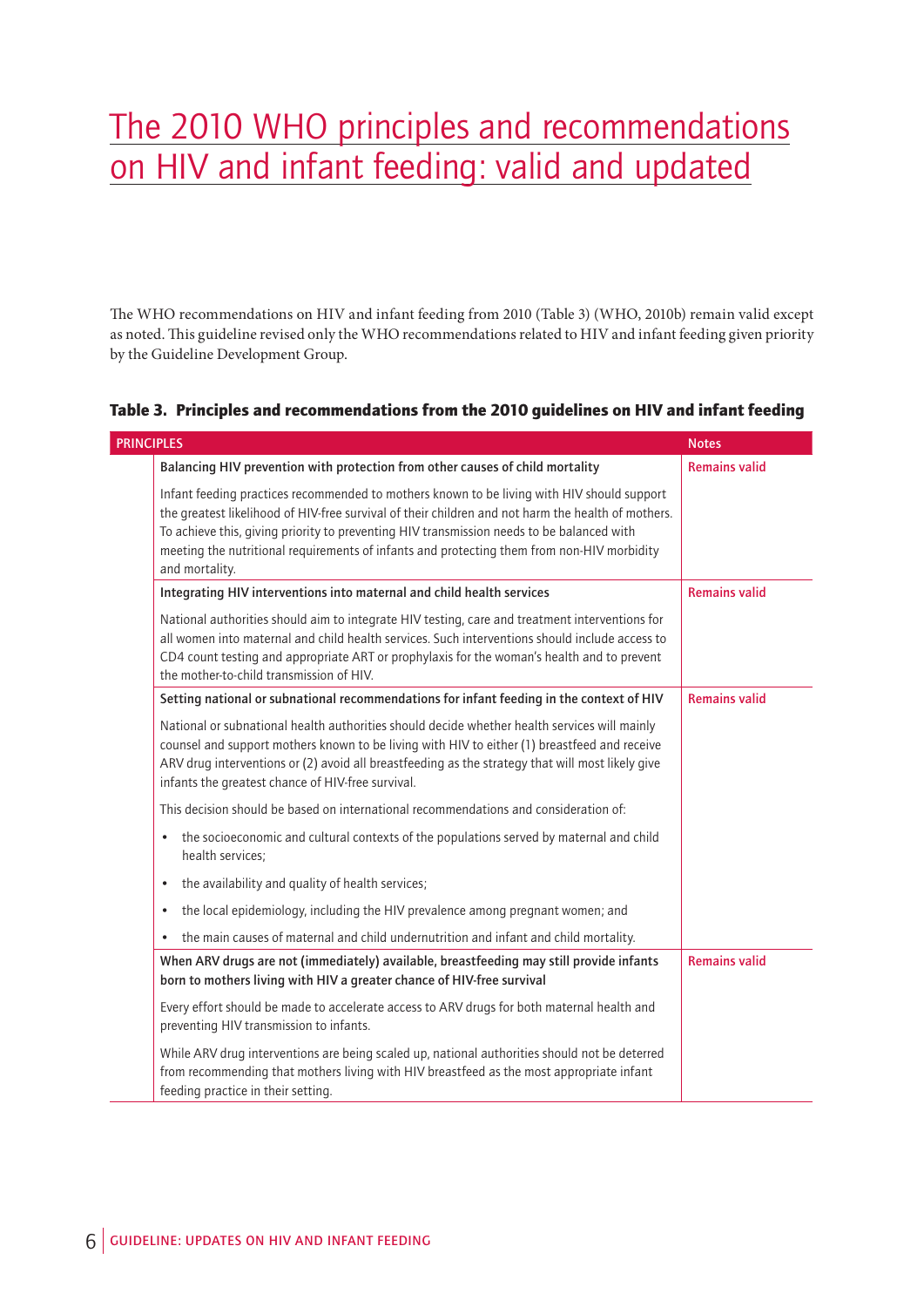| Even when ARV drugs are not available, mothers should be counselled to exclusively breastfeed<br>in the first six months of life and continue breastfeeding thereafter unless environmental and<br>social circumstances are safe for and supportive of replacement feeding.<br>In circumstances in which ARV drugs are unlikely to be available, such as acute emergencies,<br>breastfeeding of HIV-exposed infants is also recommended to increase survival.<br>Informing mothers known to be living with HIV about infant feeding alternatives<br><b>Remains valid</b><br>Pregnant women and mothers known to be living with HIV should be informed of the infant<br>feeding practice recommended by the national or subnational authority to improve the HIV-free<br>survival of HIV-exposed infants and the health of mothers living with HIV and informed that<br>there are alternatives that mothers might want to adopt.<br>Providing services to specifically support mothers to appropriately feed their infants<br><b>Updated to a formal</b><br>recommendation. See<br>Skilled counselling and support in appropriate infant feeding practices and ARV drug<br>recommendation 2<br>interventions to promote the HIV-free survival of infants should be available to all pregnant<br>(2016)<br>women and mothers.<br><b>Remains valid</b><br>Avoiding harming infant feeding practices in the general population<br>Counselling and support to mothers known to be living with HIV and health messaging to the<br>general population should be carefully delivered to avoid undermining optimal breastfeeding<br>practices among the general population.<br><b>Remains valid</b><br>Advising mothers who are HIV uninfected or whose HIV status is unknown<br>Mothers who are known to be HIV uninfected or whose HIV status is unknown should be<br>counselled to exclusively breastfeed their infants for the first six months of life and then to<br>introduce complementary foods while continuing breastfeeding for 24 months or beyond.<br>Mothers whose status is unknown should be offered HIV testing.<br>Mothers who are HIV uninfected should be counselled about ways to prevent HIV infection<br>and about the services that are available, such as family planning, to help them to remain<br>uninfected.<br><b>Remains valid</b><br>Investing in improving infant feeding practices in the context of HIV<br>Governments, other stakeholders and donors should greatly increase their commitment to<br>and resources for implementing the Global Strategy for Infant and Young Child Feeding, the<br>United Nations HIV and infant feeding framework for priority action and the global scale-up<br>of the prevention of the mother-to-child transmission of HIV to effectively prevent infants from<br>becoming infected with HIV postnatally, improve HIV-free survival and achieve relevant goals of<br>the United Nations General Assembly Special Session on HIV/AIDS.<br><b>RECOMMENDATIONS</b><br><b>Remains valid</b><br>Ensuring mothers receive the care they need<br>1. | PRINCIPLES (CONTINUED)                                                               | <b>Notes</b> |
|-------------------------------------------------------------------------------------------------------------------------------------------------------------------------------------------------------------------------------------------------------------------------------------------------------------------------------------------------------------------------------------------------------------------------------------------------------------------------------------------------------------------------------------------------------------------------------------------------------------------------------------------------------------------------------------------------------------------------------------------------------------------------------------------------------------------------------------------------------------------------------------------------------------------------------------------------------------------------------------------------------------------------------------------------------------------------------------------------------------------------------------------------------------------------------------------------------------------------------------------------------------------------------------------------------------------------------------------------------------------------------------------------------------------------------------------------------------------------------------------------------------------------------------------------------------------------------------------------------------------------------------------------------------------------------------------------------------------------------------------------------------------------------------------------------------------------------------------------------------------------------------------------------------------------------------------------------------------------------------------------------------------------------------------------------------------------------------------------------------------------------------------------------------------------------------------------------------------------------------------------------------------------------------------------------------------------------------------------------------------------------------------------------------------------------------------------------------------------------------------------------------------------------------------------------------------------------------------------------------------------------------------------------------------------------------------------------------------------------------------------------------------------------------------------------------------------------------------------------------------------------------------------------------------------------------------------------------------------------------------------------------------------------------------------------------------------------------------------------------|--------------------------------------------------------------------------------------|--------------|
|                                                                                                                                                                                                                                                                                                                                                                                                                                                                                                                                                                                                                                                                                                                                                                                                                                                                                                                                                                                                                                                                                                                                                                                                                                                                                                                                                                                                                                                                                                                                                                                                                                                                                                                                                                                                                                                                                                                                                                                                                                                                                                                                                                                                                                                                                                                                                                                                                                                                                                                                                                                                                                                                                                                                                                                                                                                                                                                                                                                                                                                                                                             |                                                                                      |              |
|                                                                                                                                                                                                                                                                                                                                                                                                                                                                                                                                                                                                                                                                                                                                                                                                                                                                                                                                                                                                                                                                                                                                                                                                                                                                                                                                                                                                                                                                                                                                                                                                                                                                                                                                                                                                                                                                                                                                                                                                                                                                                                                                                                                                                                                                                                                                                                                                                                                                                                                                                                                                                                                                                                                                                                                                                                                                                                                                                                                                                                                                                                             |                                                                                      |              |
|                                                                                                                                                                                                                                                                                                                                                                                                                                                                                                                                                                                                                                                                                                                                                                                                                                                                                                                                                                                                                                                                                                                                                                                                                                                                                                                                                                                                                                                                                                                                                                                                                                                                                                                                                                                                                                                                                                                                                                                                                                                                                                                                                                                                                                                                                                                                                                                                                                                                                                                                                                                                                                                                                                                                                                                                                                                                                                                                                                                                                                                                                                             |                                                                                      |              |
|                                                                                                                                                                                                                                                                                                                                                                                                                                                                                                                                                                                                                                                                                                                                                                                                                                                                                                                                                                                                                                                                                                                                                                                                                                                                                                                                                                                                                                                                                                                                                                                                                                                                                                                                                                                                                                                                                                                                                                                                                                                                                                                                                                                                                                                                                                                                                                                                                                                                                                                                                                                                                                                                                                                                                                                                                                                                                                                                                                                                                                                                                                             |                                                                                      |              |
|                                                                                                                                                                                                                                                                                                                                                                                                                                                                                                                                                                                                                                                                                                                                                                                                                                                                                                                                                                                                                                                                                                                                                                                                                                                                                                                                                                                                                                                                                                                                                                                                                                                                                                                                                                                                                                                                                                                                                                                                                                                                                                                                                                                                                                                                                                                                                                                                                                                                                                                                                                                                                                                                                                                                                                                                                                                                                                                                                                                                                                                                                                             |                                                                                      |              |
|                                                                                                                                                                                                                                                                                                                                                                                                                                                                                                                                                                                                                                                                                                                                                                                                                                                                                                                                                                                                                                                                                                                                                                                                                                                                                                                                                                                                                                                                                                                                                                                                                                                                                                                                                                                                                                                                                                                                                                                                                                                                                                                                                                                                                                                                                                                                                                                                                                                                                                                                                                                                                                                                                                                                                                                                                                                                                                                                                                                                                                                                                                             |                                                                                      |              |
|                                                                                                                                                                                                                                                                                                                                                                                                                                                                                                                                                                                                                                                                                                                                                                                                                                                                                                                                                                                                                                                                                                                                                                                                                                                                                                                                                                                                                                                                                                                                                                                                                                                                                                                                                                                                                                                                                                                                                                                                                                                                                                                                                                                                                                                                                                                                                                                                                                                                                                                                                                                                                                                                                                                                                                                                                                                                                                                                                                                                                                                                                                             |                                                                                      |              |
|                                                                                                                                                                                                                                                                                                                                                                                                                                                                                                                                                                                                                                                                                                                                                                                                                                                                                                                                                                                                                                                                                                                                                                                                                                                                                                                                                                                                                                                                                                                                                                                                                                                                                                                                                                                                                                                                                                                                                                                                                                                                                                                                                                                                                                                                                                                                                                                                                                                                                                                                                                                                                                                                                                                                                                                                                                                                                                                                                                                                                                                                                                             |                                                                                      |              |
|                                                                                                                                                                                                                                                                                                                                                                                                                                                                                                                                                                                                                                                                                                                                                                                                                                                                                                                                                                                                                                                                                                                                                                                                                                                                                                                                                                                                                                                                                                                                                                                                                                                                                                                                                                                                                                                                                                                                                                                                                                                                                                                                                                                                                                                                                                                                                                                                                                                                                                                                                                                                                                                                                                                                                                                                                                                                                                                                                                                                                                                                                                             |                                                                                      |              |
|                                                                                                                                                                                                                                                                                                                                                                                                                                                                                                                                                                                                                                                                                                                                                                                                                                                                                                                                                                                                                                                                                                                                                                                                                                                                                                                                                                                                                                                                                                                                                                                                                                                                                                                                                                                                                                                                                                                                                                                                                                                                                                                                                                                                                                                                                                                                                                                                                                                                                                                                                                                                                                                                                                                                                                                                                                                                                                                                                                                                                                                                                                             |                                                                                      |              |
|                                                                                                                                                                                                                                                                                                                                                                                                                                                                                                                                                                                                                                                                                                                                                                                                                                                                                                                                                                                                                                                                                                                                                                                                                                                                                                                                                                                                                                                                                                                                                                                                                                                                                                                                                                                                                                                                                                                                                                                                                                                                                                                                                                                                                                                                                                                                                                                                                                                                                                                                                                                                                                                                                                                                                                                                                                                                                                                                                                                                                                                                                                             |                                                                                      |              |
|                                                                                                                                                                                                                                                                                                                                                                                                                                                                                                                                                                                                                                                                                                                                                                                                                                                                                                                                                                                                                                                                                                                                                                                                                                                                                                                                                                                                                                                                                                                                                                                                                                                                                                                                                                                                                                                                                                                                                                                                                                                                                                                                                                                                                                                                                                                                                                                                                                                                                                                                                                                                                                                                                                                                                                                                                                                                                                                                                                                                                                                                                                             |                                                                                      |              |
|                                                                                                                                                                                                                                                                                                                                                                                                                                                                                                                                                                                                                                                                                                                                                                                                                                                                                                                                                                                                                                                                                                                                                                                                                                                                                                                                                                                                                                                                                                                                                                                                                                                                                                                                                                                                                                                                                                                                                                                                                                                                                                                                                                                                                                                                                                                                                                                                                                                                                                                                                                                                                                                                                                                                                                                                                                                                                                                                                                                                                                                                                                             |                                                                                      |              |
|                                                                                                                                                                                                                                                                                                                                                                                                                                                                                                                                                                                                                                                                                                                                                                                                                                                                                                                                                                                                                                                                                                                                                                                                                                                                                                                                                                                                                                                                                                                                                                                                                                                                                                                                                                                                                                                                                                                                                                                                                                                                                                                                                                                                                                                                                                                                                                                                                                                                                                                                                                                                                                                                                                                                                                                                                                                                                                                                                                                                                                                                                                             |                                                                                      |              |
|                                                                                                                                                                                                                                                                                                                                                                                                                                                                                                                                                                                                                                                                                                                                                                                                                                                                                                                                                                                                                                                                                                                                                                                                                                                                                                                                                                                                                                                                                                                                                                                                                                                                                                                                                                                                                                                                                                                                                                                                                                                                                                                                                                                                                                                                                                                                                                                                                                                                                                                                                                                                                                                                                                                                                                                                                                                                                                                                                                                                                                                                                                             |                                                                                      |              |
|                                                                                                                                                                                                                                                                                                                                                                                                                                                                                                                                                                                                                                                                                                                                                                                                                                                                                                                                                                                                                                                                                                                                                                                                                                                                                                                                                                                                                                                                                                                                                                                                                                                                                                                                                                                                                                                                                                                                                                                                                                                                                                                                                                                                                                                                                                                                                                                                                                                                                                                                                                                                                                                                                                                                                                                                                                                                                                                                                                                                                                                                                                             |                                                                                      |              |
|                                                                                                                                                                                                                                                                                                                                                                                                                                                                                                                                                                                                                                                                                                                                                                                                                                                                                                                                                                                                                                                                                                                                                                                                                                                                                                                                                                                                                                                                                                                                                                                                                                                                                                                                                                                                                                                                                                                                                                                                                                                                                                                                                                                                                                                                                                                                                                                                                                                                                                                                                                                                                                                                                                                                                                                                                                                                                                                                                                                                                                                                                                             | Mothers known to be living with HIV should be provided with lifelong ART or ARV drug |              |

prophylaxis interventions to reduce HIV transmission through breastfeeding in accordance with WHO recommendations. **In settings in which national authorities have decided that the maternal and child health services will mainly promote and support breastfeeding and ARV drug interventions as the strategy that will most likely give infants born to mothers known** 

|    | to be living with HIV the greatest chance of HIV-free survival                                                                                                                                                                                     |                                                                 |
|----|----------------------------------------------------------------------------------------------------------------------------------------------------------------------------------------------------------------------------------------------------|-----------------------------------------------------------------|
| 2. | Which breastfeeding practices and for how long<br>Mothers known to be living with HIV (and whose infants are HIV uninfected or of unknown HIV<br>status) should exclusively breastfeed their infants for the first six months of life, introducing | The 2016 guideline<br>revises the<br>recommended<br>duration of |
|    | appropriate complementary foods thereafter and continue breastfeeding for the first 12 months<br>of life.                                                                                                                                          | breastfeeding and<br>HIV treatment, see                         |
|    | Breastfeeding should then only stop once a nutritionally adequate and safe diet without breast<br>milk can be provided.                                                                                                                            | recommendation 1<br>(2016).                                     |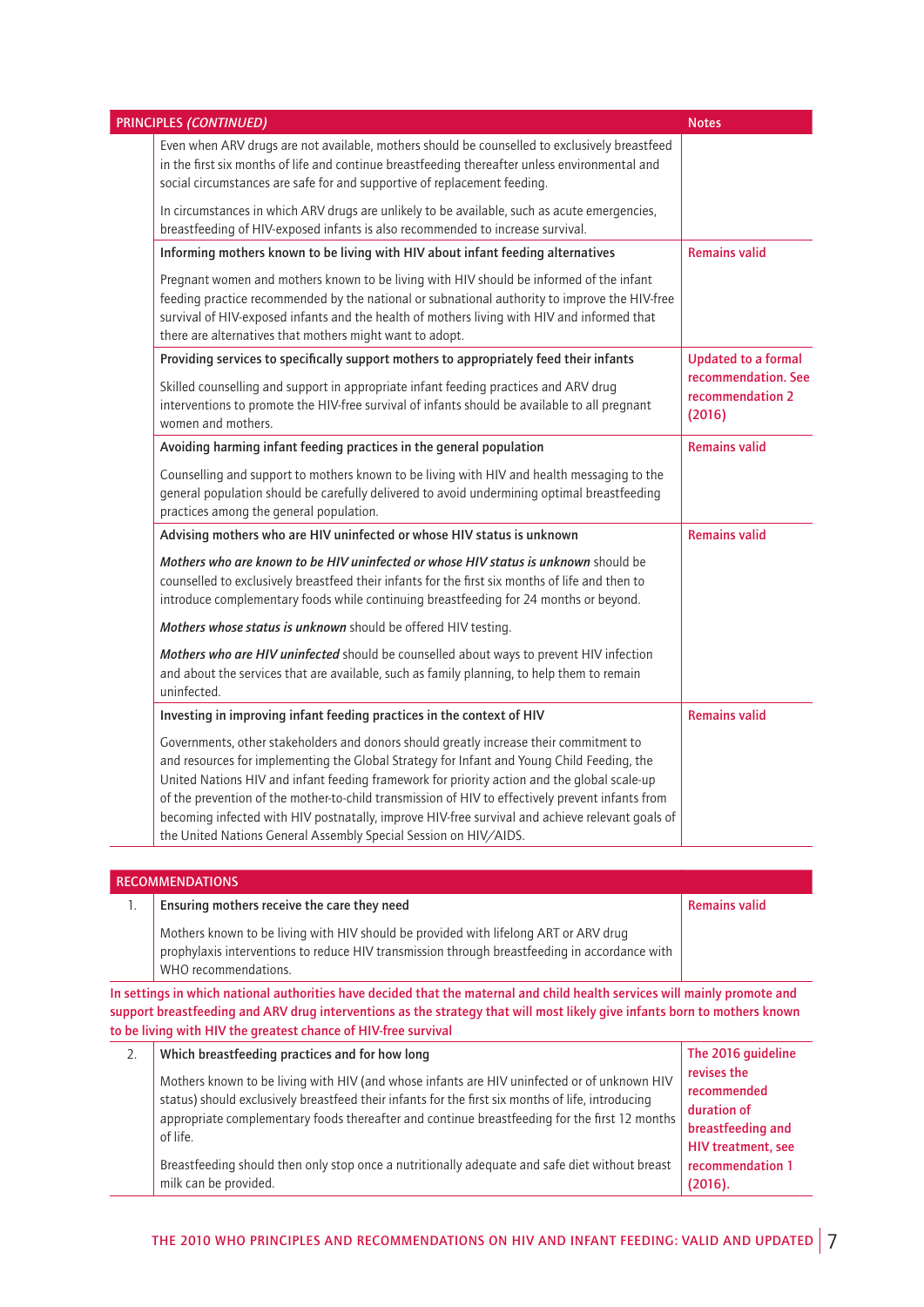|    | RECOMMENDATIONS (CONTINUED)                                                                                                                                                                                                                                                   |                                                                            |
|----|-------------------------------------------------------------------------------------------------------------------------------------------------------------------------------------------------------------------------------------------------------------------------------|----------------------------------------------------------------------------|
| 3. | When mothers decide to stop breastfeeding                                                                                                                                                                                                                                     | Remains valid.                                                             |
|    | Mothers known to be living with HIV who decide to stop breastfeeding at any time should stop<br>gradually within one month. Mothers or infants who have been receiving ARV drug prophylaxis<br>should continue prophylaxis for one week after breastfeeding is fully stopped. | Nevertheless,<br>lifelong ART is<br>recommended now<br>instead of ARV drug |
|    | Stopping breastfeeding abruptly is not advisable.                                                                                                                                                                                                                             | prophylaxis.                                                               |
| 4. | What to feed infants when mothers stop breastfeeding                                                                                                                                                                                                                          | <b>Remains valid</b>                                                       |
|    | When mothers known to be living with HIV decide to stop breastfeeding at any time, infants<br>should be provided with safe and adequate replacement feeds to enable normal growth and<br>development.                                                                         |                                                                            |
|    | For infants younger than six months of age:                                                                                                                                                                                                                                   |                                                                            |
|    | Alternatives to breastfeeding include:                                                                                                                                                                                                                                        |                                                                            |
|    | commercial infant formula milk if the home conditions outlined in recommendation 5<br>are fulfilled; or                                                                                                                                                                       |                                                                            |
|    | expressed, heat-treated breast milk (see recommendation 6 below).                                                                                                                                                                                                             |                                                                            |
|    | Home-modified animal milk is not recommended as a replacement food in the first six<br>months of life.                                                                                                                                                                        |                                                                            |
|    | For children older than six months of age:<br>$\bullet$                                                                                                                                                                                                                       |                                                                            |
|    | Alternatives to breastfeeding include:                                                                                                                                                                                                                                        |                                                                            |
|    | commercial infant formula milk if the home conditions outlined in recommendation 5<br>are fulfilled; or                                                                                                                                                                       |                                                                            |
|    | animal milk (boiled for infants under 12 months), as part of a diet providing adequate<br>micronutrient intake; meals, including milk-only feeds, other foods and combination of<br>milk feeds and other foods, should be provided four or five times per day.                |                                                                            |
|    | All children need complementary foods from six months of age.                                                                                                                                                                                                                 |                                                                            |
| 5. | Conditions needed to safely formula feed                                                                                                                                                                                                                                      | <b>Remains valid</b>                                                       |
|    | Mothers known to be living with HIV should only give commercial infant formula milk as a<br>replacement feed to their HIV-uninfected infants or infants who are of unknown HIV status<br>when specific conditions are met:                                                    |                                                                            |
|    | (a) safe water and sanitation are assured at the household level and in the community; and                                                                                                                                                                                    |                                                                            |
|    | (b) the mother or other caregiver can reliably provide sufficient infant formula milk to support<br>the normal growth and development of the infant; and                                                                                                                      |                                                                            |
|    | (c) the mother or caregiver can prepare it cleanly and frequently enough so that it is safe and<br>carries a low risk of diarrhoea and malnutrition; and                                                                                                                      |                                                                            |
|    | (d) the mother or caregiver can exclusively give infant formula milk in the first six months; and                                                                                                                                                                             |                                                                            |
|    | (e) the family is supportive of this practice; and                                                                                                                                                                                                                            |                                                                            |
|    | (f) the mother or caregiver can access health care that offers comprehensive child health<br>services.                                                                                                                                                                        |                                                                            |
|    | These descriptions are intended to give simpler and more explicit meaning to the concepts<br>represented by AFASS (acceptable, feasible, affordable, sustainable and safe).                                                                                                   |                                                                            |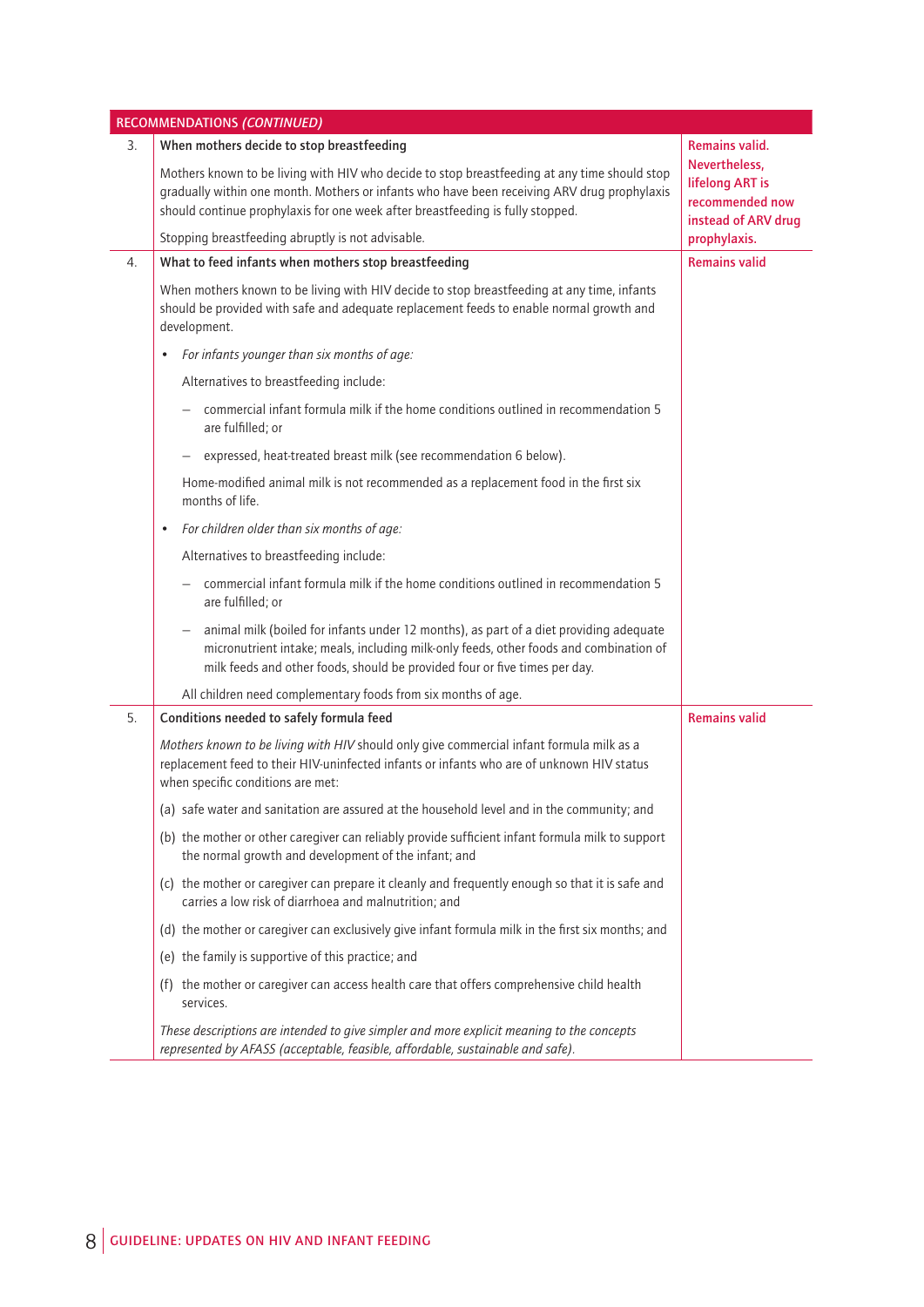|    | <b>RECOMMENDATIONS (CONTINUED)</b>                                                                                                                                                                                                                                                                   |                      |
|----|------------------------------------------------------------------------------------------------------------------------------------------------------------------------------------------------------------------------------------------------------------------------------------------------------|----------------------|
| 6. | Heat-treated, expressed breast milk                                                                                                                                                                                                                                                                  | <b>Remains valid</b> |
|    | Mothers known to be living with HIV may consider expressing and heat-treating breast milk as<br>an interim feeding strategy:                                                                                                                                                                         |                      |
|    | in special circumstances, such as when the infant has low birth weight or is otherwise ill in<br>the neonatal period and unable to breastfeed; or                                                                                                                                                    |                      |
|    | when the mother is unwell and temporarily unable to breastfeed or has a temporary breast<br>$\bullet$<br>health problem such as mastitis; or                                                                                                                                                         |                      |
|    | to assist mothers in stopping breastfeeding; or<br>٠                                                                                                                                                                                                                                                 |                      |
|    | if ARV drugs are temporarily not available.                                                                                                                                                                                                                                                          |                      |
| 7. | When the infant is living with HIV                                                                                                                                                                                                                                                                   | <b>Remains valid</b> |
|    | If infants and young children are known to be living with HIV, mothers are strongly encouraged<br>to exclusively breastfeed for the first six months of life and continue breastfeeding in<br>accordance with the recommendations for the general population: that is, up to two years or<br>beyond. |                      |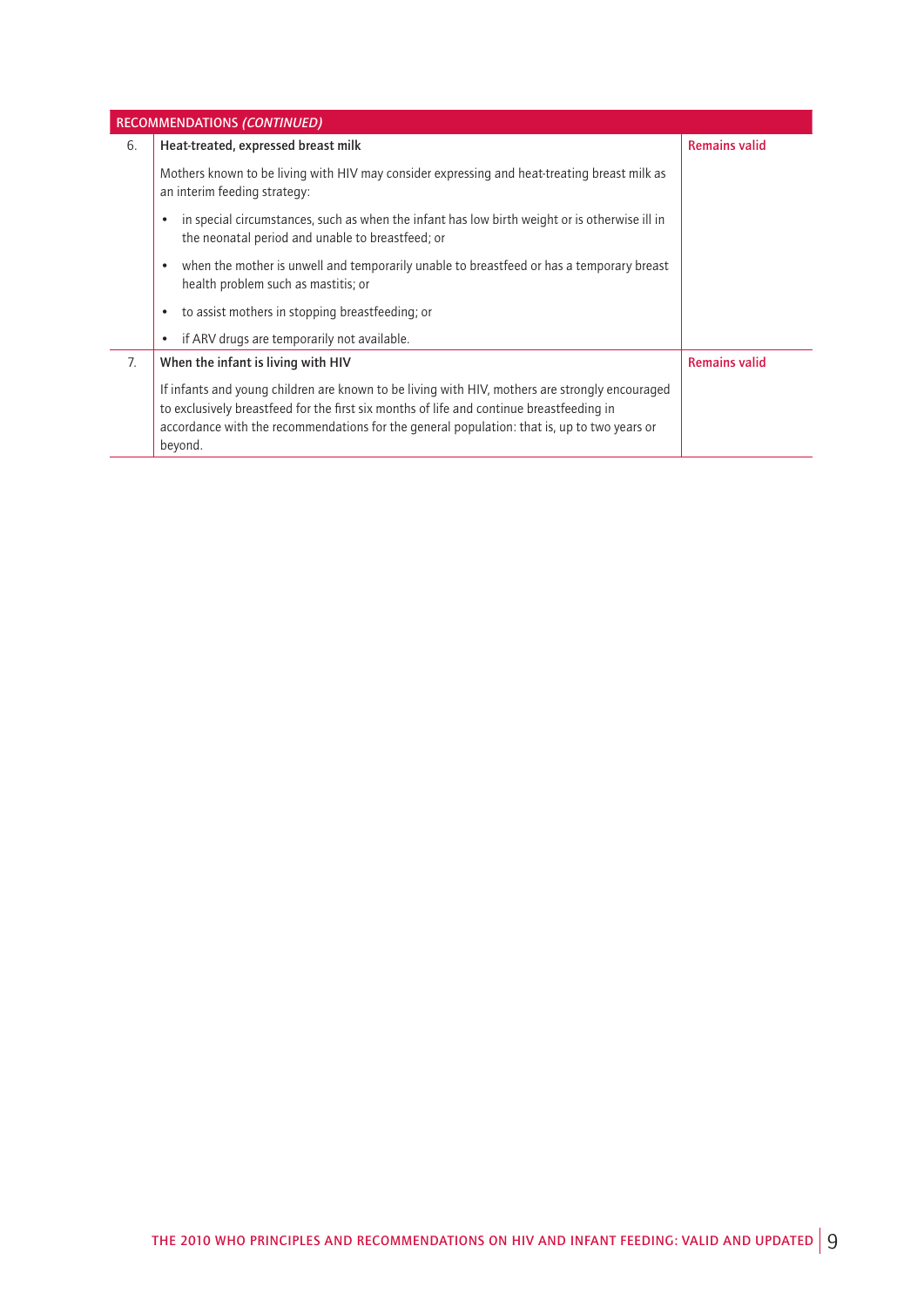### Background

Breastfeeding is one of the foundations of child health, development and survival, especially where diarrhoea, pneumonia and undernutrition are common causes of mortality among children younger than five years. For these reasons, exclusive breastfeeding for the first six months of life is the recommended way of feeding infants, followed by continued breastfeeding with appropriate complementary foods for up to two years or beyond (WHO, 2016b). Action is needed at the policy level, in the workplace, in health systems and in the community to provide an enabling environment for women to be able to breastfeed as recommended. The WHO Global Strategy for Infant and Young Child Feeding (WHO, 2003) describes the essential interventions to protect, promote and support breastfeeding. In southern and eastern Africa, where child mortality rates are among the highest in the world, HIV infection is common and is a leading cause of death. In these settings, use of commercial breast-milk substitutes and other replacement feeds among non-HIV-exposed infants is associated with significantly increased morbidity and mortality. Moreover, the evidence for the long-term benefits of longer durations of breastfeeding for both maternal and child health outcomes, including child development and preventing noncommunicable diseases, highlights the relevance of supporting breastfeeding in high- and low-income settings alike.

In 2010, WHO for the first time recommended ARV drug interventions to prevent postnatal transmission of HIV through breastfeeding (WHO, 2010c). Before this, WHO guidance on HIV and infant feeding (UNICEF et al., 2003; WHO et al., 2006) recommended an individualized approach in which women living with HIV would be counselled on feeding options according to their household circumstances. In 2010, WHO adopted a public health approach, recommending that national authorities promote and support one feeding practice for all women living with HIV accessing care in public health facilities. This was a major paradigm shift. The 2010 guidelines also explained how to protect, promote and support breastfeeding in the general population to avoid undermining optimal infant feeding practices in women and mothers not affected by HIV. The updated *HIV and infant feeding: framework for priority action* (WHO, 2012a) provided guidance to governments on key actions to create and sustain an environment that encourages appropriate feeding practices for all infants and young children, including implementation of the International Code of Marketing of Breast-milk Substitutes to protect mothers and communities from unethical marketing practices and commercial pressures, while scaling up interventions to reduce HIV transmission.

Since then, countries have largely implemented the WHO guidelines on HIV and infant feeding in accordance with the 2010 recommendations. These guidelines have not been updated since that time, since little new evidence emerged on either the uptake or impact of the recommendations in the first years following their release. However, the WHO consolidated guidelines on the use of ARV drugs for treating and preventing HIV infection were updated in 2013 and again in 2016 (WHO, 2013, 2016c). WHO now recommends lifelong ART for all from the time when any adult (including pregnant and breastfeeding women) or child is first diagnosed with HIV infection. This undertaking requires long-term planning and coordination by national health authorities and commitment from international agencies to assist with funding and support to health systems. Reducing HIV-related mortality among adults and children and preventing the vertical transmission of HIV to children will require sustainable approaches to assure the supply of ARV drugs and improve counselling and support to individuals to optimize adherence and retention in care.

The revisions to the ARV drug guidelines, recent evidence and programmatic experience and demand for clarification on specific issues created a need to review the HIV and infant feeding guidelines.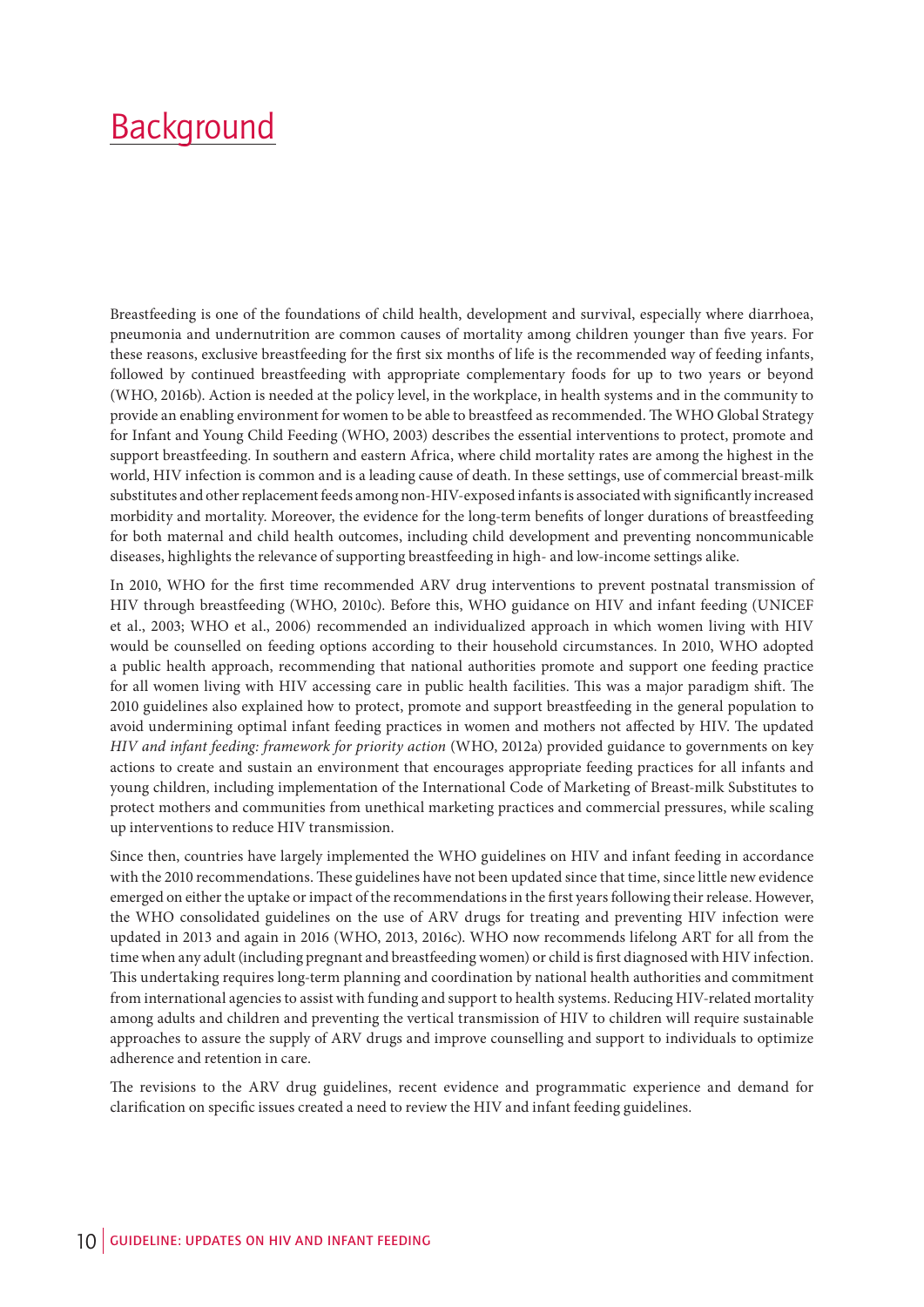#### **Target audience**

The target audience for this guideline includes: (1) national policy-makers in health ministries; (2) programme managers working in child health, essential drugs and health worker training; (3) health-care providers, researchers and clinicians providing services to pregnant women and mothers living with HIV at various levels of health care; and (4) development partners providing financial and/or technical support for child health programmes, including those in conflict and emergency settings.

#### **Population of interest**

This guideline is intended mainly for countries with high HIV prevalence and settings where diarrhoea, pneumonia and undernutrition are common causes of infant and child mortality. It may also be relevant to settings with a low prevalence of HIV depending on background rates and causes of infant and child mortality. It should assist health workers providing support to mothers living with HIV who may choose to breastfeed even if this is not the primary recommendation of their national and local health authority.

#### **Priority questions for review**

In November 2014, a WHO Guideline Development Group (see the list of experts in the acknowledgements) reviewed the 2010 guidelines on HIV and infant feeding and identified specific questions that should be updated based on new evidence and programmatic experience. Four areas were given priority for review:

- the duration of breastfeeding by mothers living with HIV;
- interventions to support infant feeding practices by mothers living with HIV;
- what to advise when mothers living with HIV do not exclusively breastfeed (if a mother living with HIV does not exclusively breastfeed, is mixed feeding with ART better than no breastfeeding at all?); and
- what to advise when mothers living with HIV do not plan to breastfeed for 12 months (if a mother living with HIV plans to return to work or school, is a shorter duration of planned breastfeeding with ART better than no breastfeeding at all?).

Guided by this process and in consultation with the international experts, each question was described in terms of its characteristics: population, intervention, comparison and outcome (PICO). For each priority question, outcomes that were deemed to be either critical or important were evaluated. See Annex 5.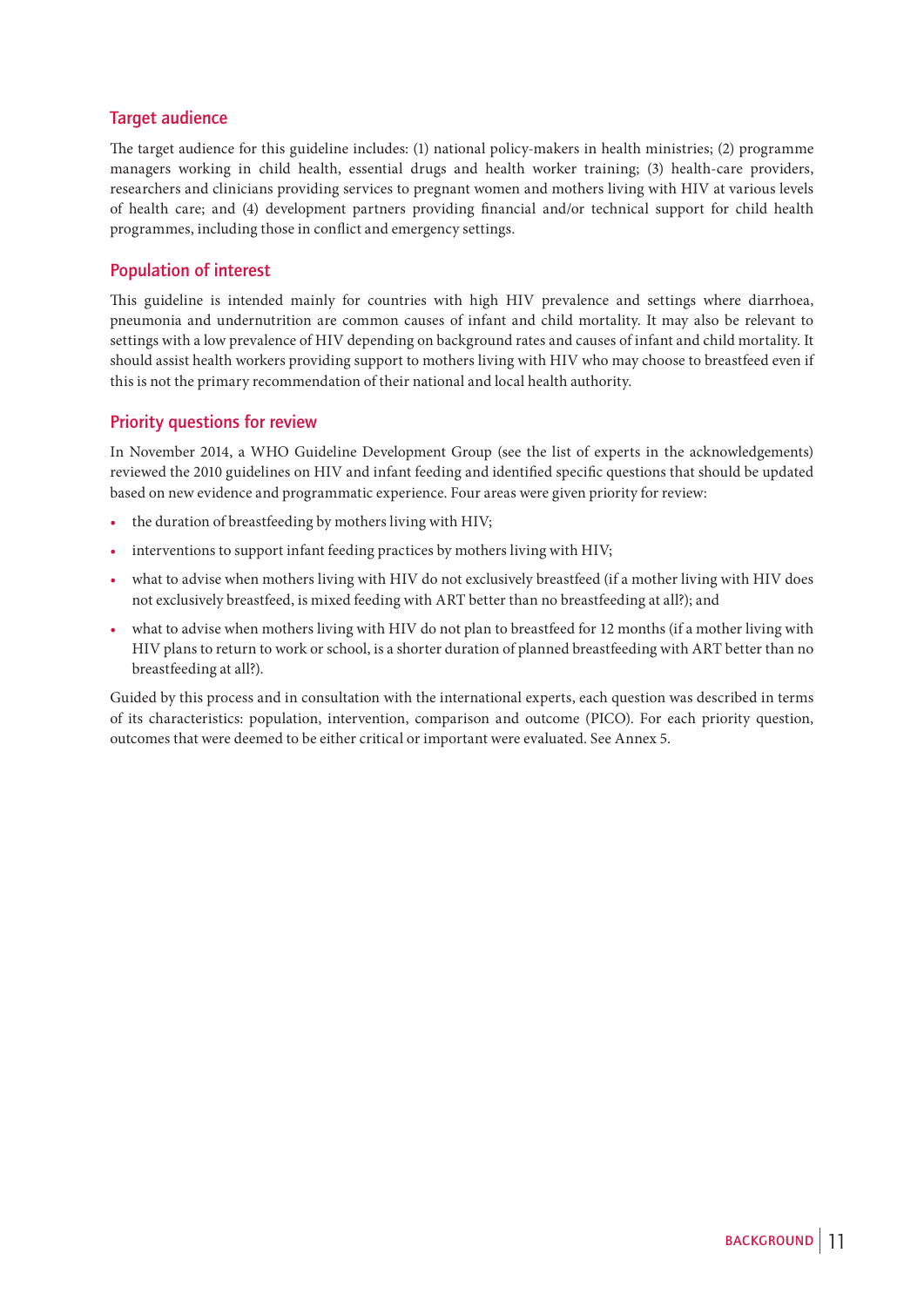## Evidence and recommendations

### 1. The duration of breastfeeding by mothers living with HIV

In settings where maternal, newborn and child health services promote and support breastfeeding and ART in order *to increase HIV-free survival among infants born to mothers living with HIV:*

**For how long should a mother living with HIV breastfeed if she is receiving ART and there is no evidence of clinical, immune or viral failure?**

#### *Background*

In 2010, global WHO HIV and infant feeding guidelines were updated to recommend that, in settings in which diarrhoea, pneumonia and undernutrition were still common causes of infant and child mortality, national health authorities should, while providing ARV drugs, promote and support breastfeeding among women and mothers living with HIV (WHO, 2010b). Such mothers were recommended to exclusively breastfeed their infants for the first six months of life, to introduce appropriate complementary foods thereafter and to continue breastfeeding for the first 12 months of life. Mothers living with HIV should then consider stopping breastfeeding at 12 months if they are able to provide a nutritionally adequate and safe diet without breast milk. The guidelines noted that, for women living in food-insecure regions, continuing breastfeeding beyond 12 months may still be important for the child to achieve an adequate diet.

The recommendation to breastfeed until 12 months of age and then consider whether to either stop breastfeeding or continue breastfeeding for longer was based on four considerations.

- The risk of mortality among young children after 12 months of age is lower than the risk in the first 12 months of life. Even though breastfeeding for longer periods has many other health benefits, it has less impact on mortality in this later period (Victora et al., 2016).
- From 12 months onward, it is possible to provide a diet based on family foods that excludes breast milk and is still nutritionally adequate for the growing child. Although breast milk is still valuable, whole cow's milk can be given after six months of age without modifying the milk (WHO, 2005).
- In 2010, it was uncertain whether health services would be able to retain mothers living with HIV in care and consistently provide ART. If a breastfeeding mother living with HIV did not receive ART or did not return to health services, the infant might have some risk of becoming infected with HIV. At that time, few programmatic data were available to inform the Guideline Development Group.
- It was uncertain whether breastfeeding children would have significant adverse health outcomes from longerterm exposure to ARV drugs through breast milk if the mother was taking ART.

For these reasons, the 2010 Guideline Development Group agreed that, in settings in which diarrhoea, pneumonia and undernutrition were common, breastfeeding until 12 months by a mother living with HIV and taking ART was likely to increase the HIV-free survival of infants and young children compared with replacement feeding or shorter durations of breastfeeding. Concerns regarding the potential for misunderstandings related to these guidelines undermining optimal infant feeding practices in women and mothers not affected by HIV resulted in WHO updating *HIV and infant feeding: framework for priority action* (WHO, 2012a), which provided guidance to governments on key action to create and sustain a protective environment that encourages appropriate feeding practices for all infants and young children while scaling up interventions to reduce HIV transmission.

In 2013, WHO (2013) recommended lifelong ART for all mothers living with HIV and, since October 2015, to all adults and children as soon as they are known to be living with HIV (WHO, 2016c) and not just for the women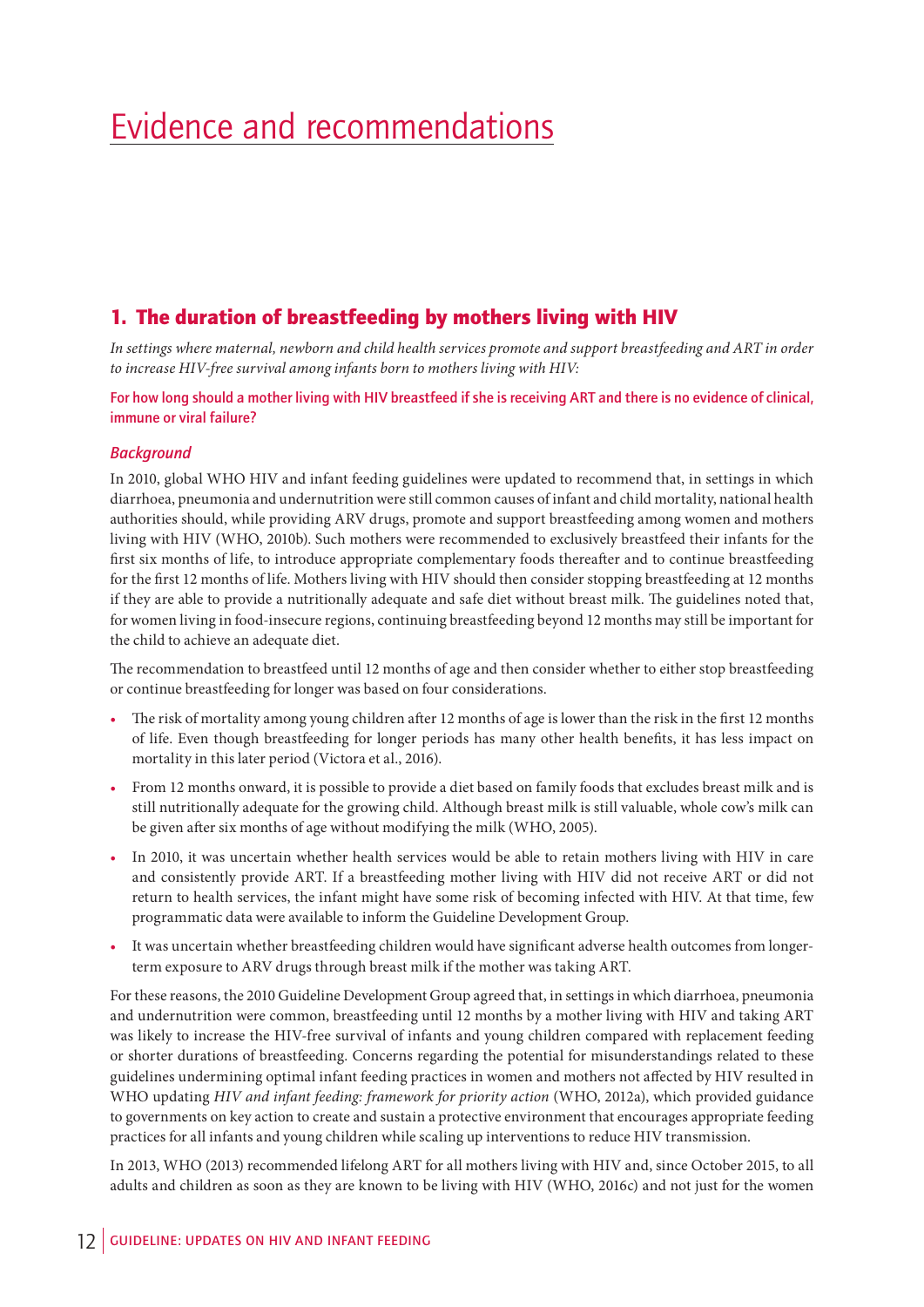fulfilling specific clinical or immunological criteria. Based on these recommendations, the current standard of care and organization within health systems are oriented toward providing lifelong ART, including adherence support and counselling for adults and children living with HIV.

The Guideline Development Group noted that the WHO recommendations for mothers in the general population – that is, HIV negative or of unknown status – remain unchanged: mothers should exclusively breastfeed for the first six months, introduce appropriate complementary feeds and continue breastfeeding until 24 months or beyond because of the many benefits for both mother and child (WHO, 2016b).

#### **Summary of the evidence**

Two systematic reviews were commissioned for this guideline and contributed to the GRADE (GRADE Working Group, 2016) tables and evidence for this question (GRADE evidence profile, Annex 1a, Table 4).

- 1. Chikhungu L, Bispo S, Newell ML. HIV-free survival at 12–24 months in breastfed infants of HIV-positive women on antiretroviral therapy: a systematic review (Annex 1a).
- 2. Chikhungu L, Bispo S, Newell ML. Postnatal HIV transmission rates at age six and 12 months in infants of HIV-positive women on antiretroviral therapy initiating breastfeeding: a systematic review (Annex 1b).

Under additional evidence not included in the GRADE tables, findings are presented of a modelling exercise that was also commissioned for the guideline and examined the effect of ART among mothers living with HIV on infant survival according to different background risk assessments of diarrhoeal mortality.

3. Mallampati D, MacLean R, Ciaranello A. Modelling the impact of maternal antiretroviral drug use and infant mortality (Annex 1c).

Also included in this section are findings of another systematic review (Zunza et al., 2013) that summarizes evidence how exposure to postnatal ARV drugs affects child growth.

4. Zunza M, Mercer GD, Thabane L, Esser M, Cotton MF. Effects of postnatal interventions for the reduction of vertical HIV transmission on infant growth and non-HIV infections: a systematic review. J Int AIDS Soc. 2013;16:18865.

The values and preferences of stakeholders outlined in the decision-making tables were informed by a survey of national health authorities of the 22 priority countries<sup>1</sup> for the Global Plan towards the elimination of new HIV infections among children by 2015 and keeping their mothers alive (UNAIDS, 2011) (see below and Annex 3).

#### **HIV-free survival by duration of feeding practice and ART use**

The systematic review by Chikhungu et al. (Annex 1a) addressed the question of HIV-free survival at 12, 18 or 24 months among infants born to women living with HIV who were receiving ART by infant feeding modality (exclusive breastfeeding, mixed feeding or replacement feeding) and duration of maternal ART. The systematic review did not identify any trial that reported directly comparative data from the population of interest: that is, mothers receiving ART who breastfed for 12 months versus 24 months.

The authors identified 18 cohort studies that provided other data to inform the Guideline Development Group: seven of these studies were nested within randomized controlled trials. Most studies were a follow-up of mothers receiving ART for preventing the mother-to-child transmission of HIV, with mothers advised to exclusively breastfeed for six months with rapid cessation thereafter, in accordance with the prevailing global recommendations. In 11 studies in which women initiated ART specifically for the purpose of preventing the mother-tochild transmission of HIV, ART would have been stopped at the cessation of breastfeeding around six months postpartum, in accordance with previous recommendations (WHO et al., 2006). Six studies offered lifelong ART regardless of CD4 count, and four studies supported breastfeeding for 12 months.

<sup>1</sup> Angola, Botswana, Burundi, Cameroon, Chad, Côte d'Ivoire, Democratic Republic of the Congo, Ethiopia, Ghana, India, Kenya, Lesotho, Malawi, Mozambique, Namibia, Nigeria, South Africa, Swaziland, Uganda, United Republic of Tanzania, Zambia and Zimbabwe.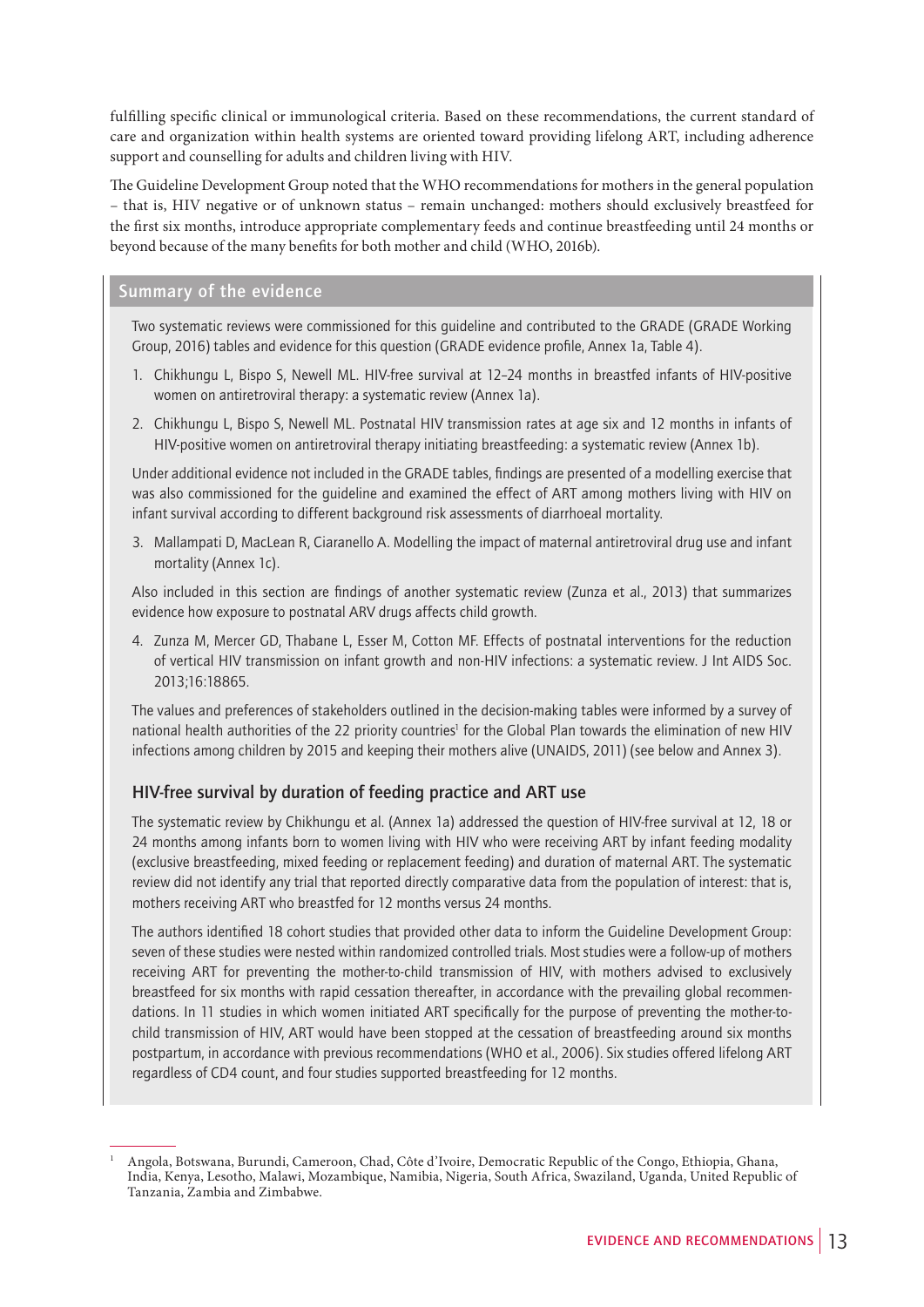The majority of the cohort studies did not provide details regarding type of feeding: that is, exclusive breastfeeding or mixed feeding in the first six months. The investigators of 10 studies, of whom six responded, were requested to provide additional information. Five confirmed that exclusive breastfeeding was promoted, but feeding practices were inconsistently assessed as part of the study processes, such as self-reporting only. The investigators assumed that some mothers would have exclusively breastfed up to 5 or 6 completed months as recommended, whereas others would have introduced other fluids, milks or solids while breastfeeding: that is, mixed feeding. No study disaggregated transmission rates according to exclusive breastfeeding or mixed feeding where the mother was receiving lifelong ART.

Of the 18 cohort studies, only four had estimates of HIV-free survival by type of feeding; one of these also presented information on HIV transmission by feeding type. One further study compared cumulative transmission rates among children who were either formula-fed from birth or breastfed for less than three months or for three months or longer. Three studies compared transmission or death between breastfed and formula-fed (replacement-fed) infants, and one study provided HIV-free survival separately for children who were mixed-fed and those who stopped breastfeeding early. Eight studies provided HIV-free survival or rates of transmission and mortality from birth; other studies excluded deaths and HIV transmission in the first days or weeks of life and provided only postnatal rates.

Meta-analysis using a random effects model was conducted, but because of the high level of clinical and methodological heterogeneity observed in the data set, the review authors caution about interpreting these results. The pooled estimates of HIV-free survival at 12 and 18 months were marginally higher for infants whose mothers were receiving lifelong ART than for infants whose mothers were receiving ART until six months postnatally only. The pooled estimates for HIV-free survival at 12 months were 89.8% (95% confidence interval [CI]: 86.4–93.1%) for infants whose mothers were receiving ART for six months postnatally (six studies, *n* = 2366) (Alvarez-Uria et al., 2012; Jamieson et al., 2012; Kilewo et al., 2009; Marazzi et al., 2009; Thistle et al., 2011; Thomas et al., 2011) and 91.8% (95% CI: 87.7–95.9%) for infants whose mothers were receiving lifelong ART (three studies, *n* = 898) (Cohan et al., 2015; Thakwalakwa et al., 2014; Tonwe-Gold et al., 2007). Estimates of HIV-free survival at 18 months were 89.0% (95% CI: 83.9–94.2%) for infants whose mothers were receiving ART to six months postnatally (five studies,  $n = 1876$ ) (Cournil et al., 2015; Fowler et al., 2014; Homsy et al., 2010; Kilewo et al., 2009; Thomas et al., 2011) and 96.1% (95% CI: 93.0–99.2%) for infants with mothers receiving lifelong ART (three studies, *n* = 1271) (Ngoma et al., 2015; Okafor et al., 2014; Sagay et al., 2015) (GRADE evidence profile, Annex 1a, Table 4).

HIV-free survival could not be estimated at 24 months because insufficient data were available for women receiving lifelong ART; the pooled estimate for 24-month HIV-free survival for infants whose mothers were receiving ART until six months postnatally (two studies) (Shapiro et al., 2013; Thomas et al., 2011) was 89.2% (95% CI: 79.9–98.5%). In one additional study, based on a mixed group of infants with respect to the mother's ART status (some were receiving ART up to six months postnatally and others were receiving lifelong ART), estimated HIV-free survival at 24 months was 85.8% (95% CI: 81.4–90.1%) (Giuliano et al., 2013).

Data from the individual studies are difficult to interpret due to heterogeneity and wide confidence intervals (especially in the studies with a shorter duration of ART). In general, HIV-free survival estimates were equivalent or higher for the infants of mothers receiving lifelong ART than for infants of mothers receiving ART for a limited period up to six months postnatal.

- Among infants whose mothers were receiving ART for up to six months, HIV-free survival:
	- at 12 months ranged from 85.0% (95% CI: 74.6–91.7%) to 96.0% (95% CI: 91.0–98.0%);
	- at 18 months ranged from 81.6% (95% CI: 73.4–87.7%) to 95.2% (95% CI: 93.2–97.3%).
- Among infants whose mothers were receiving lifelong ART, HIV-free survival:
	- at 12 months ranged from 88.8% (95% CI: 82.6–95.0%) to 95.0% (95% CI: 92.0–97.0%);
	- at 18 months ranged from 87.2% (95% CI: 79.2–92.5%) to 97.8% (95% CI: 94.6–99.1%).

However, the range of individual study estimates and confidence intervals cannot be directly compared, since not all the included studies reported outcomes at both 12 and 18 months. Overall, the Guideline Development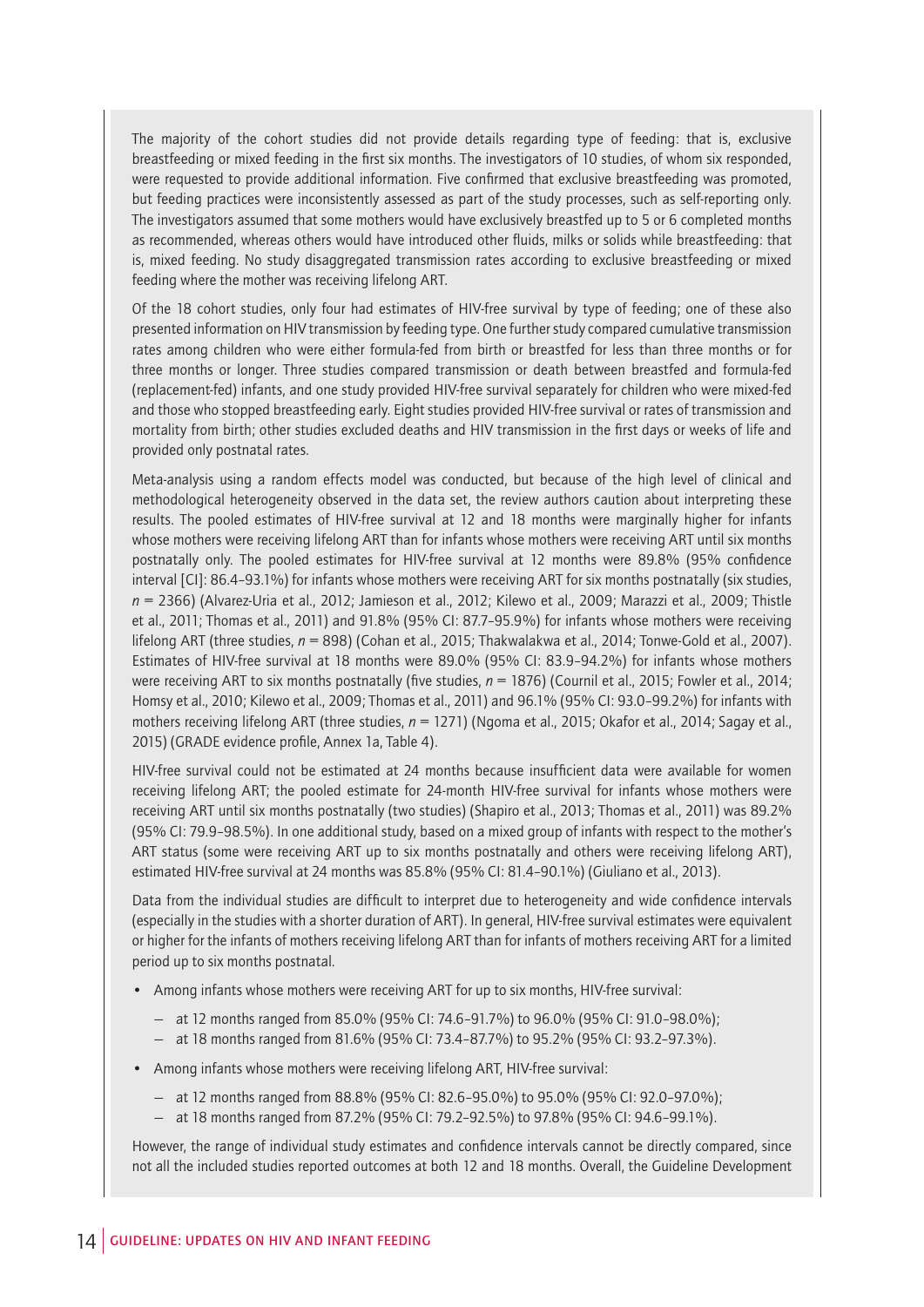Group agreed that a longer duration of ART for the mother is associated with greater HIV-free survival for the young child.

Two studies reported 24-month HIV-free survival among infants whose mothers were receiving ART up to six months postnatally at 84.3% (95% CI: 80.6–87.3%) (Thomas et al., 2011) and 93.8% (95% CI: 92.9–96.5%) (Shapiro et al., 2013) respectively. In a third study, 24-month HIV-free survival was estimated to be 85.8% (95% CI: 81.4–90.1%) (Giuliano et al., 2013) in a mixed population of children whose mothers were either receiving lifelong ART because of low CD4 count or receiving ART up to six months.

Four studies provided estimates of HIV-free survival by feeding modality; three reported higher HIV-free survival among breastfed infants than formula-fed infants. HIV-free survival among breastfed infants ranged from 82% (95% CI: 73.4–87.7%) [median weaning: five months] to 96% (95% CI: 91–98%) and among formula-fed infants from 67% (95% CI: 35.5–87.9%) to 97.6% (95% CI: 93.0–98.2%).

All studies were graded as low or very low quality because they were observational in design and downgraded for indirectness. The authors urged caution in quoting the pooled estimates because of heterogeneity (GRADE evidence profile, Annex 1a, Table 4).

#### **HIV transmission by duration of feeding practice and ART use**

A second systematic review (Chikhungu et al., Annex 1b) summarized HIV transmission rates at six, nine and 12 months among infants born to women who were receiving ART by infant feeding modality in the first six months of life (GRADE evidence profile, Annex 1b, Table 7).

Eleven studies were identified for analysis; four were cohorts nested in randomized controlled trials. In all studies, mothers started ART before or during pregnancy and continued until at least six months postnatally, in accordance with the WHO recommendations at the time. Eight of the 11 studies followed the recommendation of using ART for preventing the mother-to-child transmission of HIV during pregnancy until cessation of breastfeeding at about six months postnatally; three studies provided lifelong ART for all women, and one study provided lifelong ART for women eligible for treatment in accordance with WHO guidelines only. In most studies, mothers were advised to offer exclusive breastfeeding to the child, with rapid weaning after six months; two studies recommended continuing breastfeeding until 12 months. No study provided estimates of transmission rate according to type of feeding – that is, exclusive versus mixed feeding – although two studies reported the feeding practices of infants found to be infected.

#### *Overall HIV transmission at age six months*

Six studies reported overall (including peripartum and postpartum) transmission at six months. In the three studies in which pregnant women received ART early from 15 weeks gestation, overall transmission rates were 0.5% (95% CI: 0.2–1.2%), 1.4% (95% CI: 0.5–3.9%) and 1.9% (95% CI: 0.9–4.1%). When pregnant women initiated ART after 30 weeks of gestation, overall transmission rates were 5.0% (95% CI: 3.4–7.4%), 5.0% (95% CI: 2.9–7.1%) and 7.9% (95% CI: 6.2–9.9%). The pooled estimated rate of overall transmission by age six months was 3.5% (95% CI: 1.15–5.93), with substantial heterogeneity ( $l^2 = 94.0\%$ ) (GRADE evidence profile, Annex 1b, Table 7).

#### *Postnatal transmission between 4–6 weeks and six months*

Six studies provided estimates of postnatal transmission, excluding peripartum infections diagnosed before 4–6 weeks of age. Among mothers who started ART at the first antenatal visit, estimated postnatal transmission rates ranged from 0.2% (95% CI: 0.0–1.4%) to 3.1% (95% CI: 1.2–7.8%). Among mothers starting ART later in pregnancy, postnatal transmission rates varied from 0.8% (95% CI: 0.3–2.4%) to 2.7% (95% CI: 1.8–4.1%). The pooled postnatal transmission rate by six months of age was 1.08% (95% CI: 0.32–1.85%), with high heterogeneity ( $l^2$  = 66.4%) (GRADE evidence profile, Annex 1b, Table 7).

In addition, one study reported postnatal HIV transmission rates between 3 and 28 weeks by maternal ART exposure: that is, maternal ART, no maternal ART but infants received daily nevirapine and a placebo group: 3.0% (95% CI: 1.7–4.1%), 2.0% (95% CI: 0.8–2.6%) and 5% (95% CI: 3.8–7.4%), respectively.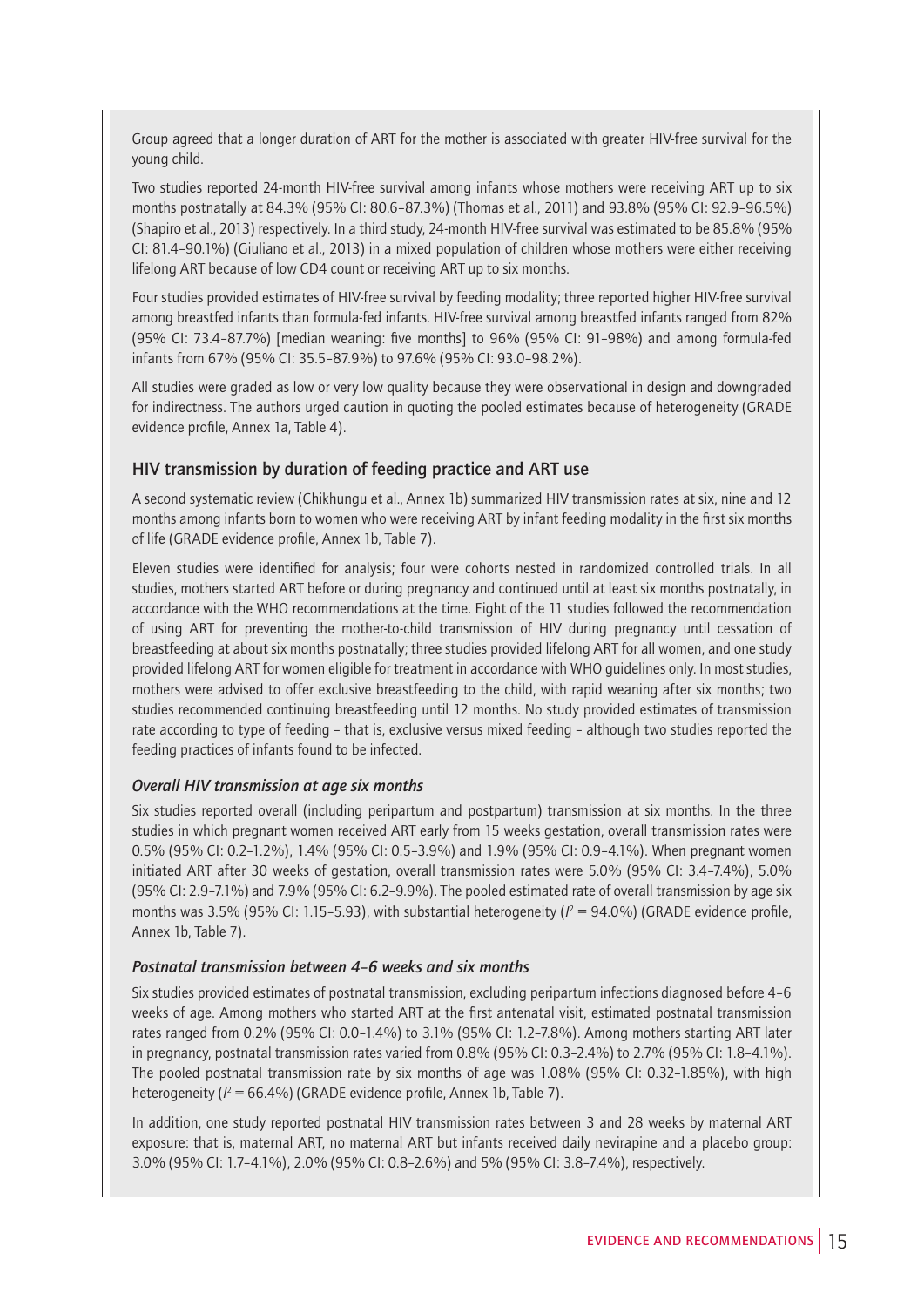#### *Overall transmission rates at 12 months*

Seven studies provided information on transmission at 12 months, of which five reported overall transmission (including peripartum and postpartum). The pooled estimate for the overall rate at 12 months was 4.2% (95% CI:  $3.0-5.5\%$ ), with  $P = 39.9\%$ , indicating moderate heterogeneity (GRADE evidence profile, Annex 1b, Table 7).

#### *Postnatal transmission rates at 12 months*

The rates from two studies reporting postnatal transmission between 4–6 weeks and 12 months of age were 1.7% (95% CI: 0.3–4.1%) and 4.0% (95% CI: 3.0–6.0%) with a pooled estimate of 3.0% (95% CI: 0.7–5.2%), with high heterogeneity ( $l^2 = 71.2\%$ ).

Only one study estimated the rate of transmission at 18 months, among infants of mothers on lifelong ART, with a rate of 4.1% (95% CI: 2.2–7.6%).

All studies were rated as having very low quality because of the observational design, indirectness, inconsistency and/or risk of bias.

Although there was substantial statistical heterogeneity between studies in each of the pooled estimates, and the authors (Chikhungu et al.) advised caution when using the absolute pooled estimates, this systematic review provides evidence of reduced postnatal HIV transmission risk under the cover of maternal ART.

#### **Additional evidence not included in the GRADE table**

#### *Modelling*

A modelling exercise using the Cost-Effectiveness of Preventing AIDS Complications (CEPAC) infant model (Mallampati et al., Annex 1c) projected 24-month HIV-free survival among HIV-exposed, uninfected infants when three key parameters were varied: the relative risk of infant and child mortality associated with replacement feeding compared with exclusive breastfeeding (RRRF – a multiplier of mortality when infants are replacement fed); setting-specific neonatal, infant and under-five mortality rates; and the duration of maternal ART use during breastfeeding (as a proxy for retention in care and medication adherence). The primary goals of the analysis were: (1) to determine the "optimal breastfeeding duration" for each scenario, defined as the duration that maximized HIV-free survival; and (2) to quantify the impact of maternal ART adherence on HIVfree survival. Building on a previous analysis (Ciaranello et al., 2014), the authors incorporated updated HIV transmission data for women receiving ART and neonatal, infant and under-five mortality rates from the 22 Global Plan priority countries (UNAIDS, 2011).

The analysis found the following.

- When the additional mortality risks associated with replacement feeding are high, such as in settings with contaminated water supplies or during diarrhoeal outbreaks, when maternal ART is consistently available, longer durations of breastfeeding, that is, 24 months or more, improve 24-month HIV-free survival. When the risks associated with replacement feeding are lower, then shorter durations of breastfeeding, that is, 12–24 months, result in the highest rates of HIV-free survival as long as maternal ART is consistently available.
- The difference in HIV-free survival between 12 and 24 months of breastfeeding is minimal, usually <1%, as long as women continue to receive ART throughout breastfeeding.
- If mothers are lost from care or stop taking ART before stopping breastfeeding, the 24-month HIV-free survival of their children decreases dramatically. This is because the HIV transmission risks are high when women continue to breastfeed after stopping ART. However, in this scenario, HIV-free survival is very much lower if mothers do not breastfeed at all.
- When the authors simultaneously varied mortality, the relative risk of infant and child mortality associated with replacement feeding compared to exclusive breastfeeding (RRRF) and ART duration, the underlying infant, child and under-five mortality rates were found only to influence optimal breastfeeding duration in scenarios with intermediate RRRF values (RRRF  $= 4-5$ ). In settings with low to moderate RRRF values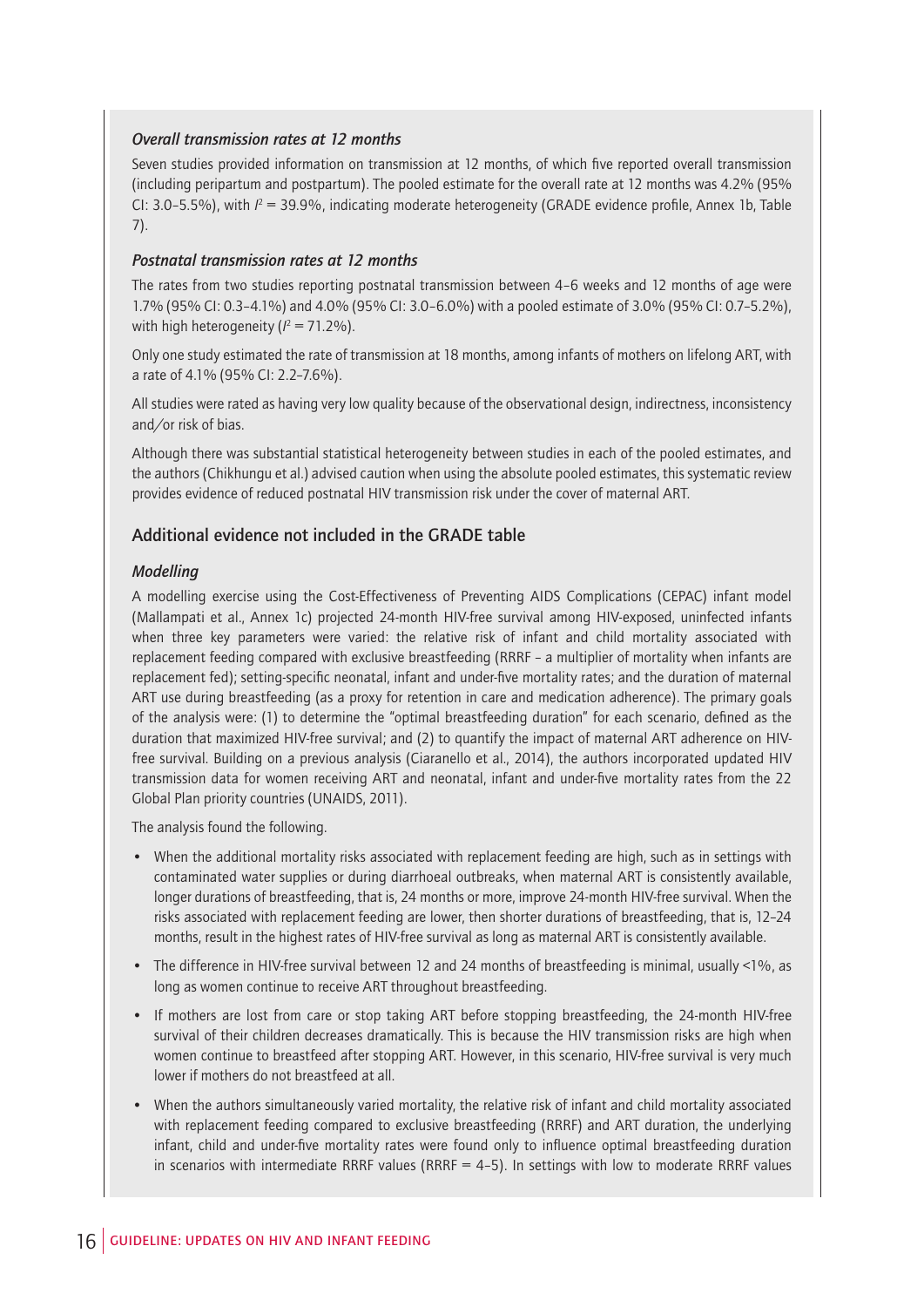(RRRF  $\leq$  3), the optimal breastfeeding duration is 12 months, and at very high RRRF values (RRRF  $\geq$  6), the optimal breastfeeding duration is 24 months, regardless of the underlying child mortality rates.

The authors found that the 12-month breastfeeding duration recommended in the 2010 WHO HIV and infant feeding guidelines maximizes infant HIV-free survival at 24 months in many settings, even when RRRF or infant, child and under-five mortality rates are low. If programmes in low-RRRF settings recommended 24 months of breastfeeding instead of 12 months, the anticipated reduction in HIV-free survival would be small (<1%), as long as women continue to receive ART throughout breastfeeding. In settings in which RRFF and mortality rates are both high, breastfeeding for 24 months improves HIV-free survival. In all RRRF scenarios, ART adherence throughout the entire breastfeeding period is critical to improve infant HIV-free survival.

#### **Adverse effects of postnatal ART interventions to prevent transmission of HIV through breastfeeding**

A systematic review of the adverse effects of postnatal interventions for preventing the mother-to-child transmission of HIV on infant growth and non-HIV infections (Zunza et al., 2013) was updated with literature published up to August 2015. The earlier 2013 review identified three randomized controlled studies with relevant data. Maternal ARV drugs did not significantly adversely affect the growth of infants and children who were breastfed (RR = 1.12; 95% CI: 0.83-1.50). The evidence suggests that breastfeeding may improve the growth and non–HIV infection outcomes of HIV-exposed infants. Extended ARV drug prophylaxis does not appear to increase the risk for HIV-exposed infants for adverse growth or non–HIV infections compared with short-course ARV drug prophylaxis.

The reviewers rated the evidence as moderate quality.

When this review was updated to 2015, the search identified two further observational studies. Thakwalakwa et al. (2014) found that length-for-age and weight-for-height among HIV-exposed infants who were breastfed by mothers receiving ART and also giving the infants quality complementary foods were comparable or better than the historical growth rates reported among the general child population in Malawi. The second report by Parker et al. (2013) found that earlier cessation of breastfeeding among HIV-exposed infants whose mothers received ART was associated with dietary deficiencies, and female infants experienced reduced growth velocity. However, it was unclear whether these effects were related to earlier cessation of breastfeeding or to other HIVrelated factors.

#### *Survey of national health authorities of the 22 priority countries of the Global Plan*

To learn about the values and preferences of stakeholders regarding infant feeding, WHO conducted a survey among representatives of national health authorities in the 22 priority countries of the Global Plan (UNAIDS, 2011). Most national health authorities in these countries have opted to recommend breastfeeding to mothers living with HIV while providing ART. The findings were presented to the Guideline Development Group and are reported in Annex 3 and also included in the decision-making table (Table 4). The Guideline Development Group considered these findings in their deliberations of the values and preferences of communities and stakeholders that would be affected by the guidelines.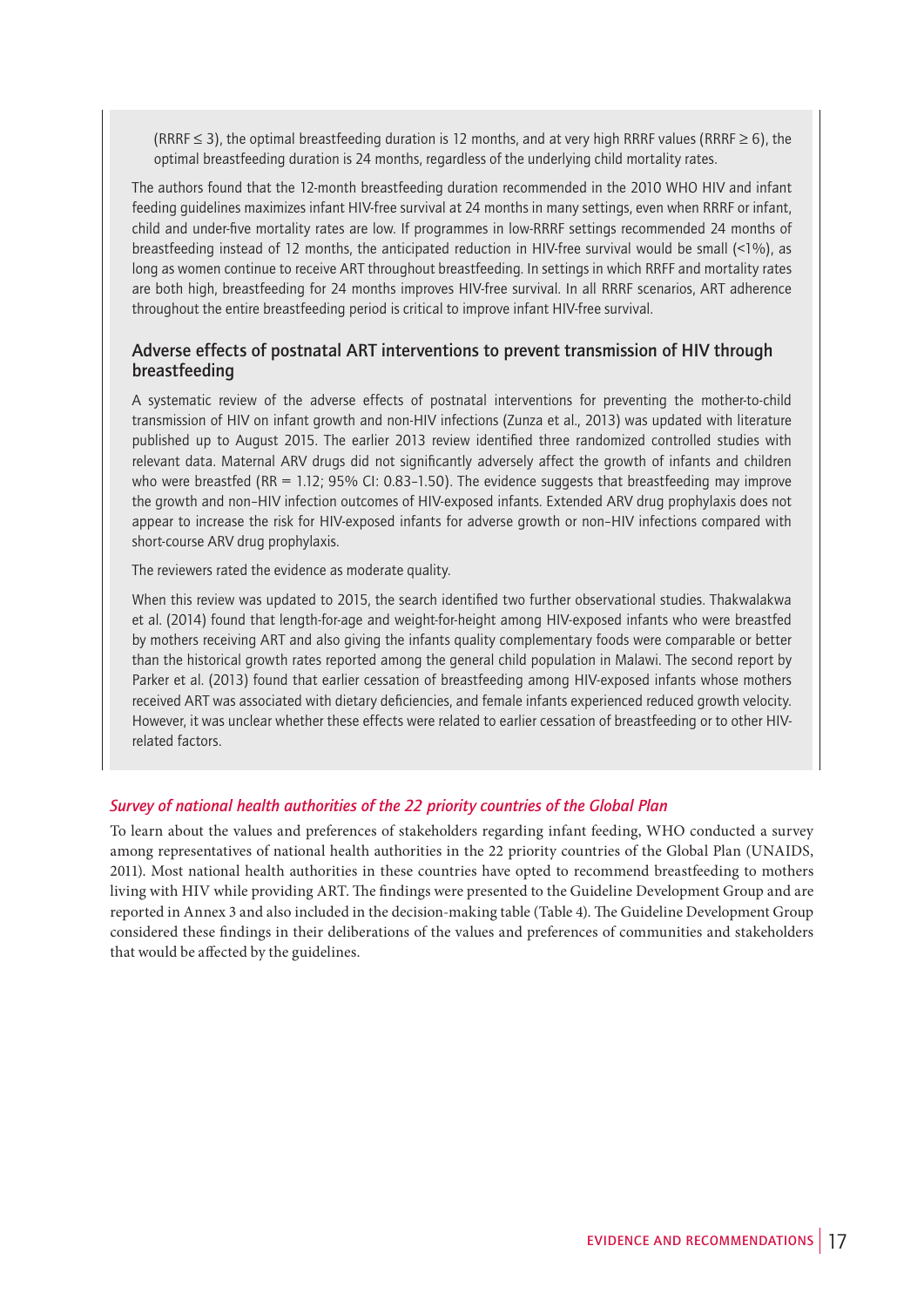#### Table 4. Considerations when developing infant feeding recommendations in the context of HIV

|                                       | SUPPORTING EVIDENCE AND ADDITIONAL CONSIDERATIONS                                                                                               |                                                                                                                                                                                                                                                                                                                                                                                                                                                                                                                                                                                                                                                                               |  |
|---------------------------------------|-------------------------------------------------------------------------------------------------------------------------------------------------|-------------------------------------------------------------------------------------------------------------------------------------------------------------------------------------------------------------------------------------------------------------------------------------------------------------------------------------------------------------------------------------------------------------------------------------------------------------------------------------------------------------------------------------------------------------------------------------------------------------------------------------------------------------------------------|--|
|                                       | Question                                                                                                                                        | For how long should a mother living with HIV breastfeed if she is receiving ART and there is<br>no evidence of clinical, immune or viral failure?                                                                                                                                                                                                                                                                                                                                                                                                                                                                                                                             |  |
|                                       | Do the desirable<br>effects (of longer<br>breastfeeding by<br>mothers living<br>with HIV receiving<br>ART) outweigh the<br>undesirable effects? | Extending the period of breastfeeding to 24 months or beyond is likely to improve HIV-free<br>survival among HIV-exposed infants, especially where diarrhoea and pneumonia are significant<br>causes of infant and child mortality: that is, settings with a significantly increased risk of<br>infant and child mortality associated with replacement feeding compared with exclusive<br>breastfeeding. Several other health outcomes among young children and mothers, such as<br>improved child development and reduced maternal breast and ovarian cancer, are also likely to<br>improve as a result of longer duration of breastfeeding.                                 |  |
|                                       | $\boxtimes$ Yes<br>$\Box$ No<br>$\Box$ Uncertain                                                                                                | Harmonizing the recommendations for HIV-exposed infants and children with those for<br>non-exposed infants would lead to programmatic simplification and facilitate the protection,<br>promotion and support of optimal infant feeding practices in the entire population.                                                                                                                                                                                                                                                                                                                                                                                                    |  |
| BENEFITS AND HARM                     |                                                                                                                                                 | Harmonizing the recommendations may also reduce the stigma towards mothers living<br>with HIV associated with stopping breastfeeding early in communities where continued<br>breastfeeding to 24 months or beyond by mothers without HIV is normative.                                                                                                                                                                                                                                                                                                                                                                                                                        |  |
|                                       |                                                                                                                                                 | However, if maternal ART adherence is inconsistent, the potential for HIV transmission<br>increases. In settings where health systems do not reliably provide ART and where<br>maternal adherence is not high, this may result in transmitting HIV to children who are<br>still breastfeeding. The majority of the Guideline Development Group considered that the<br>recommendation should be framed in terms of what health systems should deliver and high<br>levels of maternal ART adherence. Overall, the Guideline Development Group considered that<br>the benefits of recommending breastfeeding to 24 months or beyond outweighed the risks of<br>HIV transmission. |  |
|                                       |                                                                                                                                                 | There are potential adverse effects on infant growth and other health outcomes associated<br>with longer ARV drug exposure through breast milk. However, the limited data available have<br>not demonstrated such adverse effects.                                                                                                                                                                                                                                                                                                                                                                                                                                            |  |
|                                       | Is there important<br>uncertainty or<br>variability about<br>how much people<br>value the options?<br>Major variability<br>⊻                    | Before the guideline meeting, health ministry staff members in the 22 priority countries of<br>the Global Plan (UNAIDS, 2011) were individually invited to participate in a survey. The staff<br>members of one country did not respond. Of the 21 countries responding, 19 reported that<br>health services routinely promote and support breastfeeding among mothers living with HIV<br>while providing ART. In two countries, mothers are individually counselled, and the mother and<br>health worker together decide on the most appropriate feeding practices.                                                                                                          |  |
| VALUES, PREFERENCES AND ACCEPTABILITY | $\Box$<br>Minor variability<br>$\Box$ Uncertain                                                                                                 | In two of the 19 countries, national authorities already recommend that mothers living with<br>HIV breastfeed for 24 months and provide ART, and this is implemented in at least some<br>facilities. No major difficulties were reported.                                                                                                                                                                                                                                                                                                                                                                                                                                     |  |
|                                       | Is the option<br>acceptable to key<br>stakeholders?                                                                                             | National staff members in four countries considered that mothers living with HIV would not<br>agree with a recommendation to prolong breastfeeding, and in six countries national staff<br>members considered that mothers living with HIV would have some difficulty agreeing with this<br>option.                                                                                                                                                                                                                                                                                                                                                                           |  |
|                                       | $\Box$ Yes<br>$\Box$ No<br>$\boxdot$ Uncertain                                                                                                  | In contrast, in six other countries national staff members considered that a recommendation to<br>prolong breastfeeding among mothers living with HIV would be relatively acceptable, and in<br>two countries it would be very acceptable.                                                                                                                                                                                                                                                                                                                                                                                                                                    |  |
|                                       |                                                                                                                                                 | Health ministry officials in 10 countries anticipated difficulties for health workers to accept<br>extending the period of breastfeeding, and eight countries considered this modification<br>acceptable to health workers.                                                                                                                                                                                                                                                                                                                                                                                                                                                   |  |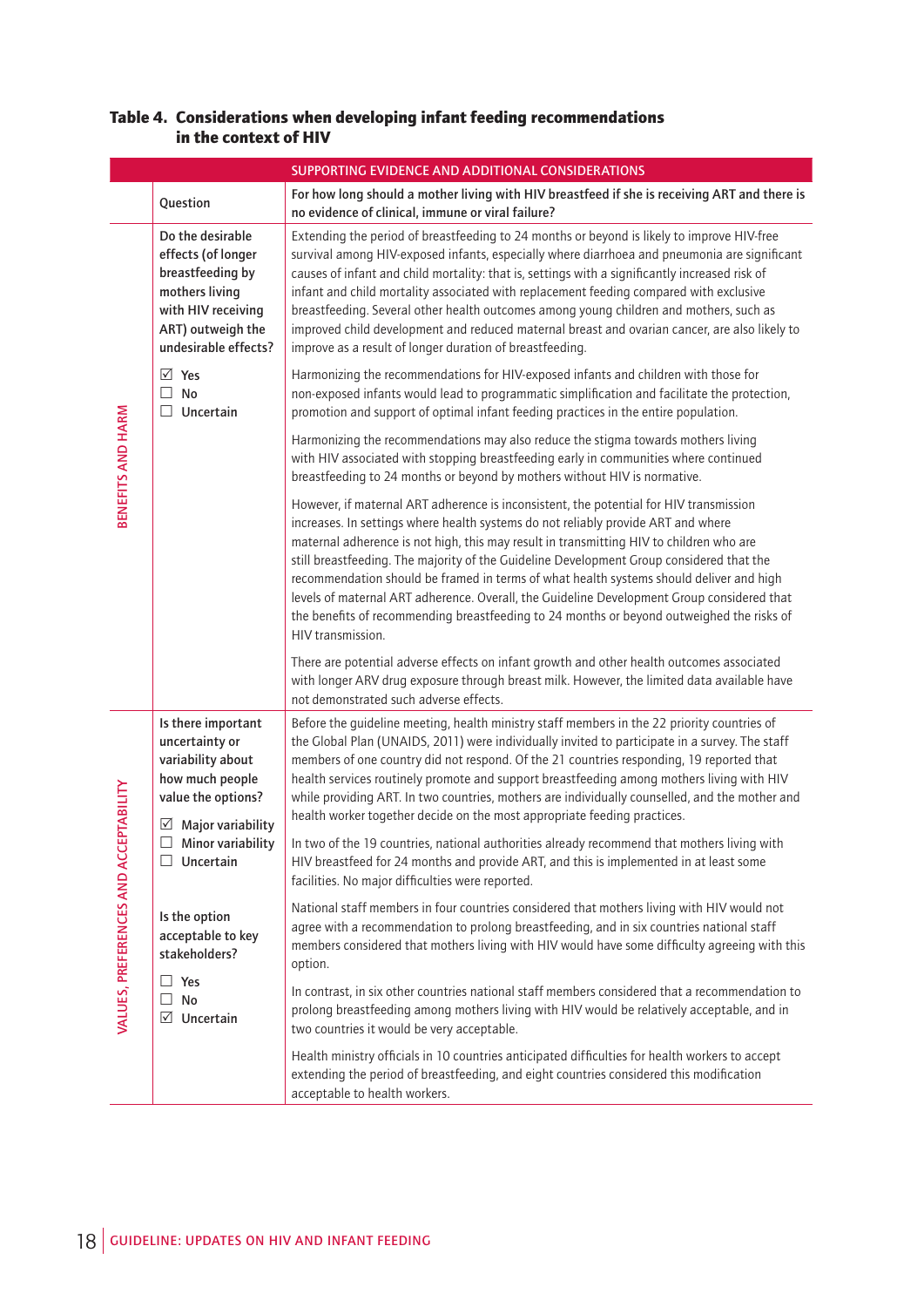| FEASIBILITY AND RESOURCE USE<br>EQUITY | How large are<br>the resource                                       | Health systems must already consider using most of the resources for ART and support for ART<br>adherence, since ART is already recommended, and hence these would not be additional costs.                                                                                                                                                                  |
|----------------------------------------|---------------------------------------------------------------------|--------------------------------------------------------------------------------------------------------------------------------------------------------------------------------------------------------------------------------------------------------------------------------------------------------------------------------------------------------------|
|                                        | requirements?<br>Major<br>☑<br>Minor<br>Uncertain<br>$\blacksquare$ | The main additional costs would be for training and developing the capacity of health workers<br>to promote breastfeeding to 24 months or beyond, and these are likely to be modest. In<br>addition, breastfeeding promotion would benefit the entire population and not just a select<br>proportion; thus, the anticipated cost-benefit ratio would be low. |
|                                        | Is the option feasible<br>to implement?<br>$\sqrt{ }$ Yes<br>No     | These costs should be differentiated from the substantial funds required to implement systems<br>to adequately protect, promote and support breastfeeding across the entire population,<br>including the Baby-friendly Hospital Initiative and monitoring the Code of Marketing of Breast-<br>milk Substitutes.                                              |
|                                        | Uncertain<br>H                                                      | Two countries are already implementing the proposed intervention, and no major challenges<br>are reported.                                                                                                                                                                                                                                                   |
|                                        | Would the option<br>improve equity in<br>health?                    | Implementing a recommendation for breastfeeding for 24 months may improve health equity,<br>since the recommendation would then be essentially the same for all populations.                                                                                                                                                                                 |
|                                        | $\sqrt{ }$ Yes<br>No<br>Uncertain                                   | Breastfeeding in the general population tends to improve health equity.                                                                                                                                                                                                                                                                                      |

### RECOMMENDATION 1

**Mothers living with HIV should breastfeed for at least 12 months and may continue breastfeeding for up to 24 months or beyond (similar to the general populationa ) while being fully supported for ART adherence.**

(*See the WHO consolidated guidelines on ARV drugs for interventions to optimize adherence*).

The Guideline Development Group agreed that recommendation 1 should be framed by the following statement.

In settings where health services provide and support lifelong ART, including adherence counselling, and promote and support breastfeeding among women living with HIV, the duration of breastfeeding should not be restricted.

**Recommendation 1 (2016) updates the component of the 2010 recommendation on which breastfeeding practices and for how long that relates to the duration of breastfeeding. The components of the 2010 recommendation regarding breastfeeding practices and stopping breastfeeding remain unchanged and valid.**

**Mothers living with HIV should exclusively breastfeed their infants for the first six months of life, introduce appropriate complementary foods thereafter and continue breastfeeding.**

Breastfeeding should then only stop once a nutritionally adequate and safe diet without breast milk can be provided.

| Strength of the<br>recommendation | Strong              |
|-----------------------------------|---------------------|
| Quality of the evidence           | 12 months: low      |
|                                   | 24 months: very low |

<sup>a</sup> Breastfeeding as recommended by WHO is defined as: (1) initiating breastfeeding within the first hour of life; (2) exclusive breastfeeding for the first six months of life (that is, the infant only receives breast milk without any additional food or drink, not even water); followed by (3) continued breastfeeding for up to two years or beyond (with introduction of appropriate complementary foods at six months); and (4) breastfeeding on demand – that is, as often as the child wants, day and night.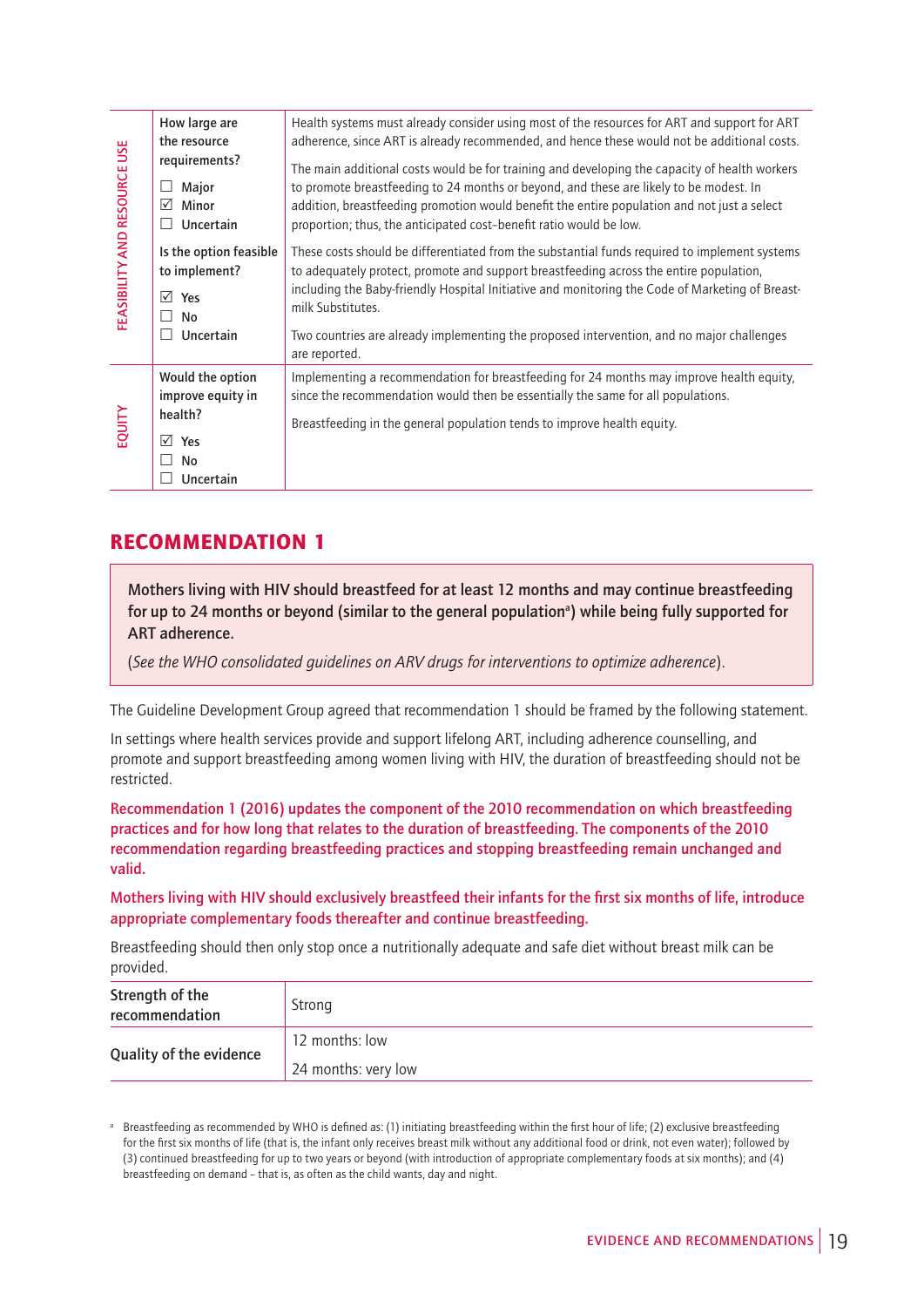| Justification | The Guideline Development Group unanimously supported removing any<br>restriction on the duration of breastfeeding for mothers living with HIV in the<br>context of full support for ART. All Guideline Development Group members agreed<br>that the likely benefits outweighed the harm even if breastfeeding in the general<br>population has less protective effect against serious morbidity and mortality in the<br>second year of life than in the first 12 months. The Guideline Development Group<br>recognized that, in settings in which health systems support and promote high<br>rates of retention in care and adherence to ART, the risk of postnatal transmission<br>is likely to be low. The Guideline Development Group also recognized that, as<br>programmes become even more robust and efficient in delivering ART services<br>and communities become more aware of the benefits and reliability of ART in<br>protecting against HIV transmission, the balance of risks in favour of prolonged<br>breastfeeding with the provision of ART will be even stronger. In addition, the<br>Guideline Development Group noted the significant benefit of harmonizing<br>guidelines for women living with HIV and the general population. This action will<br>probably decrease the stigmatization associated with infant feeding practices<br>undertaken by mothers living with HIV and also facilitate improved feeding<br>practices in the entire population. |
|---------------|--------------------------------------------------------------------------------------------------------------------------------------------------------------------------------------------------------------------------------------------------------------------------------------------------------------------------------------------------------------------------------------------------------------------------------------------------------------------------------------------------------------------------------------------------------------------------------------------------------------------------------------------------------------------------------------------------------------------------------------------------------------------------------------------------------------------------------------------------------------------------------------------------------------------------------------------------------------------------------------------------------------------------------------------------------------------------------------------------------------------------------------------------------------------------------------------------------------------------------------------------------------------------------------------------------------------------------------------------------------------------------------------------------------------------------------------------------------------------------|
|               | There are no comparative data from HIV-exposed children on the overall gains<br>in HIV-free survival that would be associated with prolonged breastfeeding<br>versus shorter durations of breastfeeding, and programmatic and historical data<br>demonstrate small but continued postnatal transmission through the second<br>year of life. The ART adherence rates among the mothers of these children were,<br>however, unknown. Some Guideline Development Group members commented<br>that poor adherence to ART by mothers living with HIV will always constitute a<br>risk factor for postnatal transmission, whether in the first or second year of life.<br>(See the 2013 WHO consolidated guidelines on ARV drugs (WHO, 2013) for<br>interventions to optimize adherence to ART.)                                                                                                                                                                                                                                                                                                                                                                                                                                                                                                                                                                                                                                                                                      |
|               | The Guideline Development Group noted these concerns and reviewed, on<br>several occasions, the decision to make a strong recommendation. Although<br>some Guideline Development Group members favoured a conditional rather than<br>a strong recommendation in recognition of the diversity of settings in which<br>the recommendation will be implemented, consensus was achieved through<br>discussion and revising how the recommendation should be phrased. The decision<br>to make a strong recommendation was based on agreement on what package<br>of interventions would be best for the individual mother-infant pairs. Where<br>health systems reliably provide and support ART, and mothers retained in care<br>consistently adhere to ART, the Guideline Development Group considered that<br>prolonged breastfeeding to 24 months or beyond by mothers living with HIV is the<br>best option for HIV-exposed infants. The Guideline Development Group also noted<br>that the change in global recommendations on ART for all people living with HIV<br>regardless of CD4 count should result in greater investment and improvement in<br>health services to achieve the quality required to assure high rates of retention and<br>ART adherence.                                                                                                                                                                                                                 |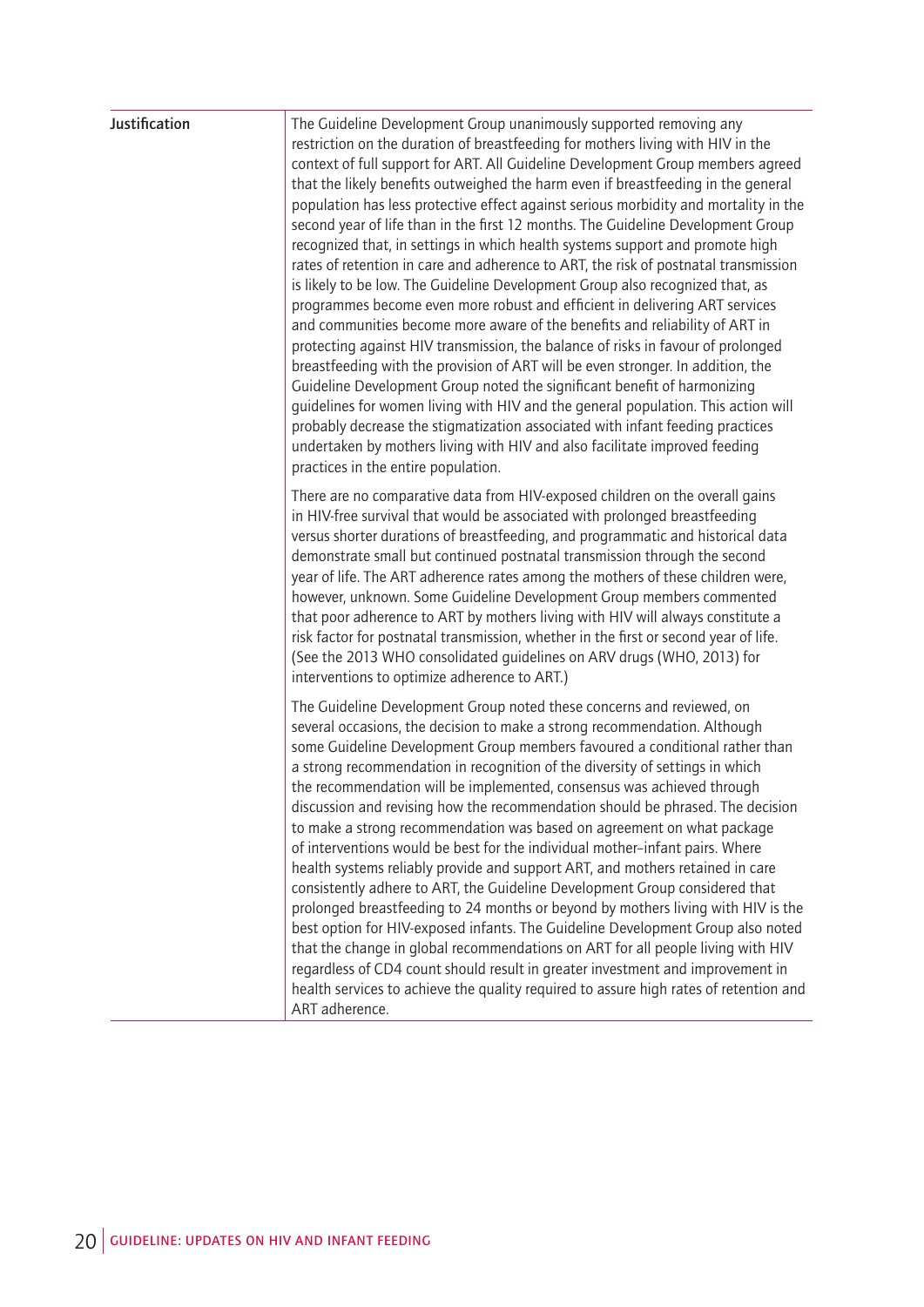|                                  | The Guideline Development Group also noted that, in both the past and current<br>recommendations, women living with HIV are not obligated to adopt a single<br>feeding practice even when recommended by the health services. Similar to all<br>women in everyday life, mothers living with HIV ultimately make decisions about<br>infant feeding practices, including the duration of breastfeeding, according to<br>what is appropriate for their circumstances. The 2010 WHO guidelines on HIV and<br>infant feeding highlighted the need for health services to support mothers living<br>with HIV in their chosen feeding practices even when they are inconsistent with<br>the nationally recommended practices. This principle is still endorsed by WHO and<br>remains relevant to these updated recommendations. |  |
|----------------------------------|--------------------------------------------------------------------------------------------------------------------------------------------------------------------------------------------------------------------------------------------------------------------------------------------------------------------------------------------------------------------------------------------------------------------------------------------------------------------------------------------------------------------------------------------------------------------------------------------------------------------------------------------------------------------------------------------------------------------------------------------------------------------------------------------------------------------------|--|
| Implementation<br>considerations | • HIV and maternal and child health programmes need to give priority to<br>integrating ART services, including adherence counselling and support for<br>infant and young child feeding, in all settings.                                                                                                                                                                                                                                                                                                                                                                                                                                                                                                                                                                                                                 |  |
|                                  | • These programmes and partner agencies need to ensure training and<br>developing the capacity of health workers so that they can explain the rationale<br>for the recommendation and to ensure that staff members are able to explain<br>the benefits to mothers living with HIV while emphasizing the value and<br>importance of adherence to ART.                                                                                                                                                                                                                                                                                                                                                                                                                                                                     |  |
|                                  | • These programmes and partner agencies should collect data to monitor the<br>duration of breastfeeding by mothers living with HIV in addition to adherence<br>to ART and the rates of retention in care of mothers and infants. Such data<br>should be used to improve the quality of service delivery at district and local<br>clinics.                                                                                                                                                                                                                                                                                                                                                                                                                                                                                |  |
|                                  | • Investment and action to protect, promote and support breastfeeding<br>in the general population should remain priorities of health ministries,<br>nongovernmental organizations and other partners in all settings.                                                                                                                                                                                                                                                                                                                                                                                                                                                                                                                                                                                                   |  |
| <b>Research priorities</b>       | • How does long-term postpartum exposure to low-dose ARV drugs in breast milk<br>affect the early and late health outcomes, especially growth, renal and bone<br>metabolism and neurodevelopment, of HIV-exposed breastfeeding infants and<br>children whose mothers are taking ART?                                                                                                                                                                                                                                                                                                                                                                                                                                                                                                                                     |  |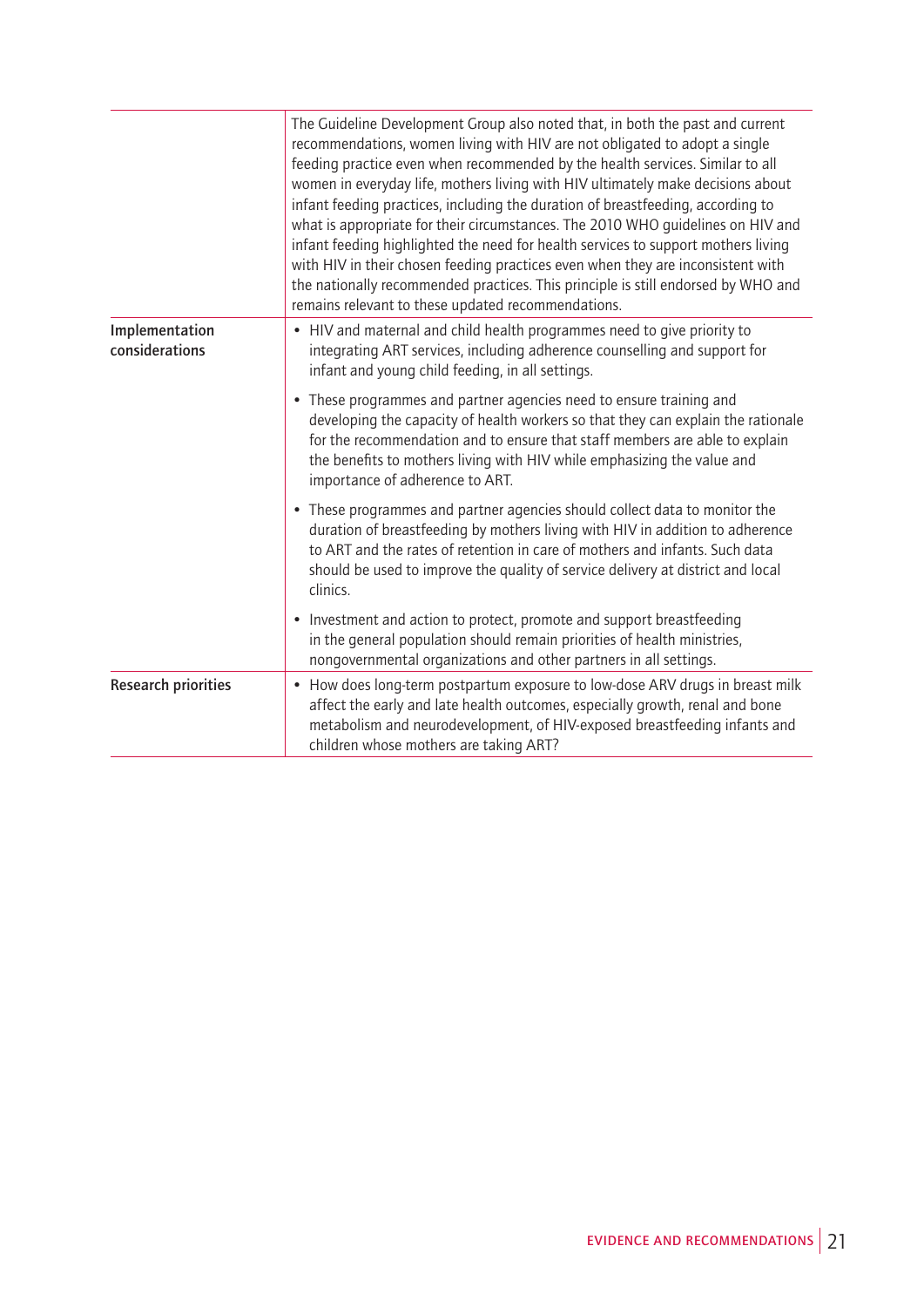### 2. Interventions to support infant feeding practices by mothers living with HIV

**Can facility- and community-based interventions improve the quality of infant feeding practices among mothers living with HIV?**

- In countries that promote breastfeeding among mothers living with HIV receiving ART, what are the effective interventions to support optimal breastfeeding?
- In countries that promote replacement feeding among mothers living with HIV, what are the effective interventions to support safe and adequate replacement feeding?

#### *Background*

The 2010 WHO guidelines on HIV and infant feeding recommended a public health approach in which national authorities should promote and support one infant feeding practice among mothers living with HIV attending public health facilities, either: (1) exclusive breastfeeding for the first six months followed by introducing appropriate complementary feeding and continued breastfeeding for up to one year, while ARV drugs are provided to either the mother or the infant; or (2) avoiding all breast milk. It was recommended that this decision be taken at the national level following consideration of local HIV and general maternal and child health epidemiology and other health system considerations.

The same guidelines highlighted the principles that skilled counselling and support for infant feeding practices should be available to all pregnant women and mothers. For mothers living with HIV, support for ART adherence should also be provided, and guidance on safe replacement feeding should be carefully delivered to avoid undermining optimal breastfeeding practices among the general population.

#### Guiding principles included in the 2010 WHO guidelines on HIV and infant feeding (WHO, 2010b)

#### **Providing services to specifically support mothers in appropriately feeding their infants**

Skilled counselling and support in appropriate infant feeding practices and ARV drug interventions to promote HIV-free survival of infants should be available to all pregnant women and mothers.

#### **Avoiding harm to infant feeding practices in the general population**

Counselling and support to mothers known to be living with HIV and health messaging to the general population should be carefully delivered to avoid undermining optimal breastfeeding practices among the general population.

#### **Safe replacement feeding**

Mothers known to be living with HIV should only give commercial infant formula milk as a replacement feed to their HIV-uninfected infants or infants who are of unknown HIV status when specific conditions are met:

- a. safe water and sanitation are assured at the household level and in the community; and
- b. the mother or other caregiver can reliably provide sufficient infant formula milk to support the normal growth and development of the infant; and
- c. the mother or caregiver can prepare it cleanly and frequently enough so that it is safe and carries a low risk of diarrhoea and malnutrition; and
- d. the mother or caregiver can, in the first six months, exclusively give infant formula milk; and
- e. the family supports this practice; and
- f. the mother or caregiver can access health care that offers comprehensive child health services.

These descriptions are intended to give simpler and more explicit meaning to the concepts represented by AFASS (acceptable, feasible, affordable, sustainable and safe).

The updated *HIV and infant feeding: framework for priority action* (WHO, 2012a) provided guidance to governments on key priority actions to create and sustain an environment that encourages appropriate feeding practices for all infants and young children while scaling up interventions to reduce HIV transmission.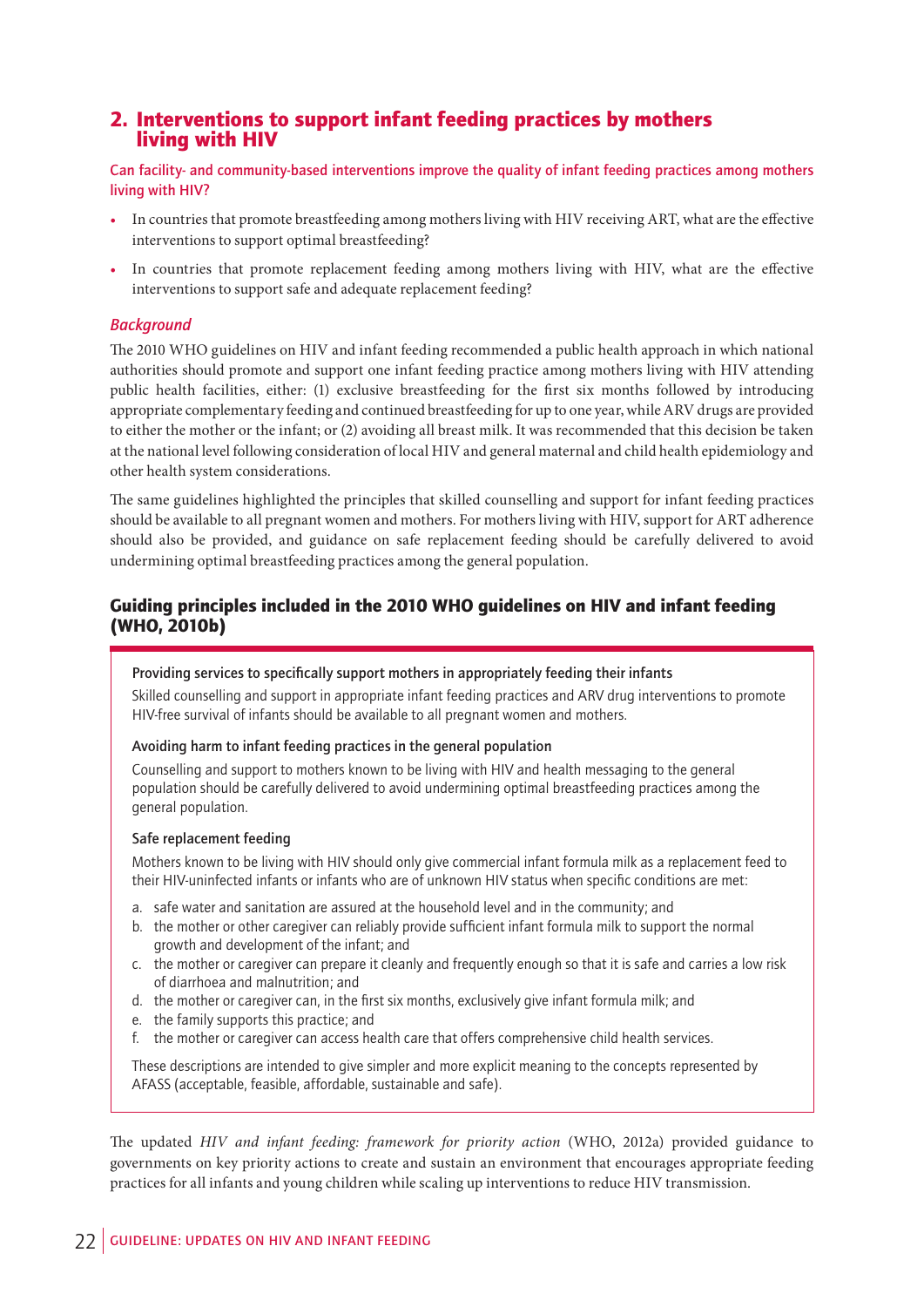Since 2010, evidence has become available from studies and programmatic reports about the effectiveness of health system or other community-based interventions in assisting mothers living with HIV to adhere exclusively to one feeding practice or the other.

At the guideline scoping meeting, Guideline Development Group members considered it important to review these data and guiding principles from 2010 and to consider formal recommendations on support to improve both breastfeeding and replacement feeding practices by mothers living with HIV. Guideline Development Group members noted that infant feeding practices strongly influence the risk of morbidity and mortality among all infants and children. Therefore, as the risk of HIV transmission decreases, the support to mothers living with HIV regarding infant feeding practices is likely to significantly influence HIV-free survival and the long-term health outcomes of HIV-exposed infants and children.

#### **Summary of the evidence**

Two systematic reviews were commissioned to inform consideration of these questions.

- 1. Academy of Nutrition and Dietetics: Handu D, Acosta A, Moloney L, Wolfram T, Ziegler P, Steiber A. Effectiveness of interventions to promote exclusive breastfeeding in women living with HIV who are on antiretroviral therapy living in areas that promote exclusive breastfeeding due to limited resources for safe replacement feeding (Annex 2).
- 2. Academy of Nutrition and Dietetics: Handu D, Acosta A, Moloney L, Wolfram T, Ziegler P, Steiber A. Effectiveness of interventions to promote safe replacement feeding in women living with HIV that are living in areas that promote replacement feeding (Annex 2; no published studies were identified).

A published systematic review that summarized evidence on the interventions to improve breastfeeding practices in the general population (Sinha et al., 2015) also contributed to the discussions.

3. Sinha B, Chowdhury R, Sankar MJ, Martines J, Taneja S, Mazumder S et al. Interventions to improve breastfeeding outcomes: a systematic review and meta-analysis. Acta Paediatr. 2015;104:114–34.

#### **Interventions to improve breastfeeding practices among mothers living with HIV**

A systematic review (Academy of Nutrition and Dietetics, 2015, Annex 2) examined the effectiveness of interventions to promote the early initiation of and support for exclusive breastfeeding by women who are living with HIV receiving ART in areas that promote breastfeeding.

A total of 859 citations were identified. Thirteen studies met the inclusion criteria; these were conducted in Cameroon, India, Kenya, Malawi, South Africa, Uganda, the United Republic of Tanzania and Zimbabwe. Of these, one was a randomized controlled trial, seven cohort studies, four cross-sectional studies and one a pre– post study.

Five studies reported exclusive breastfeeding at six months, nine studies reported exclusive breastfeeding at three months, four studies reported early breastfeeding initiation within one hour of birth and six studies reported breastfeeding initiation.

The results from the randomized controlled trial (conducted in South Africa) indicated improved exclusive breastfeeding rates at three months but not of rates of early initiation of breastfeeding. The results from four cohort studies (three of fair<sup>1</sup> quality and one poor quality) reported improved exclusive breastfeeding rates at three months following breastfeeding promotion interventions, two of which were statistically significant.

Two observational studies of low quality reported higher exclusive breastfeeding rates at six months among women who received interventions, and there was a positive dose–response effect between intervention visits and exclusive breastfeeding rates.

Evidence for breastfeeding initiation rates and early initiation is mainly supported by studies of low to very low quality. These six observational studies showed an increase in initiation rates post-intervention; however, none of these studies had comparison or control groups.

<sup>1</sup> The authors of the systematic review used the terms "good, fair and poor" to assess the quality of the evidence.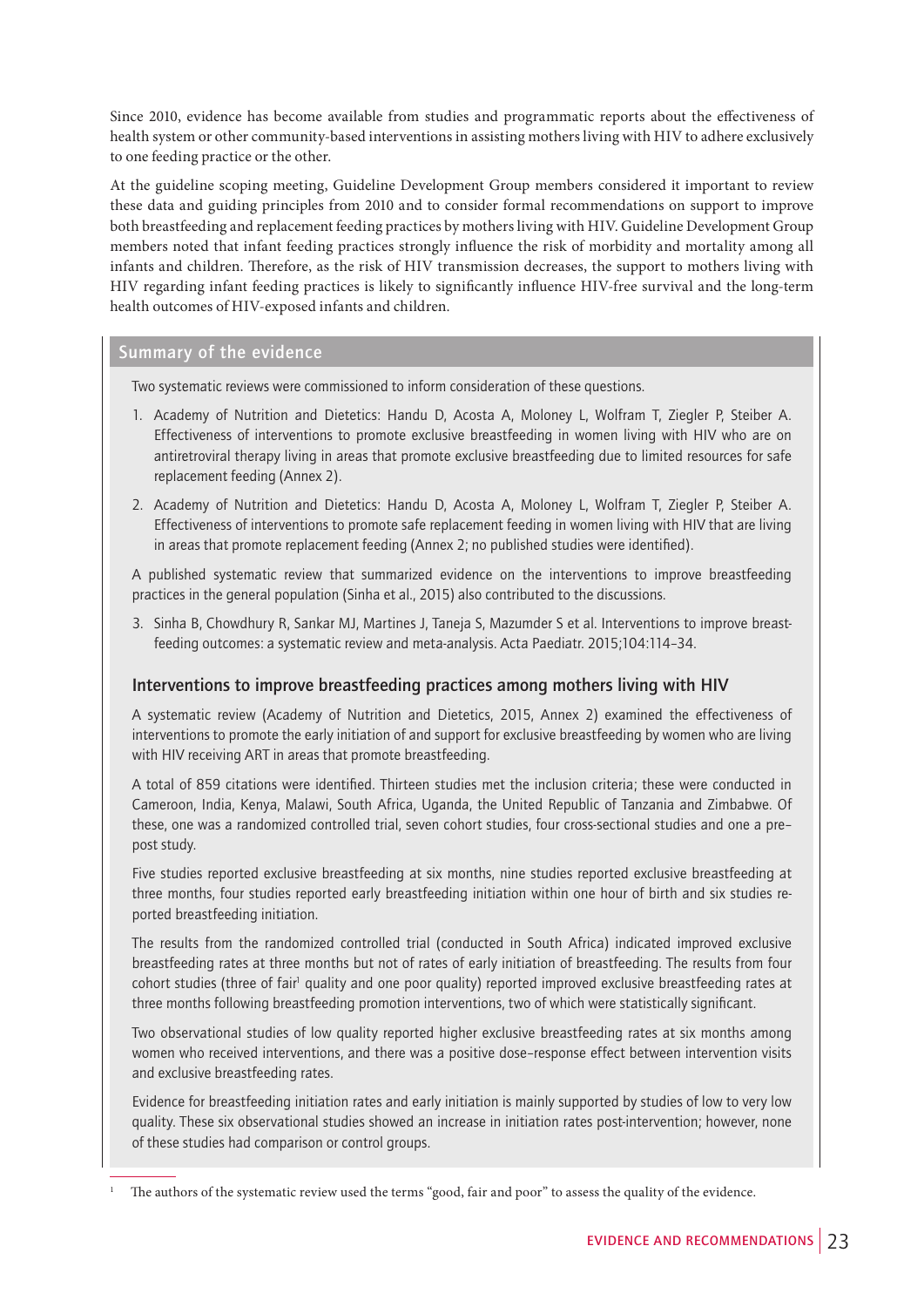The review found that breastfeeding promotion and support favourably influenced exclusive breastfeeding and breastfeeding initiation rates. The studies also indicated that frequency of contact was associated with improved exclusive breastfeeding practices – more contacts were associated with higher exclusive breastfeeding rates. Combinations of group education and individual counselling sessions regarding infant feeding, involving fathers and other family members with community health workers and/or trained health-care workers and integrating programmes for preventing mother-to-child transmission of HIV along with access to ART each positively affected exclusive breastfeeding.

No studies reported on the effect of interventions on concurrent improvements in adherence to ART, even though such interventions may have been similar in nature.

#### **Interventions to improve safe replacement feeding by mothers living with HIV**

No published studies were identified that provided evidence on promoting and supporting safe and adequate replacement feeding practices by mothers living with HIV.

#### **Interventions in the general population to improve breastfeeding practices**

Sinha et al. (2015) evaluated the effect of interventions in the general population on early initiation of, exclusive and continued breastfeeding and any breastfeeding rates when delivered in five settings: (1) health systems and services; (2) home and family environment; (3) community environment; (4) working environment; and (5) policy environment; or a combination of any of the above. A total of 195 articles were included. They found that delivering interventions in a combination of settings led to greater improvement in breastfeeding rates. The greatest improvements in early initiation of breastfeeding, exclusive breastfeeding and continued breastfeeding rates were seen when counselling or education were provided concurrently in home and community, health systems and community and health systems and home settings, respectively. Support of baby-friendly hospital interventions at the health system level was the most effective intervention in improving the rates of any breastfeeding. The authors concluded that improving breastfeeding rates requires delivering interventions in a combination of settings by involving health systems, home and family and the community environment concurrently.

In summary, indirect evidence from populations not affected by HIV demonstrates that exclusive breastfeeding rates and also continued breastfeeding can be improved by interventions at the policy level or health facilities and in communities. In general populations, the best outcomes are achieved when interventions are implemented concurrently through multiple channels. Cost–benefit studies were not identified.

As above, the values and preferences of representatives of national health authorities in the 22 priority countriesa for the Global Plan (UNAIDS, 2011) regarding infant feeding were captured in a survey. The findings are included in the decision-making table (Table 5) and reported in Annex 3.

a Angola, Botswana, Burundi, Cameroon, Chad, Côte d'Ivoire, Democratic Republic of the Congo, Ethiopia, Ghana, India, Kenya, Lesotho, Malawi, Mozambique, Namibia, Nigeria, South Africa, Swaziland, Uganda, United Republic of Tanzania, Zambia and Zimbabwe.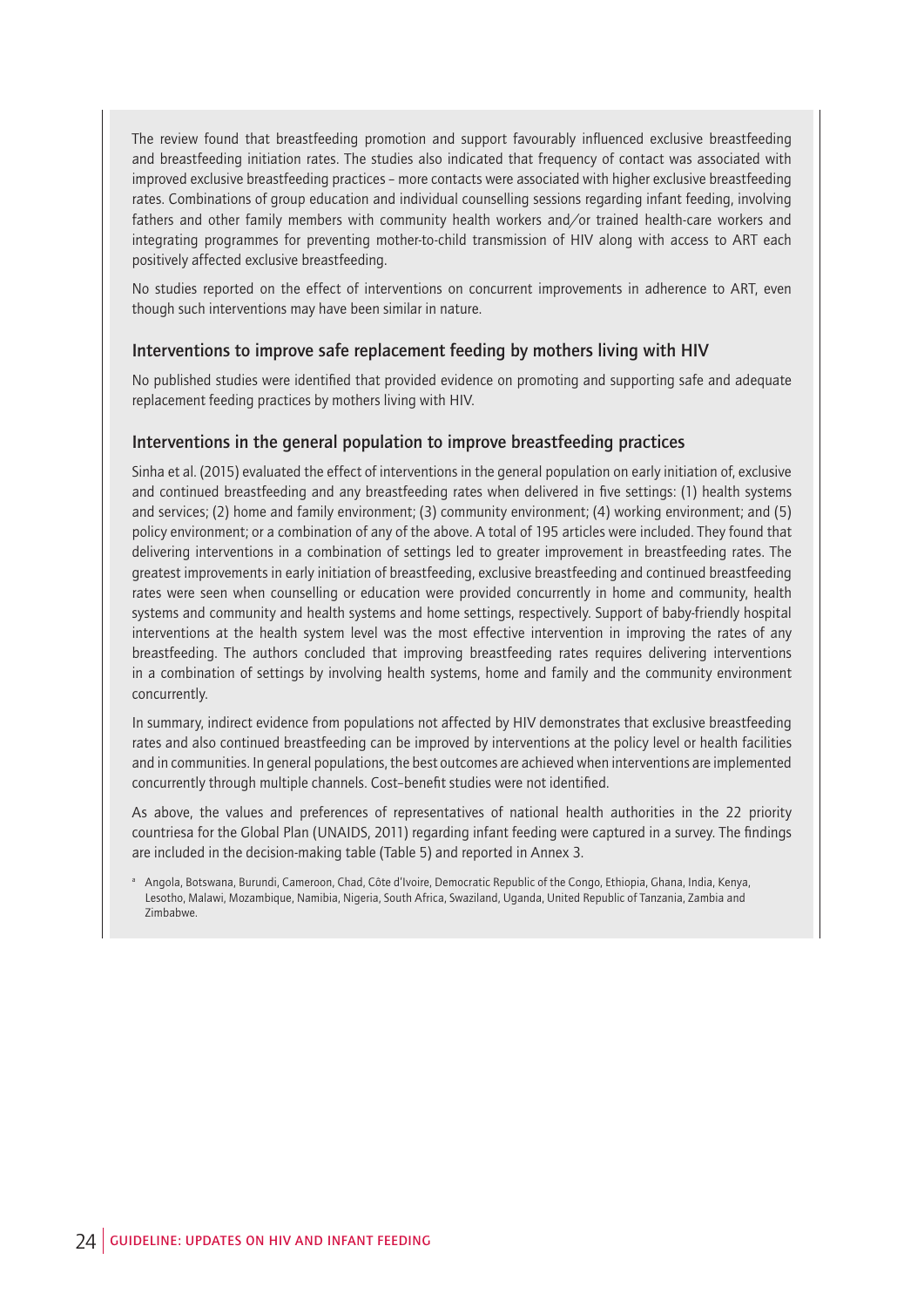#### Table 5. Considerations when developing infant feeding recommendations in the context of HIV

| SUPPORTING EVIDENCE AND ADDITIONAL CONSIDERATIONS                                                                                                                                                                                                                                                                                                                                                                                                                                                                                                                                                                                        |                                                                                                                                                                                                |  |  |  |
|------------------------------------------------------------------------------------------------------------------------------------------------------------------------------------------------------------------------------------------------------------------------------------------------------------------------------------------------------------------------------------------------------------------------------------------------------------------------------------------------------------------------------------------------------------------------------------------------------------------------------------------|------------------------------------------------------------------------------------------------------------------------------------------------------------------------------------------------|--|--|--|
| Question<br>practices among mothers living with HIV?                                                                                                                                                                                                                                                                                                                                                                                                                                                                                                                                                                                     | Can facility- and community-based interventions improve the quality of breastfeeding                                                                                                           |  |  |  |
| Do the desirable<br>effects outweigh the<br>undesirable effects?<br>are consistent with the experiences in non-HIV settings.                                                                                                                                                                                                                                                                                                                                                                                                                                                                                                             | Interventions are likely to improve the quality and duration of breastfeeding and therefore the<br>health outcomes of infants, children and mothers. The data from populations affected by HIV |  |  |  |
| $\sqrt{ }$ Yes<br>Although the review identified no evidence, the Guideline Development Group considered<br>No<br>that similar interventions to mothers living with HIV who are giving replacement feeds would<br>П.<br>Uncertain<br>also improve their quality and safety including preventing spill-overa effects into the non-HIV<br>$\Box$<br>population.                                                                                                                                                                                                                                                                            |                                                                                                                                                                                                |  |  |  |
| BENEFITS AND HARM<br>Although not reported in the systematic reviews, interventions to improve feeding practices<br>among mothers living with HIV are also likely to improve breastfeeding practices in the general<br>population not affected by HIV.                                                                                                                                                                                                                                                                                                                                                                                   |                                                                                                                                                                                                |  |  |  |
| The Guideline Development Group considered it likely that properly designed counselling and<br>support interventions could simultaneously improve ART adherence and retention in care<br>among mothers living with HIV.                                                                                                                                                                                                                                                                                                                                                                                                                  |                                                                                                                                                                                                |  |  |  |
| alnappropriate increased use of replacement feeds among the general population as a result of<br>HIV-related recommendations and practices among mothers living with HIV.                                                                                                                                                                                                                                                                                                                                                                                                                                                                |                                                                                                                                                                                                |  |  |  |
| The Guideline Development Group considered that interventions to support improved and safer<br>Is there important<br>infant feeding practices are likely to be very acceptable to mothers living with HIV.<br>uncertainty or                                                                                                                                                                                                                                                                                                                                                                                                             |                                                                                                                                                                                                |  |  |  |
| VALUES, PREFERENCES AND ACCEPTABILITY<br>variability about<br>The survey conducted among national health ministries before the guideline meeting found<br>how much people<br>that health managers uniformly supported interventions to help mothers living with HIV to feed<br>value the options?<br>their infants appropriately and safely. Health services already provide some support for infant<br>feeding practices, both to the general population and to mothers living with HIV. However,<br>$\Box$ Major variability<br>$\boxtimes$ Minor variability<br>investment in these aspects of programme support is only very modest. |                                                                                                                                                                                                |  |  |  |
| $\Box$ Uncertain<br>The Guideline Development Group also considered that health authorities and individual health<br>workers would be very supportive of individual mothers and also linking with interventions<br>Is the option<br>acceptable to key<br>taking place in communities, even if they were not initiated or coordinated by the health<br>stakeholders?<br>authorities.                                                                                                                                                                                                                                                      |                                                                                                                                                                                                |  |  |  |
| $\boxtimes$ Yes<br>$\Box$ No<br>$\Box$ Uncertain                                                                                                                                                                                                                                                                                                                                                                                                                                                                                                                                                                                         |                                                                                                                                                                                                |  |  |  |
| The investment required to improve health worker skills and competencies to support early<br>How large are<br>initiation of, exclusive and continued breastfeeding may be significant.<br>the resource                                                                                                                                                                                                                                                                                                                                                                                                                                   |                                                                                                                                                                                                |  |  |  |
| requirements?<br>Interventions, such as supervision, may also require significant resources to sustain them over<br>Major<br>time.<br>ப                                                                                                                                                                                                                                                                                                                                                                                                                                                                                                  |                                                                                                                                                                                                |  |  |  |
| FEASIBILITY AND RESOURCE USE<br>Minor<br>⊔<br>However, the initial costs may be offset by long-term health benefits in the entire population<br>$\boxtimes$ Uncertain<br>(they would be cost-effective). These costs need to be considered when health funds are                                                                                                                                                                                                                                                                                                                                                                         |                                                                                                                                                                                                |  |  |  |
| allocated.<br>Is the option feasible                                                                                                                                                                                                                                                                                                                                                                                                                                                                                                                                                                                                     |                                                                                                                                                                                                |  |  |  |
| to implement?<br>Investment should be commensurate with the value of the intervention and health outcome:                                                                                                                                                                                                                                                                                                                                                                                                                                                                                                                                |                                                                                                                                                                                                |  |  |  |
| that is, major resources may be needed but would be fully justified.<br>$\boxtimes$ Yes                                                                                                                                                                                                                                                                                                                                                                                                                                                                                                                                                  |                                                                                                                                                                                                |  |  |  |
| No<br>ப<br>Uncertain<br>$\Box$                                                                                                                                                                                                                                                                                                                                                                                                                                                                                                                                                                                                           |                                                                                                                                                                                                |  |  |  |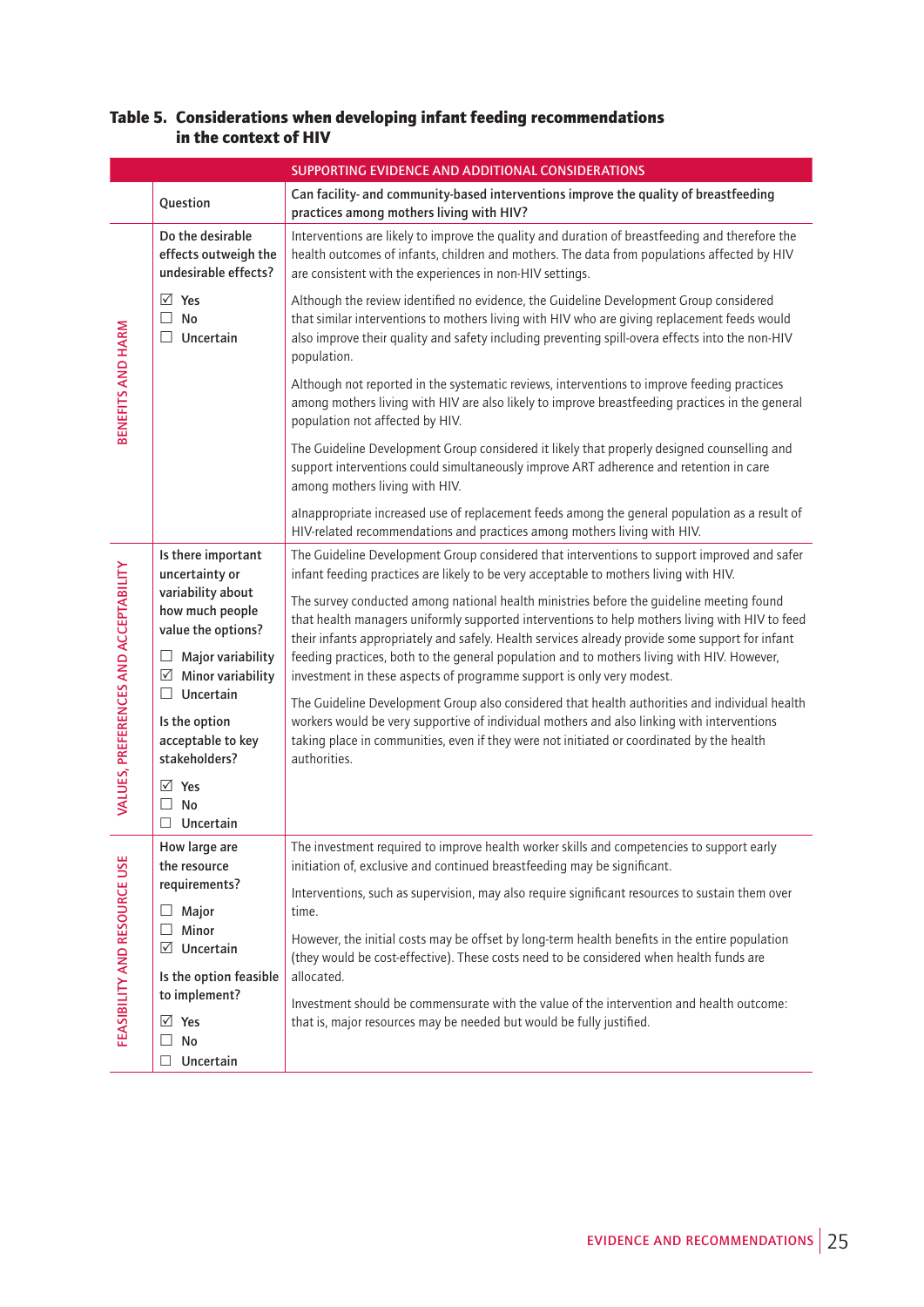|       | Would the option<br>improve equity in  | Breastfeeding is one of the few types of health behaviour that tends to be more frequently<br>practised among poorer communities than high-income populations.                                                                                                                                                                                                                                   |
|-------|----------------------------------------|--------------------------------------------------------------------------------------------------------------------------------------------------------------------------------------------------------------------------------------------------------------------------------------------------------------------------------------------------------------------------------------------------|
| EQUIT | health?<br>☑<br>Yes<br>No<br>Uncertain | Interventions to support and improve feeding practices among mothers living with HIV are<br>likely to improve feeding practices in the entire population and therefore reduce inequity. They<br>are also likely to reduce the negative effects of spill-over <sup>a</sup> messages in which mothers in the<br>general population mistakenly adopt practices specific to mothers living with HIV. |
|       |                                        | Improving feeding practices is likely to improve health outcomes most in the more vulnerable<br>populations.                                                                                                                                                                                                                                                                                     |
|       |                                        | Multiple analyses in non-HIV populations have shown that improved breastfeeding tends to<br>improve health equity.                                                                                                                                                                                                                                                                               |

### RECOMMENDATION 2

| EQUITY        | No<br>$\Box$<br>Uncertain                                 | are also likely to reduce the negative effects of spill-over <sup>a</sup> messages in which mothers in the<br>general population mistakenly adopt practices specific to mothers living with HIV.                                                                                                                                                                                                                                                                                                                                                                       |
|---------------|-----------------------------------------------------------|------------------------------------------------------------------------------------------------------------------------------------------------------------------------------------------------------------------------------------------------------------------------------------------------------------------------------------------------------------------------------------------------------------------------------------------------------------------------------------------------------------------------------------------------------------------------|
|               |                                                           | Improving feeding practices is likely to improve health outcomes most in the more vulnerable<br>populations.                                                                                                                                                                                                                                                                                                                                                                                                                                                           |
|               |                                                           | Multiple analyses in non-HIV populations have shown that improved breastfeeding tends to<br>improve health equity.                                                                                                                                                                                                                                                                                                                                                                                                                                                     |
|               | among mothers living with HIV.<br><b>RECOMMENDATION 2</b> | Inappropriate increased use of replacement feeds among the general population as a result of HIV-related recommendations and practices                                                                                                                                                                                                                                                                                                                                                                                                                                 |
|               |                                                           | In settings where maternal, newborn and child health services promote and support breastfeeding and<br>ART to increase HIV-free survival among infants born to mothers living with HIV.                                                                                                                                                                                                                                                                                                                                                                                |
|               |                                                           | National and local health authorities should actively coordinate and implement services in health<br>facilities and activities in workplaces, communities and homes to protect, promote and support<br>breastfeeding <sup>a</sup> among women living with HIV.                                                                                                                                                                                                                                                                                                         |
|               | Strength of the<br>recommendation                         | Strong                                                                                                                                                                                                                                                                                                                                                                                                                                                                                                                                                                 |
|               | Quality of the evidence                                   | High quality of evidence                                                                                                                                                                                                                                                                                                                                                                                                                                                                                                                                               |
| Justification |                                                           | Guideline Development Group members emphasized that support for<br>breastfeeding should be consistent across policies and programmes, health<br>facilities and community activities for all women, including mothers living with<br>HIV, to create an enabling environment for this practice. Support is needed not<br>only at initiation and during the exclusive breastfeeding period but also to enable<br>mothers to breastfeed for longer: that is, until 24 months or beyond. Therefore, this<br>recommendation would have benefits across the whole population. |
|               |                                                           | The group noted that the public health approach of national authorities promoting<br>a single infant feeding practice among mothers living with HIV has resolved much<br>of the confusion among health workers and communities regarding choice of<br>feeding practice and that a recommendation to counsel and support breastfeeding<br>should not be misunderstood as reverting to individual counselling about initial<br>choice.                                                                                                                                   |
|               |                                                           |                                                                                                                                                                                                                                                                                                                                                                                                                                                                                                                                                                        |
|               |                                                           | Although there was no published evidence base regarding support for safer<br>replacement feeding, additional support by skilled health workers can probably<br>make replacement feeding practices safer.                                                                                                                                                                                                                                                                                                                                                               |
|               |                                                           | Long-term investment and sustained support for health workers at all levels are<br>necessary to ensure continued capacity-building.                                                                                                                                                                                                                                                                                                                                                                                                                                    |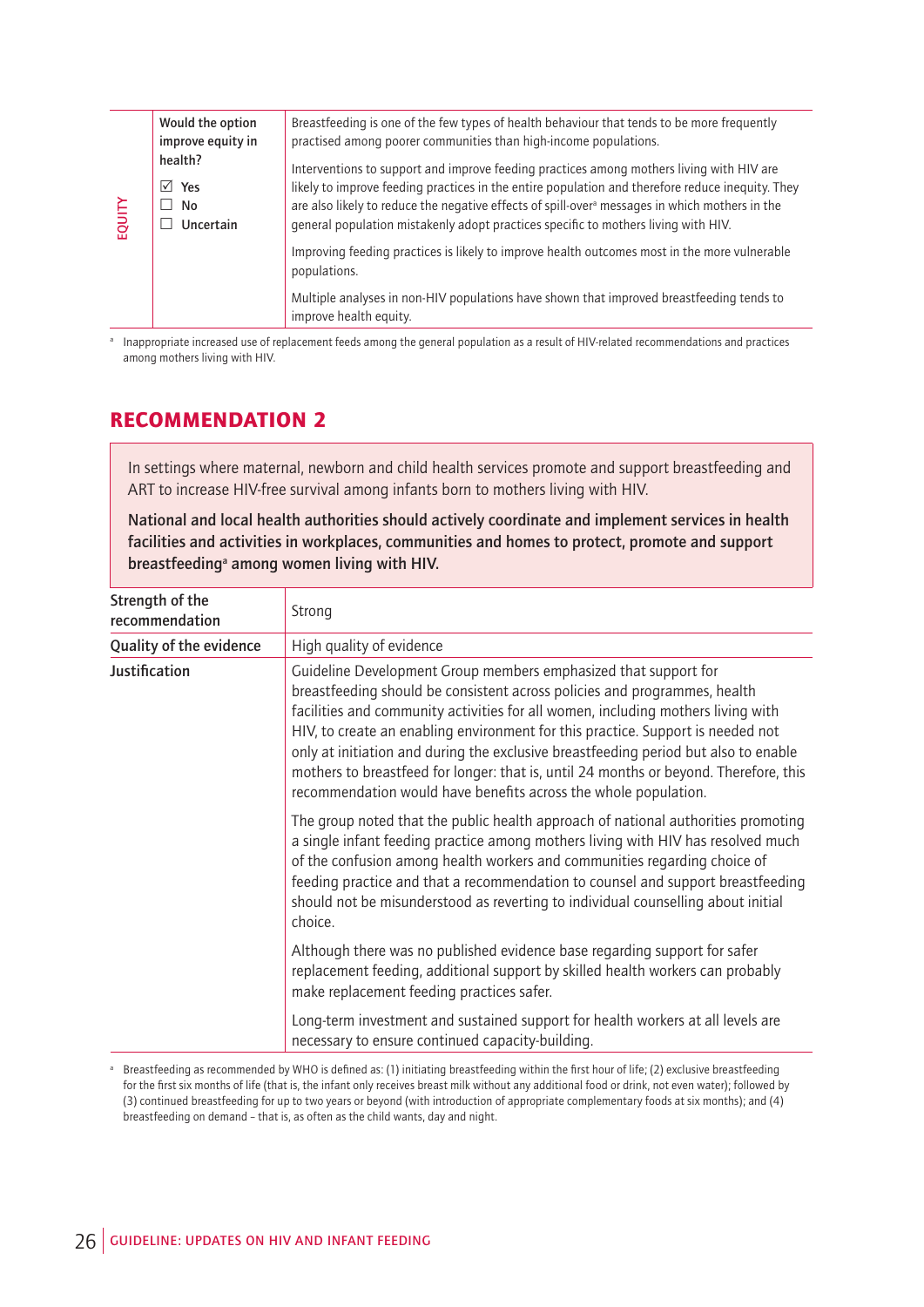| Implementation<br>considerations | • Community and health facility approaches to support improved infant feeding<br>practices include:                                                                                                                                                                                                                                                                                                               |
|----------------------------------|-------------------------------------------------------------------------------------------------------------------------------------------------------------------------------------------------------------------------------------------------------------------------------------------------------------------------------------------------------------------------------------------------------------------|
|                                  | - combining group education with individual counselling sessions;<br>building the skills and competencies of health workers to deliver infant<br>feeding counselling;<br>involving fathers and family;<br>involving community health workers and trained health-care workers; and<br>integrating programmes for preventing mother-to-child transmission of HIV<br>$\overline{\phantom{0}}$<br>with access to ART. |
|                                  | • Outcomes are improved by more interventions being implemented concurrently<br>and more frequent points of contact.                                                                                                                                                                                                                                                                                              |
|                                  | • National authorities need to create and sustain an enabling environment that<br>encourages appropriate feeding practices for all infants and young children<br>while scaling up interventions to reduce HIV transmission. See the updated HIV<br>and infant feeding: framework for priority action (WHO, 2012a).                                                                                                |
|                                  | • Simple, consistent messaging is essential to support breastfeeding in the<br>general population, including mothers living with HIV. Such messaging should<br>address views and concerns related to the previous recommendations.                                                                                                                                                                                |
|                                  | • Health-care providers should be trained to implement national<br>recommendations on infant feeding, including how to identify women who may<br>not be able to breastfeed for medical reasons.                                                                                                                                                                                                                   |
|                                  | • As stated in the 2010 WHO guidelines on HIV and infant feeding, health<br>services need to support mothers living with HIV in their chosen feeding<br>practices even when these are inconsistent with nationally recommended<br>practices. This principle is still endorsed by WHO and remains relevant to these<br>updated recommendations.                                                                    |
|                                  | • In settings in which national authorities recommend replacement feeding to<br>mothers living with HIV, it is likely that similar coordinated support can improve<br>the safety of replacement feeding practices.                                                                                                                                                                                                |
|                                  | • WHO/Food and Agriculture Organization (FAO) guidance on safe preparation<br>of powdered infant formula (2007) provides technical information that may be<br>helpful in the context of HIV.                                                                                                                                                                                                                      |
| <b>Research priorities</b>       | • Which communication strategies and capacity development approaches are<br>most effective for improving the skills and competencies of health workers to<br>provide support to mothers living with HIV regarding infant feeding practices<br>and adherence to ART?                                                                                                                                               |
|                                  | • Which communication strategies and engagement approaches are most<br>effective at informing communities and giving confidence to mothers living with<br>HIV regarding infant feeding practices and adherence to ART?                                                                                                                                                                                            |
|                                  | • In the context of HIV, what support increases exclusive and continued<br>breastfeeding in the general population?                                                                                                                                                                                                                                                                                               |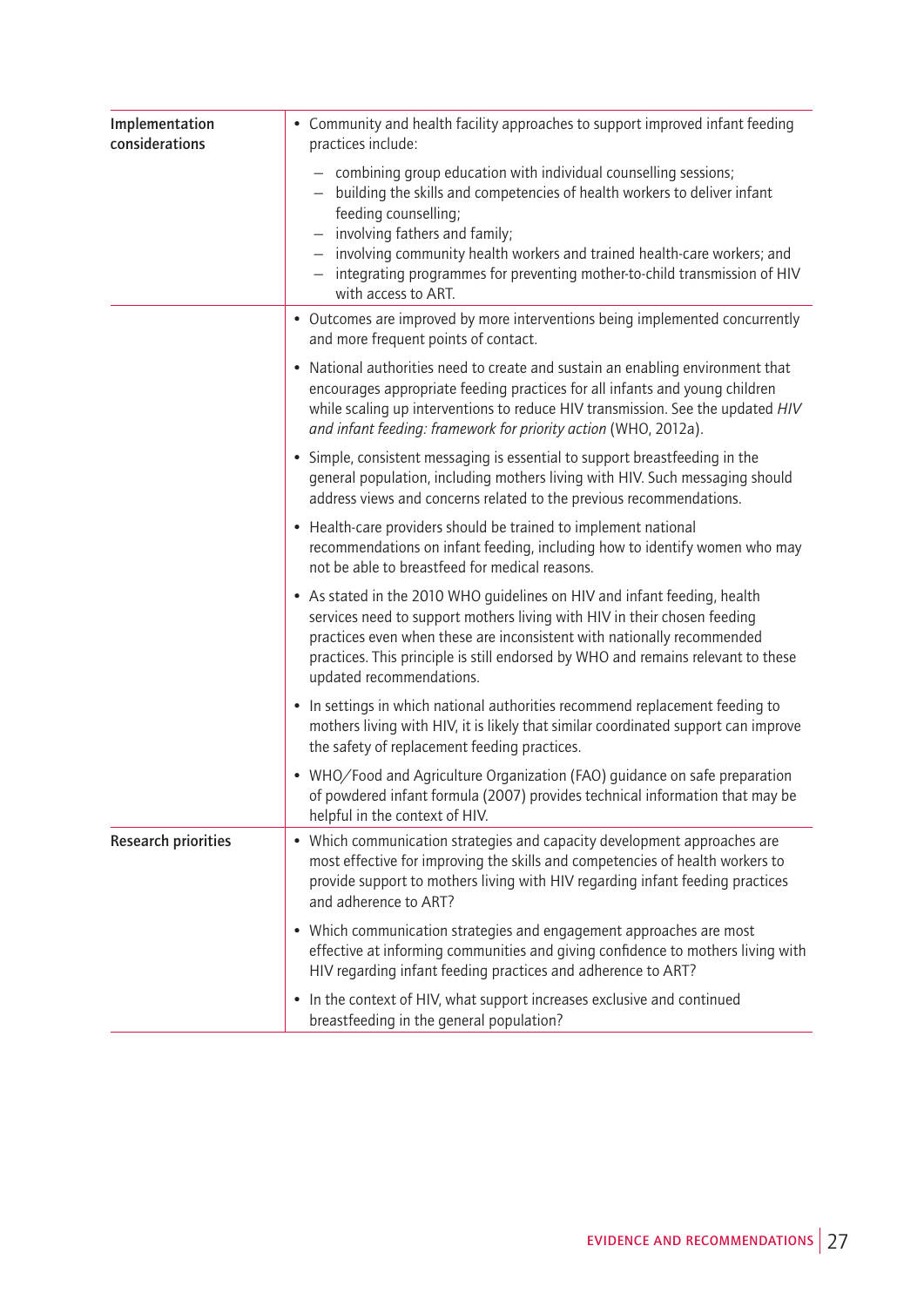## 3. What to advise when mothers living with HIV do not exclusively breastfeed

*In settings where maternal, newborn and child health services promote and support breastfeeding and ART to increase HIV-free survival among infants born to mothers living with HIV:*

**If a mother living with HIV does not exclusively breastfeed, is mixed feeding with ART better than no breastfeeding at all?**

• Are ARV drugs effective in preventing the postnatal transmission of HIV through breast milk according to feeding modality?

#### *Background*

In 2003 and 2006, when no other interventions were available to reduce the risk of postnatal HIV transmission, WHO guidelines on HIV and infant feeding highlighted the increased risk of HIV transmission associated with mixed feeding in the first six months of life compared with exclusive breastfeeding (UNICEF et al., 2003; WHO et al., 2006).

Mixed feeding, also referred to as partial breastfeeding, is less protective against serious childhood illnesses such as diarrhoea and pneumonia than exclusive breastfeeding. This is true for both HIV-exposed and unexposed infants and children (Bahl et al., 2005). For this reason, WHO recommends exclusive breastfeeding for all infants in the first six months of life. Despite this, rates of exclusive breastfeeding globally have remained either static or increased only modestly (Victora et al., 2016). However, although exclusive breastfeeding provides the greatest benefits for both mothers and infants, even any breastfeeding is associated with improved survival and other health outcomes compared with no breastfeeding (Victora et al., 2016).

In 2010, the WHO guidelines presented high-quality evidence that ARV drugs are effective in reducing the risk of postnatal transmission. Studies confirming this outcome promoted and supported exclusive breastfeeding among the mothers living with HIV participating in the research. However, in these studies, transmission outcomes were not disaggregated according to infant feeding modality.

At that time, WHO infant feeding guidelines for HIV-exposed infants combined recommendations to prevent postnatal HIV transmission, that is, maternal or infant ARV drugs, with recommendations to protect against non-HIV morbidity and mortality, that is, exclusive and continued breastfeeding with appropriate complementary feeding. However, health workers were reportedly uncertain whether or not to promote and implement the WHO 2010 recommendation in settings in which rates of exclusive breastfeeding were low.

#### Recommendation included in the WHO 2010 guidelines on HIV and infant feeding (WHO, 2010b)

**In settings where national authorities have decided that the maternal and child health services will principally promote and support breastfeeding and antiretroviral interventions as the strategy that will most likely give infants born to mothers known to be HIV-infected the greatest chance of HIV-free survival.**

*Mothers known to be HIV-infected (and whose infants are HIV uninfected or of unknown HIV status)* should exclusively breastfeed their infants for the first six months of life, introducing appropriate complementary foods thereafter, and continue breastfeeding for the first 12 months of life.

At the scoping meeting, the Guideline Development Group advised WHO to clarify whether ARV drugs are effective in preventing the postnatal transmission of HIV among mothers living with HIV according to feeding mode: that is, both mixed-feeding and exclusive breastfeeding.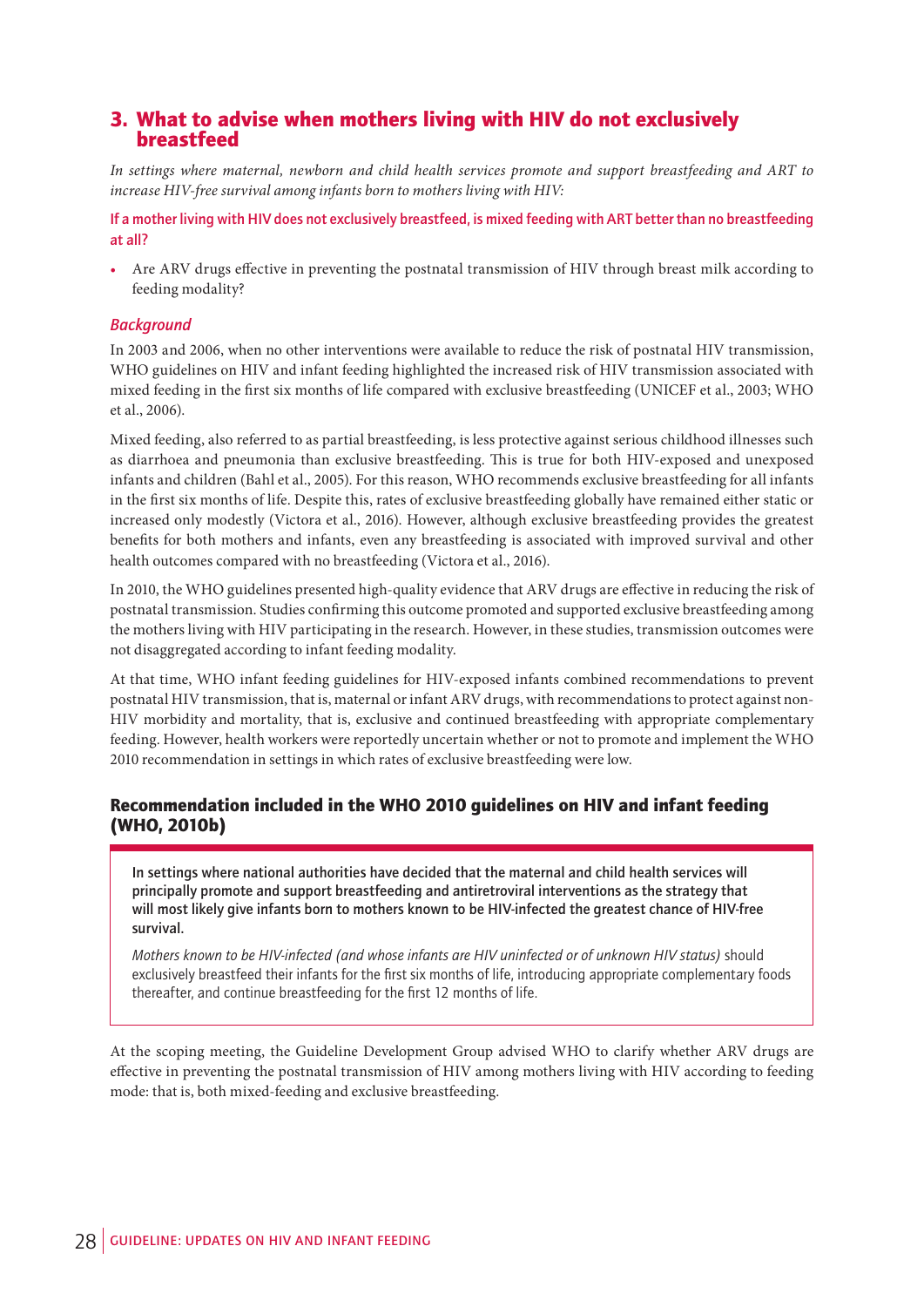#### **Summary of the evidence**

Two systematic reviews commissioned for question 1 (duration of breastfeeding) provided evidence in consideration of this question.

- 1. Chikhungu L, Bispo S, Newell ML. HIV-free survival at 12–24 months in breastfed infants of HIV-positive women on ART: a systematic review (Annex 1a).
- 2. Chikhungu L, Bispo S, Newell ML. Postnatal HIV transmission rates at age six and 12 months in infants of HIV-positive women on ART initiating breastfeeding: a systematic review (Annex 1b).

The first review (Chikhungu et al., Annex 1a) examined the effectiveness of ARV drug interventions in promoting HIV-free survival among HIV-exposed infants by duration of breastfeeding and also according to early infant feeding practices. The systematic review did not identify any randomized controlled trials that directly compared these populations. The review therefore summarized data from cohort studies that reported HIV transmission rates and HIV-free survival among HIV-exposed infants according to early infant feeding practices. However, none reported differences between exclusively breastfed infants and mixed-fed infants (GRADE evidence profile, Annex 1a. Table 4).

The second review (Chikhungu et al., Annex 1b) summarized HIV transmission rates at six, nine and 12 months among infants born to mothers living with HIV who were receiving ART. The review specifically sought evidence regarding transmission rates among infants according to early infant feeding practices, especially among those who were mixed-fed in the first months of life compared with those who were exclusively breastfed.

No randomized controlled trial was identified that directly compared outcomes among infants who were exclusively breastfed versus mixed-fed – conducting a study of this type would be considered unethical.

Eleven studies were identified that provided potentially relevant data. Six provided estimates of postnatal transmission rates, excluding peripartum infections that were diagnosed before six weeks of age, among mothers living with HIV who were receiving ARV drugs. Seven studies provided similar information on transmission rates at age 12 months, five reported overall HIV transmission rates (including peripartum) and two reported postnatal transmission rates (GRADE evidence profile, Annex 1b, Table 7).

However, none of these studies disaggregated transmission rates by early infant feeding modality (exclusive breastfeeding or mixed feeding) among mothers living with HIV who were receiving ARV drugs; indeed, the majority of reports of these studies did not provide any details of feeding practices: that is, exclusive breastfeeding or mixed-feeding in the first six months. In all studies, mothers were recommended to exclusively breastfeed their infants for six months. Alvarez-Uria et al. (2012) noted that one of the children living with HIV was mixed-fed but did not provide the rate of transmission by feeding modality.

The principal investigators of 10 studies were contacted for additional information regarding how feeding type was assessed and supported during the study. Five confirmed that exclusive breastfeeding was promoted but not assessed as part of the study processes. It was assumed that some mothers would have exclusively breastfed up to five or six months as recommended, but others would have introduced other fluids, milks or solids: mixed-feeding. No study had transmission rates available that were disaggregated according to exclusive breastfeeding or mixed feeding where the mother was receiving lifelong ART.

Transmission rates reported by the respective studies in peer-reviewed literature therefore represented a mix of feeding practices. The Guideline Development Group noted the very low postnatal transmission rates when there were high levels of adherence to ARV drugs and viral loads were low. The Guideline Development Group considered that, although there was no direct evidence, it was very likely that ARV drugs were equally effective at reducing postnatal transmission whether mothers were mixed-feeding or were exclusively breastfeeding.

However, in the general population not affected by HIV, high-quality evidence indicates that predominant and partial breastfeeding are associated with improved health outcomes compared with no breastfeeding (Victora et al., 2016).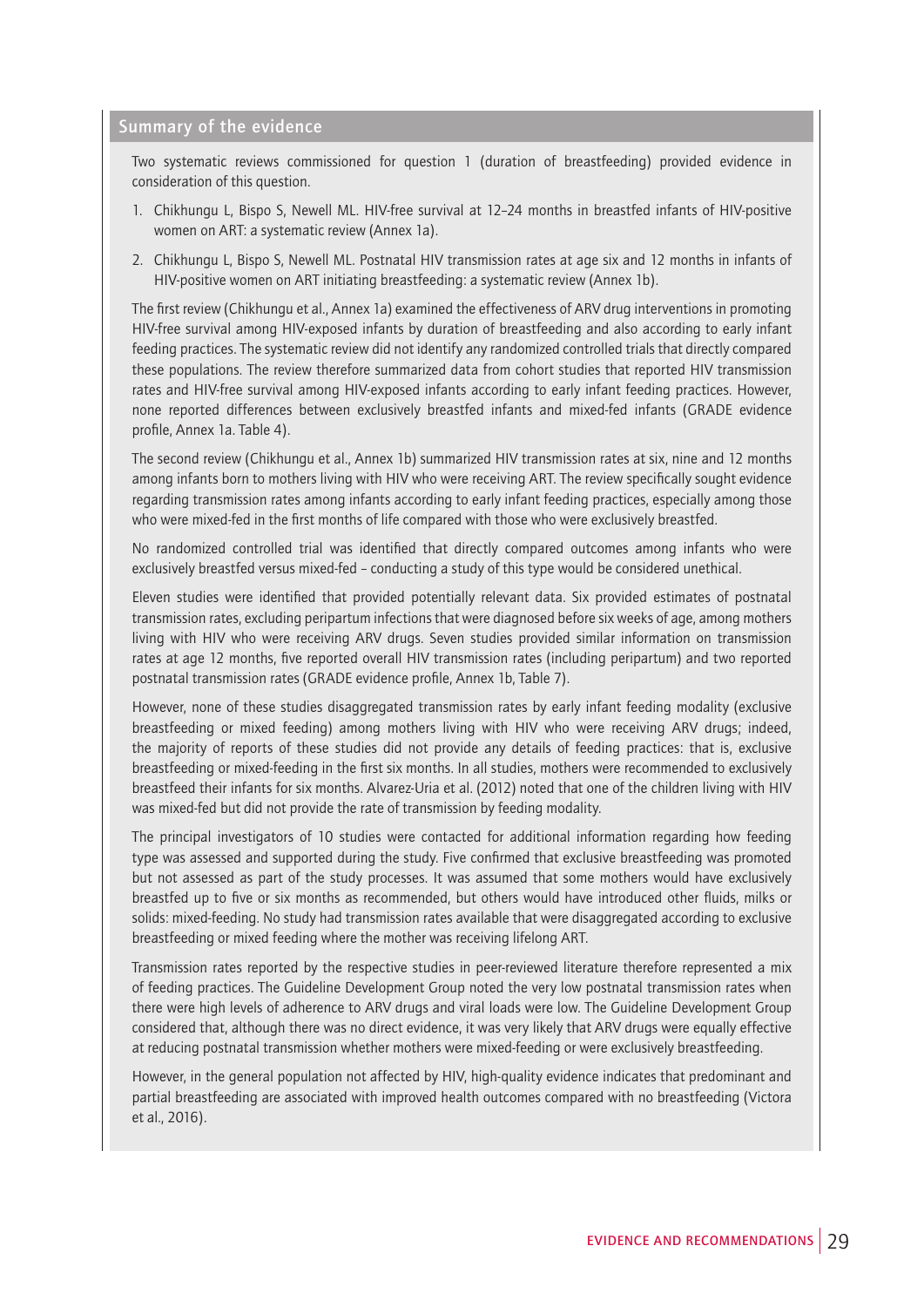#### Table 6. Considerations when developing infant feeding recommendations in the context of HIV

|                                                    | <b>SUPPORTING EVIDENCE AND ADDITIONAL CONSIDERATIONS</b>                                                                                                        |                                                                                                                                                                                                                                                                                                                                                                                                                                                                                 |  |
|----------------------------------------------------|-----------------------------------------------------------------------------------------------------------------------------------------------------------------|---------------------------------------------------------------------------------------------------------------------------------------------------------------------------------------------------------------------------------------------------------------------------------------------------------------------------------------------------------------------------------------------------------------------------------------------------------------------------------|--|
|                                                    | Question                                                                                                                                                        | If a mother living with HIV does not exclusively breastfeed, is mixed feeding with ART<br>better than no breastfeeding at all?                                                                                                                                                                                                                                                                                                                                                  |  |
| BENEFITS AND HARM                                  | Do the desirable<br>effects outweigh the<br>undesirable effects?<br>$\boxtimes$ Yes<br>$\Box$ No<br>$\Box$ Uncertain                                            | Compared with exclusive breastfeeding, mixed feeding is associated with a greater risk of<br>serious morbidity, such as diarrhoea and pneumonia and the related mortality among HIV-<br>exposed infants and children. In the absence of ART, it is also associated with an increased risk<br>of postnatal transmission of HIV.                                                                                                                                                  |  |
|                                                    |                                                                                                                                                                 | However, compared with non-breastfeeding (replacement feeding) in resource-limited settings,<br>mixed feeding in the first six months of life (more correctly referred to as partial breastfeeding)<br>is associated with reduced morbidity among both HIV-exposed and unexposed infants (WHO,<br>2010b).                                                                                                                                                                       |  |
|                                                    |                                                                                                                                                                 | ARV drugs significantly reduce the risk of postnatal transmission - and appear to be effective<br>when mothers living with HIV either exclusively or partly breastfeed. They also appear to be<br>equally effective in reducing HIV transmission after six months of age when complementary<br>foods are introduced, based on supportive evidence that ARV drugs reduce the transmission<br>risks in the context of mixed feeding among infants younger than six months of age. |  |
|                                                    |                                                                                                                                                                 | However, promoting breastfeeding and ARV drugs when mixed feeding is common may appear<br>to endorse mixed feeding and undermine the principle of exclusive breastfeeding.                                                                                                                                                                                                                                                                                                      |  |
|                                                    |                                                                                                                                                                 | Clear messaging and supportive interventions in health services and activities in communities<br>can promote and support exclusive breastfeeding in the general and HIV-exposed populations<br>to achieve the best health outcomes (non-HIV-related) for mothers living with HIV and their<br>infants.                                                                                                                                                                          |  |
| PREFERENCES AND ACCEPTABILITY<br>n<br><b>VALUE</b> | Is there important<br>uncertainty or<br>variability about<br>how much people<br>value the options?<br>$\Box$ Major variability<br>$\boxtimes$ Minor variability | Breastfeeding is very acceptable to mothers living with HIV when ARV drugs are available.<br>Clear messaging that confirms the effectiveness of ARV drugs in reducing postnatal<br>transmission in the context of all feeding modalities would further increase acceptability and<br>confidence.                                                                                                                                                                                |  |
|                                                    |                                                                                                                                                                 | Clarifying that exclusive breastfeeding is promoted to reduce non-HIV-related morbidity<br>and mortality would provide insight for the rationale and also help to promote exclusive<br>breastfeeding.                                                                                                                                                                                                                                                                           |  |
|                                                    | $\Box$ Uncertain<br>Is the option<br>acceptable to key<br>stakeholders?                                                                                         | Clarifying the effectiveness of ARV drugs in reducing the risk of postnatal transmission is<br>similarly likely to give added confidence to health workers. However, similar to mothers living<br>with HIV, clear explanations and communication are needed in addition to training.                                                                                                                                                                                            |  |
|                                                    | ⊠ Yes<br>No<br>Uncertain<br>ப                                                                                                                                   |                                                                                                                                                                                                                                                                                                                                                                                                                                                                                 |  |
| FEASIBILITY AND RESOURCE USE                       | How large are<br>the resource<br>requirements?                                                                                                                  | There are minimal additional resource implications. Training and capacity development costs<br>for health workers would be the most immediate requirement. An investment to improve<br>counselling services to mothers living with HIV could also serve to improve services to the<br>general population.                                                                                                                                                                       |  |
|                                                    | Major<br>ப<br>$\boxtimes$ Minor<br>Uncertain                                                                                                                    | Clarifying evidence and optimal infant feeding practices among health workers would be very<br>feasible, as would implementation by health workers.                                                                                                                                                                                                                                                                                                                             |  |
|                                                    | Is the option feasible<br>to implement?                                                                                                                         |                                                                                                                                                                                                                                                                                                                                                                                                                                                                                 |  |
|                                                    | $\boxtimes$ Yes<br>No<br>$\Box$<br>Uncertain                                                                                                                    |                                                                                                                                                                                                                                                                                                                                                                                                                                                                                 |  |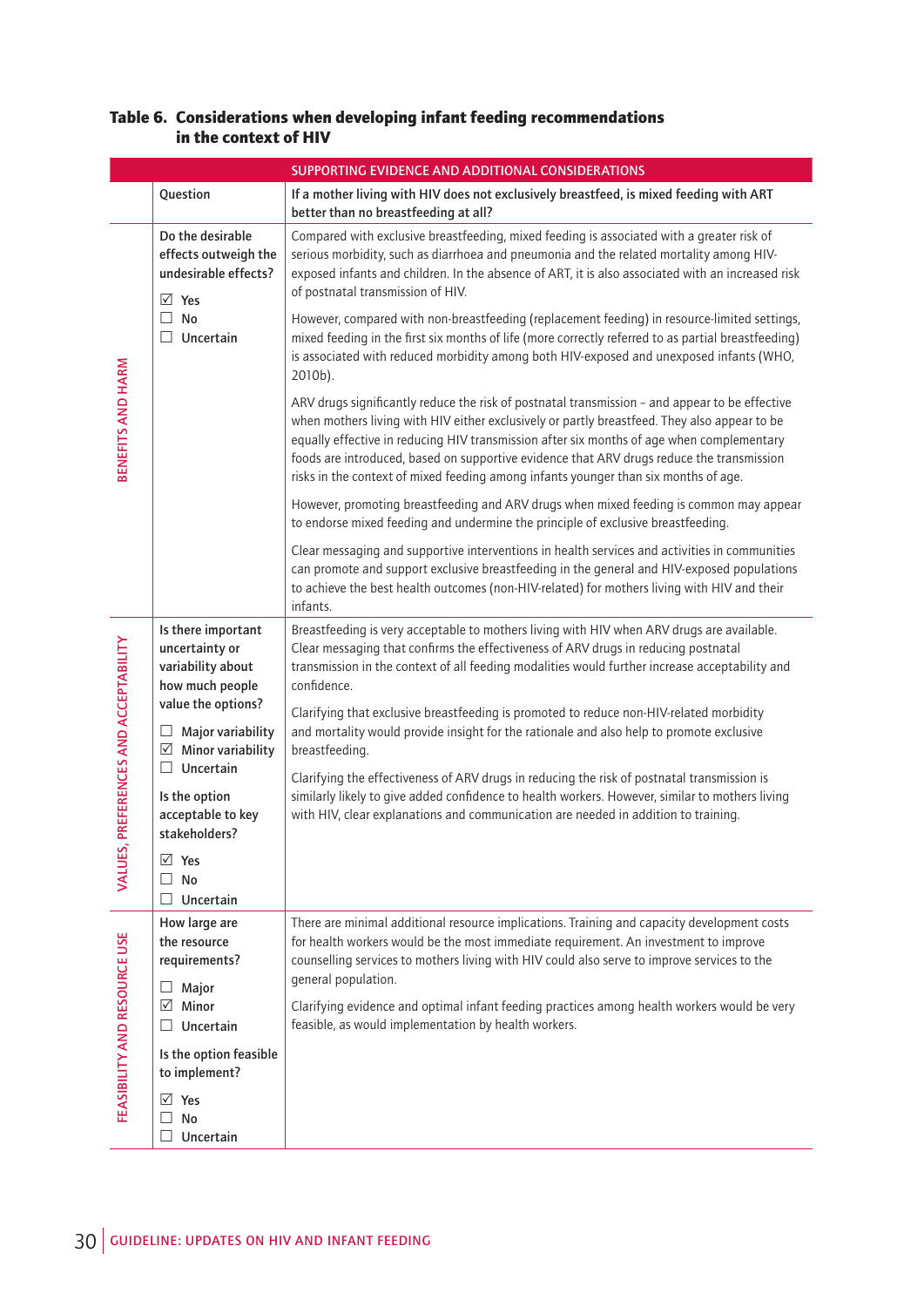**Would the option improve equity in health? Yes No Uncertain**

**EQUITY**

The intervention may improve health equity, since any breastfeeding, especially in the poorest populations, reduces the risk of serious morbidity and mortality not related to HIV.

Improving feeding practices is likely to have the greatest positive impact on the health outcomes of the more vulnerable populations.

### **GUIDING PRACTICE STATEMENT<sup>1</sup> 1**

**Mothers living with HIV and health-care workers can be reassured that ARV treatment reduces the risk of postnatal HIV transmission in the context of mixed feeding. Although exclusive breastfeeding is recommended, practising mixed feeding is not a reason to stop breastfeeding in the presence of ARV drugs.**

| Strength of the<br>recommendation                                                                                                                                                                                                                                                                                                                                                                                                                                                                                                                                                                            | Not applicable                                                                                                                                                                                                                                                                                                                        |  |
|--------------------------------------------------------------------------------------------------------------------------------------------------------------------------------------------------------------------------------------------------------------------------------------------------------------------------------------------------------------------------------------------------------------------------------------------------------------------------------------------------------------------------------------------------------------------------------------------------------------|---------------------------------------------------------------------------------------------------------------------------------------------------------------------------------------------------------------------------------------------------------------------------------------------------------------------------------------|--|
| Quality of the evidence                                                                                                                                                                                                                                                                                                                                                                                                                                                                                                                                                                                      | Very low                                                                                                                                                                                                                                                                                                                              |  |
| Justification<br>The Guideline Development Group unanimously agreed that this should not be a<br>recommendation but instead should be presented as a guiding practice statement.<br>Although the Guideline Development Group was confident of the efficacy of ARV<br>drugs in reducing postnatal transmission even when mothers living with HIV are<br>mixed feeding, the importance and value of exclusive breastfeeding for non-HIV-<br>related health outcomes is such that no recommendation should be perceived as<br>endorsing non-exclusive breastfeeding of infants in the first six months of life. |                                                                                                                                                                                                                                                                                                                                       |  |
|                                                                                                                                                                                                                                                                                                                                                                                                                                                                                                                                                                                                              | However, the group considered that it is equally important to clarify the efficacy of<br>ARV drugs in reducing postnatal HIV transmission even when mothers are mixed<br>feeding and that, although not optimal, mixed feeding while the mother is taking<br>ART is better than not breastfeeding at all.                             |  |
| Implementation<br>considerations                                                                                                                                                                                                                                                                                                                                                                                                                                                                                                                                                                             | • Implementing recommendations for mothers living with HIV should be<br>contextualized first by the optimal infant feeding practice recommended for<br>all mothers and infants: to exclusively breastfeed for six months and then<br>introduce appropriate complementary foods and continue breastfeeding for 24<br>months or beyond. |  |
|                                                                                                                                                                                                                                                                                                                                                                                                                                                                                                                                                                                                              | • When implementing recommendations for mothers living with HIV, national<br>health authorities need to clearly communicate the hierarchy of what is ideal<br>and how recommendations for mothers living with HIV are specific to their<br>circumstances.                                                                             |  |
|                                                                                                                                                                                                                                                                                                                                                                                                                                                                                                                                                                                                              | • Programmes should develop clear messaging to avoid misunderstandings<br>among health workers, mothers living with HIV and the general population.<br>If this is not achieved, infant feeding practices and health outcomes among<br>children could be substantially harmed.                                                         |  |
| <b>Research priorities</b>                                                                                                                                                                                                                                                                                                                                                                                                                                                                                                                                                                                   | How to improve exclusive breastfeeding rates among mothers living with HIV<br>٠<br>who are receiving ARV drugs                                                                                                                                                                                                                        |  |

<sup>1</sup> A guiding practice statement is made to encourage action or clarify an issue of concern. It addresses an area of suboptimal practice and provides a contingency and guidance to health workers regarding how to respond to a specific challenge.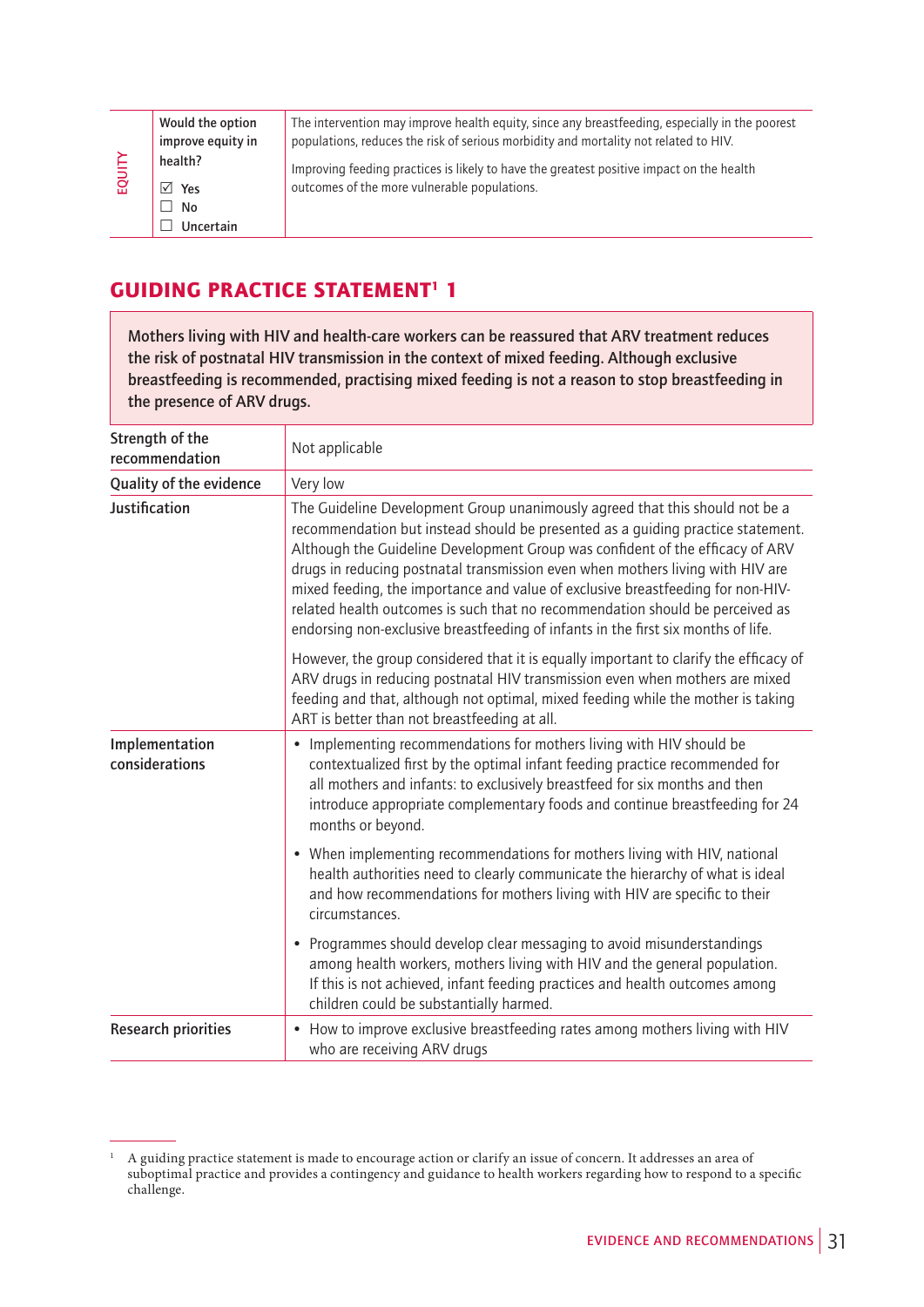## 4. What to advise when mothers living with HIV do not plan to breastfeed for 12 months

*In settings in which maternal, newborn and child health services promote and support breastfeeding and ART to increase HIV-free survival among infants born to mothers living with HIV:*

**If a mother living with HIV plans to return to work or school, is a shorter duration of planned breastfeeding with ART better than no breastfeeding at all?**

• What is the HIV-free survival of infants breastfed for durations less than 12 months compared with breastfeeding for 12 months?

#### *Background*

In 2010, WHO guidelines on HIV and infant feeding were updated to recommend that, in settings in which diarrhoea, pneumonia and undernutrition were still common causes of infant and child mortality, national health authorities should, while providing ARV drugs, promote and support breastfeeding among women and mothers living with HIV (WHO, 2010b). Such mothers were recommended to exclusively breastfeed their infants for the first six months of life, to introduce appropriate complementary foods thereafter and to continue breastfeeding for the first 12 months of life.

The recommendation was informed by evidence that breastfeeding in the first 12 months was associated with significantly lower mortality risks for infants. Studies had also reported low rates of postnatal HIV transmission associated with ARV drugs being given to lactating mothers living with HIV or HIV-exposed breastfeeding infants. Since then, studies in non-HIV populations have shown health benefits to mothers and infants with longer durations of breastfeeding.

#### Recommendation included in the 2010 WHO guidelines on HIV and infant feeding (WHO, 2010b)

**In settings where national authorities have decided that the maternal and child health services will principally promote and support breastfeeding and antiretroviral interventions as the strategy that will most likely give infants born to mothers known to be HIV-infected the greatest chance of HIV-free survival:**

*Mothers known to be HIV-infected (and whose infants are HIV uninfected or of unknown HIV status)* should exclusively breastfeed their infants for the first six months of life, introducing appropriate complementary foods thereafter, and continue breastfeeding for the first 12 months of life.

However, in both HIV-affected populations and in the general population, some women choose to breastfeed for durations less than 12 months or are unable to breastfeed for 12 months or more, because they go back to work or school and do not benefit from sufficient breastfeeding protection, promotion and support at the workplace.

Although longer durations of breastfeeding are generally considered better for the infant, the Guideline Development Group advised WHO to clarify whether, if a mother living with HIV plans to return to work or school, a shorter duration of planned breastfeeding with ART is better than no breastfeeding at all. The Guideline Development Group considered that the most relevant evidence to inform this decision would be the rates of HIV-free survival among infants breastfed for durations less than 12 months compared with breastfeeding for 12 months.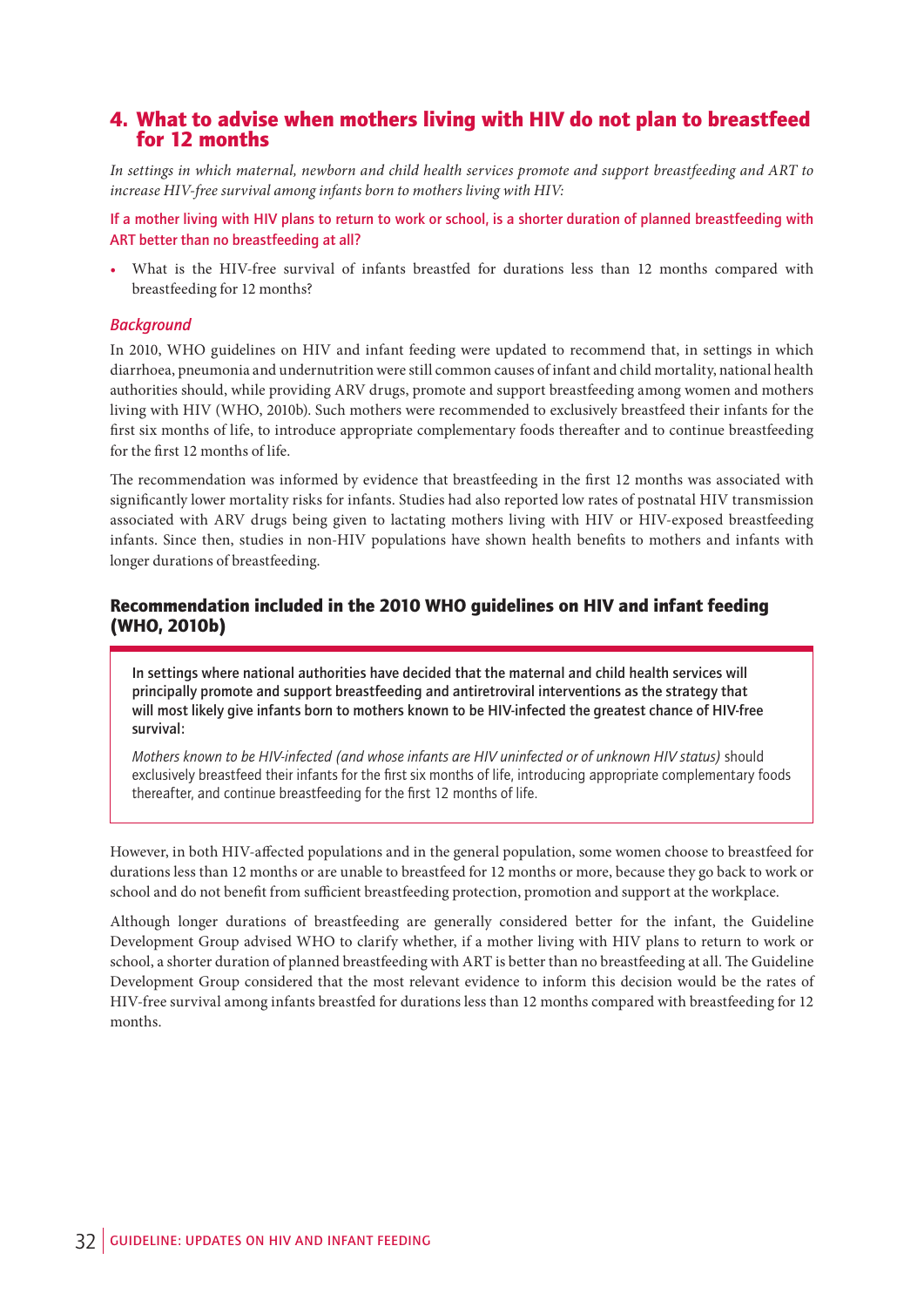### **Summary of the evidence**

One systematic review commissioned for question 1 (duration of breastfeeding) provided evidence in consideration of this question.

1. Chikhungu L, Bispo S, Newell ML. HIV-free survival at 12–24 months in breastfed infants of HIV-positive women on ART: a systematic review (Annex 1a).

The review (Chikhungu et al., Annex 1a) examined the effectiveness of ARV drug interventions to promote HIVfree survival among HIV-exposed infants according to early infant feeding practices, including the duration of breastfeeding in the first 12 months of life. The review summarized data from cohort studies that reported HIV transmission rates and HIV-free survival among HIV-exposed infants according to the duration of breastfeeding versus non-breastfeeding and by ART exposure. Four studies provided estimates of HIV-free survival by feeding modality; three reported higher HIV-free survival among breastfed infants than formula-fed infants (GRADE evidence profile, Annex 1a, Table 4). HIV-free survival among breastfed infants ranged from 82% (95% CI: 73.4–87.7%) [median weaning: five months] to 96% (95% CI: 91–98%) and in formula-fed infants from 67% (95% CI: 35.5–87.9%) to 97.6% (95% CI: 93.0–98.2%). All studies were graded as low or very low quality. (Additional details on this review are cited in the evidence summaries for questions 1 and 3 above).

The Guideline Development Group also noted the standing recommendations in the WHO 2010 guidelines on HIV and infant feeding that were informed by outcome data from infants according to feeding practices among mothers living with HIV who were not receiving lifelong ART (WHO, 2010b). The evidence that informed those recommendations highlighted:

- **• Exclusive breastfeeding in the first six months of life was also associated with reduced mortality over the first year of life in HIV-exposed infants compared with mixed feeding and replacement feeding in both research and programme settings, especially if inappropriately chosen by mothers.**
- **• Infants given replacement feeds after a period of breastfeeding also suffered increased serious infections, including diarrhoea and pneumonia, growth faltering and death (Arpadi et al., 2009; Creek et al., 2010; Homsy et al., 2010; Kafulafula et al., 2010; Kagaayi et al., 2008; Onyango-Makumbi et al., 2010; Phadke et al., 2003).**

**Additional supporting evidence:**

**• High-quality evidence from non-HIV settings that mixed feeding and non-breastfeeding are associated with increased morbidity and mortality.**

In the general population not affected by HIV, high-quality evidence indicates that predominant and partial breastfeeding are associated with improved health outcomes compared with no breastfeeding.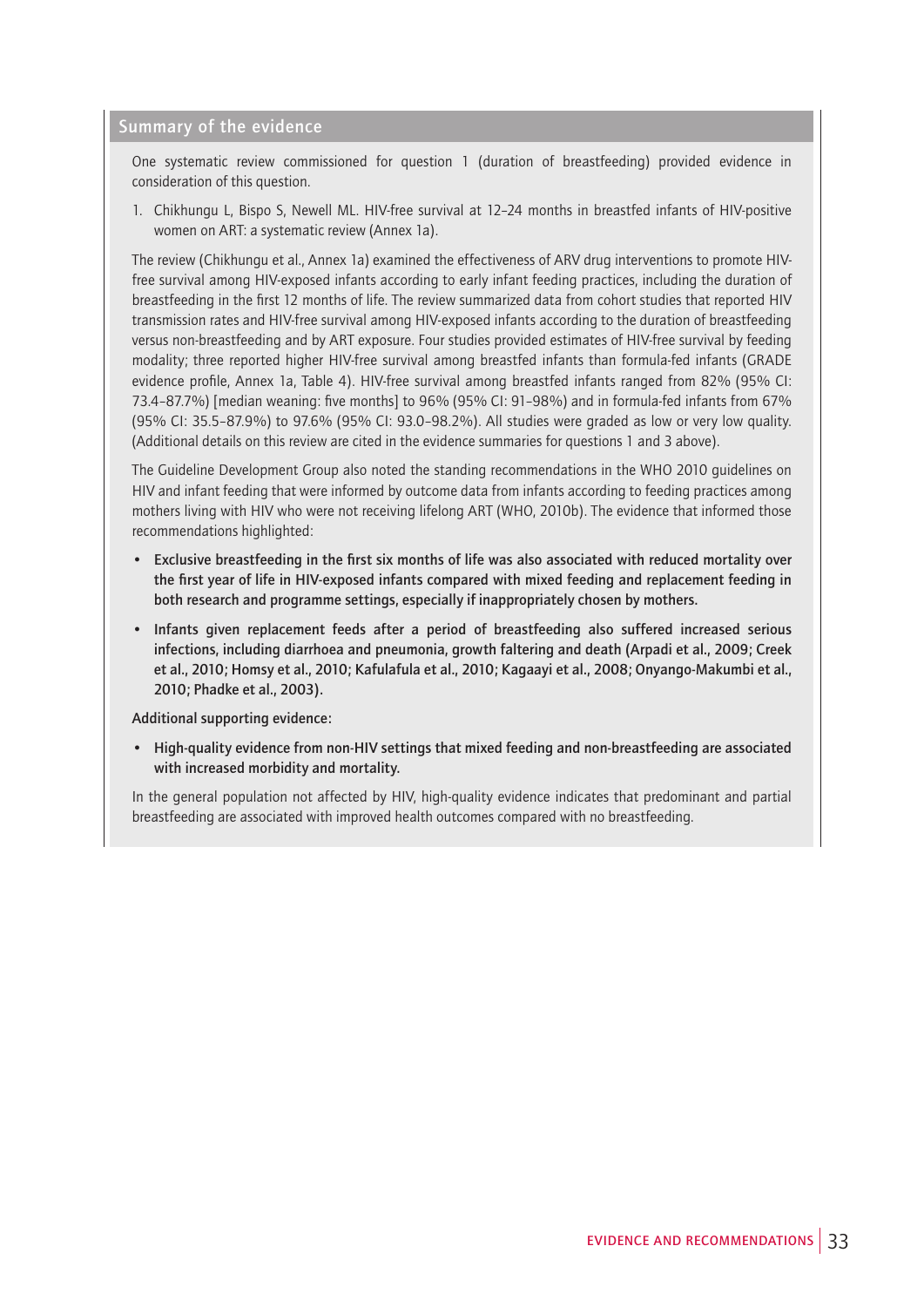#### Table 7. Considerations when developing infant feeding recommendations in the context of HIV

|                                           | SUPPORTING EVIDENCE AND ADDITIONAL CONSIDERATIONS                                |                                                                                                                                                                                                                                                                                                                                                                                                                                                                                                                                                                                                                                                                                                                               |  |  |
|-------------------------------------------|----------------------------------------------------------------------------------|-------------------------------------------------------------------------------------------------------------------------------------------------------------------------------------------------------------------------------------------------------------------------------------------------------------------------------------------------------------------------------------------------------------------------------------------------------------------------------------------------------------------------------------------------------------------------------------------------------------------------------------------------------------------------------------------------------------------------------|--|--|
|                                           | Question                                                                         | If a mother living with HIV plans to return to work or school, is a shorter duration of<br>planned breastfeeding with ART better than no breastfeeding at all?                                                                                                                                                                                                                                                                                                                                                                                                                                                                                                                                                                |  |  |
| BENEFITS AND HARM                         | Do the desirable<br>effects outweigh the<br>undesirable effects?                 | In the context of maternal ART, low-quality evidence shows that the HIV-free survival of infants<br>born to mothers living with HIV who are breastfed is better than for infants who are never<br>breastfed.                                                                                                                                                                                                                                                                                                                                                                                                                                                                                                                  |  |  |
|                                           | $\overline{\vee}$ Yes<br>$\Box$ No<br>Uncertain<br>$\Box$                        | Data from low- and middle-income settings before the scaling up of ART for mothers living with<br>HIV (in accordance with the 2010 WHO recommendations) demonstrated increased mortality<br>and morbidity, including growth faltering, among infants of mothers living with HIV who were<br>never breastfed or who stopped breastfeeding early. Among these infants, breastfeeding was<br>never initiated or the duration of breastfeeding was limited to reduce the risk of postnatal<br>transmission of HIV. In 2010, this evidence supported the principle that any breastfeeding is<br>better than no breastfeeding at all. Comparable data from mothers receiving ART during the<br>past five years were not identified. |  |  |
|                                           |                                                                                  | When mothers living with HIV are receiving ART, the rationale for never initiating or reducing<br>the duration of breastfeeding is even weaker, and programmes may focus their support on<br>longer durations of breastfeeding.                                                                                                                                                                                                                                                                                                                                                                                                                                                                                               |  |  |
|                                           |                                                                                  | Further, in populations not affected by HIV, morbidity and mortality are significantly<br>increased among infants who are never breastfed compared with infants who are exclusively<br>or predominantly breastfed. A dose-related effect is also reported: longer durations of<br>breastfeeding are associated with better health outcomes among both mothers and infants.<br>Even early initiation of breastfeeding in addition to short durations of breastfeeding result in<br>health benefits for neonates and young infants and for older children.                                                                                                                                                                      |  |  |
|                                           |                                                                                  | More closely aligning the recommendations for mothers living with HIV with those for mothers<br>without HIV is likely to improve practices across all populations.                                                                                                                                                                                                                                                                                                                                                                                                                                                                                                                                                            |  |  |
|                                           | Is there important<br>uncertainty or<br>variability about                        | A recommendation would be likely to be acceptable to mothers. Clear messaging that confirms<br>the effectiveness of ARV drugs with all breastfeeding durations would further increase<br>acceptability and confidence.                                                                                                                                                                                                                                                                                                                                                                                                                                                                                                        |  |  |
|                                           | how much people<br>value the options?                                            | For mothers returning to work or school, efforts and support could be focused on plans and<br>support to enable them to continue breastfeeding, similar to mothers who do not have HIV.                                                                                                                                                                                                                                                                                                                                                                                                                                                                                                                                       |  |  |
| ENCES AND ACCEPTABILITY<br>VALUES, PREFER | Major variability<br>$\Box$<br>$\boxtimes$ Minor variability<br>$\Box$ Uncertain | A recommendation would be likely to be acceptable to health workers as long as it is<br>accompanied by guidance on supporting breastfeeding among working mothers or mothers<br>returning to school.                                                                                                                                                                                                                                                                                                                                                                                                                                                                                                                          |  |  |
|                                           | Is the option<br>acceptable to key<br>stakeholders?                              | In the survey of health ministry officials (Annex 3), they considered clarifying the value<br>of even short durations of breastfeeding to be advantageous. The value of harmonizing<br>recommendations between mothers living with HIV and mothers in the general population was                                                                                                                                                                                                                                                                                                                                                                                                                                              |  |  |
|                                           | $\vee$ Yes<br>No<br>⊔<br>Uncertain<br>□                                          | highlighted.                                                                                                                                                                                                                                                                                                                                                                                                                                                                                                                                                                                                                                                                                                                  |  |  |
|                                           | How large are<br>the resource                                                    | There are minimal additional resource implications, but training and capacity development<br>would be required.                                                                                                                                                                                                                                                                                                                                                                                                                                                                                                                                                                                                               |  |  |
|                                           | requirements?                                                                    | However, support would be needed for breastfeeding at work - although this is also necessary                                                                                                                                                                                                                                                                                                                                                                                                                                                                                                                                                                                                                                  |  |  |
| FEASIBILITY AND RESOURCE USE              | $\Box$ Major<br>$\boxdot$ Minor<br>Uncertain<br>ш                                | for all mothers at work, not just those living with HIV.<br>Implementing this recommendation would be feasible.                                                                                                                                                                                                                                                                                                                                                                                                                                                                                                                                                                                                               |  |  |
|                                           | Is the option feasible<br>to implement?                                          |                                                                                                                                                                                                                                                                                                                                                                                                                                                                                                                                                                                                                                                                                                                               |  |  |
|                                           | $\vee$ Yes<br>No<br>Uncertain<br>$\Box$                                          |                                                                                                                                                                                                                                                                                                                                                                                                                                                                                                                                                                                                                                                                                                                               |  |  |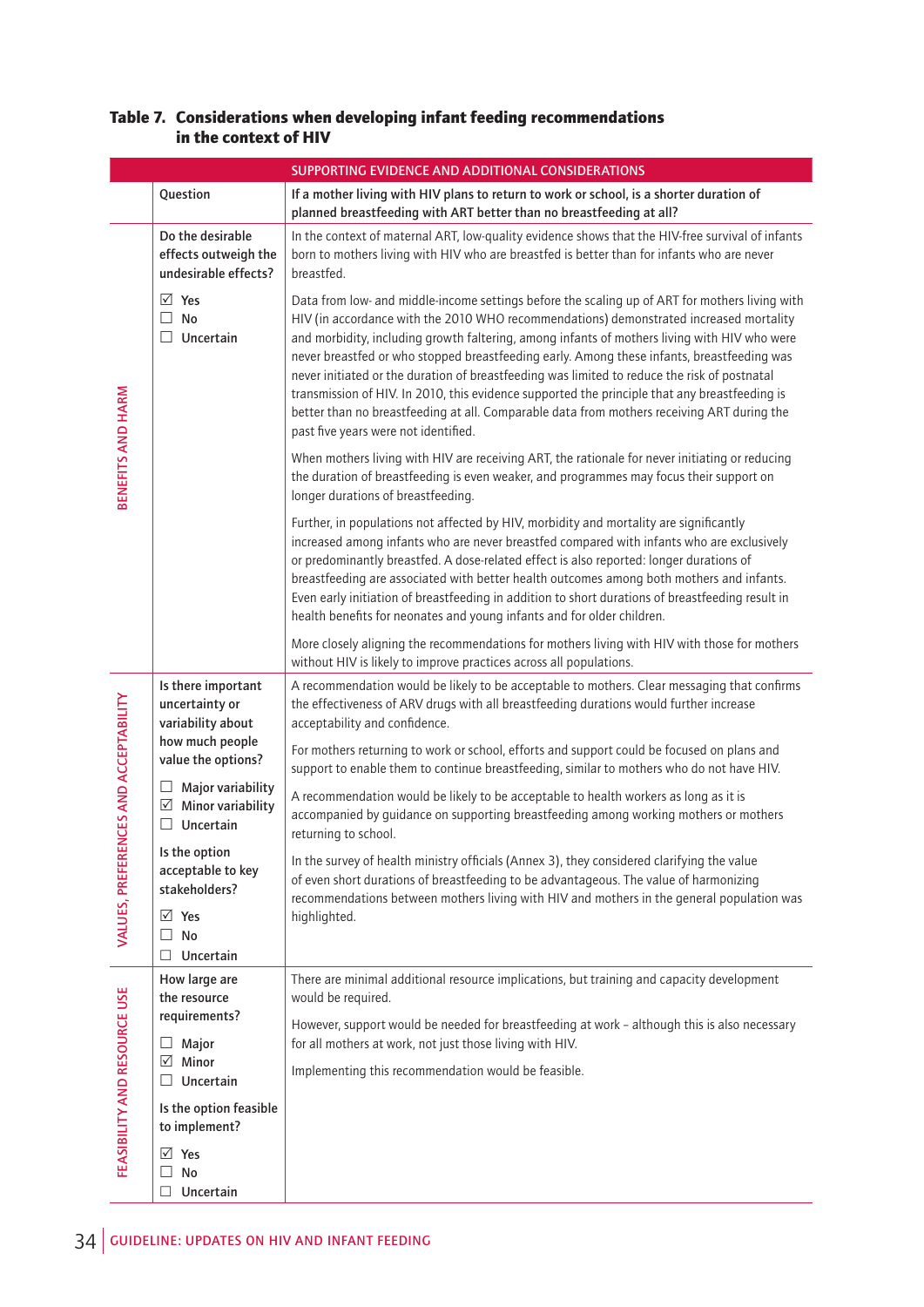**Would the option improve equity in health? Yes No Uncertain**

EQUITY

This may improve health equity, since any breastfeeding, especially in the poorest populations, reduces the risk of non-HIV-related serious morbidity and mortality.

### **GUIDING PRACTICE STATEMENT<sup>1</sup> 2**

|                                  | health?                           |                                                                                                                                                                                                                                                                                                                                                                                                                                                                                                                                                                                                       |  |
|----------------------------------|-----------------------------------|-------------------------------------------------------------------------------------------------------------------------------------------------------------------------------------------------------------------------------------------------------------------------------------------------------------------------------------------------------------------------------------------------------------------------------------------------------------------------------------------------------------------------------------------------------------------------------------------------------|--|
| EQUITY                           | $\sqrt{ }$ Yes                    |                                                                                                                                                                                                                                                                                                                                                                                                                                                                                                                                                                                                       |  |
|                                  | $\Box$ No                         |                                                                                                                                                                                                                                                                                                                                                                                                                                                                                                                                                                                                       |  |
|                                  | $\Box$ Uncertain                  |                                                                                                                                                                                                                                                                                                                                                                                                                                                                                                                                                                                                       |  |
|                                  |                                   | <b>GUIDING PRACTICE STATEMENT<sup>1</sup> 2</b>                                                                                                                                                                                                                                                                                                                                                                                                                                                                                                                                                       |  |
|                                  |                                   | Mothers living with HIV and health-care workers can be reassured that durations of breastfeeding<br>of less than 12 months are better than never initiating breastfeeding at all.                                                                                                                                                                                                                                                                                                                                                                                                                     |  |
|                                  | Strength of the<br>recommendation | Not applicable                                                                                                                                                                                                                                                                                                                                                                                                                                                                                                                                                                                        |  |
|                                  | Quality of the evidence           | Low                                                                                                                                                                                                                                                                                                                                                                                                                                                                                                                                                                                                   |  |
| <b>Justification</b>             |                                   | The Guideline Development Group considered the evidence from the systematic<br>reviews that indicated that infants of mothers living with HIV benefited more from<br>some breastfeeding than breastfeeding never being initiated at all. However, the<br>Guideline Development Group did not want to make a formal recommendation in<br>case it appeared to endorse shorter durations of breastfeeding being better than<br>longer durations. The group felt that a guiding practice statement would respond<br>to day-to-day realities and give sufficient guidance to deal with current situations. |  |
|                                  |                                   | Members of the Guideline Development Group emphasized that infants living with<br>HIV are vulnerable and need breastfeeding the most, so this is one motivation to<br>keep breastfeeding as long as possible. Where early infant testing is carried out,<br>delivering the results should prompt a discussion on feeding, even in countries<br>where formula feeding is the norm.                                                                                                                                                                                                                     |  |
|                                  |                                   | Accountability of community and service providers could help achieve the type of<br>support needed for continued breastfeeding; however, national policy ensuring<br>adequate maternity leave and maternity benefits will be required as a long-term<br>solution for both non-HIV-affected and HIV-affected populations.                                                                                                                                                                                                                                                                              |  |
| Implementation<br>considerations |                                   | • In all settings, implementing recommendations for mothers living with<br>HIV should be contextualized first by the optimal infant feeding practice<br>recommended for all mothers and infants: to exclusively breastfeed for six<br>months, then introduce appropriate complementary feeds and continue<br>breastfeeding for 24 months or beyond.                                                                                                                                                                                                                                                   |  |
|                                  |                                   | • When implementing recommendations for mothers living with HIV, national<br>health authorities need to clearly communicate the hierarchy of what is ideal<br>and how the recommendations for mothers living with HIV are specific to their<br>circumstances.                                                                                                                                                                                                                                                                                                                                         |  |
|                                  |                                   | • Programmes should develop clear messaging to avoid misunderstandings<br>among health workers, mothers living with HIV and the general population.<br>If this is not achieved, infant feeding practices and health outcomes among<br>children could be substantially harmed.                                                                                                                                                                                                                                                                                                                         |  |
|                                  | <b>Research priorities</b>        | • How to support mothers living with HIV who are receiving ARV drugs to<br>breastfeed for longer in circumstances such as when they return to work or<br>school                                                                                                                                                                                                                                                                                                                                                                                                                                       |  |
| $\mathbf 1$                      | challenge.                        | A guiding practice statement is made to encourage action or clarify an issue of concern. It addresses an area of<br>suboptimal practice and provides a contingency and guidance to health workers regarding how to respond to a specific                                                                                                                                                                                                                                                                                                                                                              |  |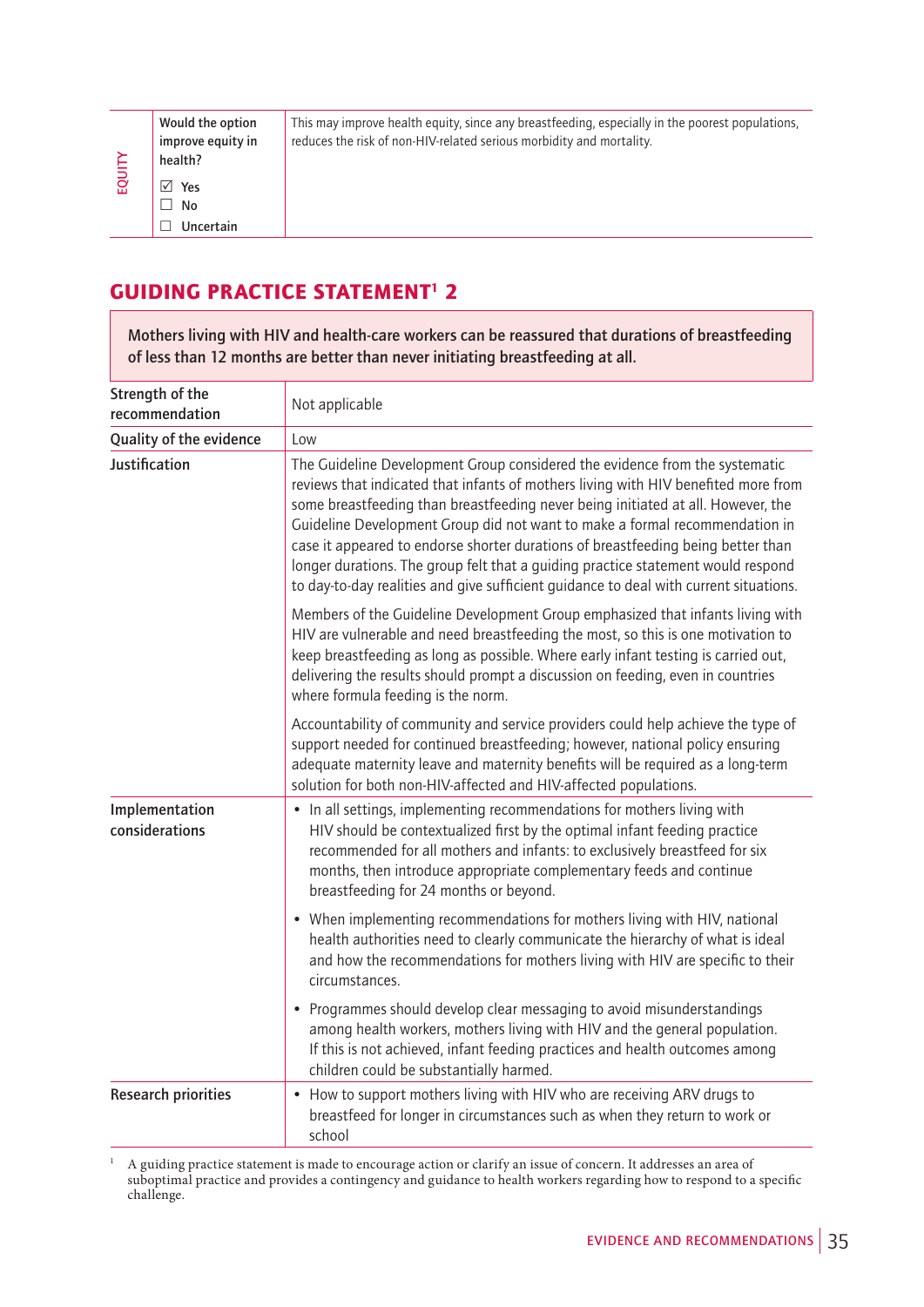## Implications for monitoring and evaluation

A subgroup of the Guideline Development Group discussed possible implications of the proposed recommendations on how national and local authorities monitor and evaluate HIV programmes and programmes for preventing the mother-to-child transmission of HIV. The subgroup reported back to the full Guideline Development Group. The following points summarize the discussions and suggestions of the full Group.

The Guideline Development Group first considered what information and data would be needed for future guideline revisions, including:

- which countries took up the guidelines and how they were adapted;
- nationally representative data on:
	- the rates of retention in care at minimum at 12 and 24 months postpartum among mothers living with HIV and their infants or young children;
	- the duration and type of breastfeeding among mothers living with HIV ideally disaggregated by urban and rural populations;
	- the HIV transmission rates among infants and children disaggregated by the timing of infection;
	- the infant and child mortality rates disaggregated by HIV exposure and infection status;
	- the maternal mortality rates by HIV status;
	- the rates of ART coverage and viral load of mothers living with HIV at the time of first antenatal care booking;
- routine programme data regarding:
	- infant and maternal nutrition status disaggregated by HIV exposure and infection status;
	- ART coverage among women living with HIV at time of first antenatal care booking;
	- the prevalence among young children of diarrhoea and other serious morbidity, especially morbidity related to undernutrition; and
- the skills and competencies of health workers regarding infant and young child feeding and training courses attended:
	- number of training or skill-building courses conducted;
	- skill assessments;
	- the acceptability of training and capacity development and the roles expected among health-care workers.

The Guideline Development Group formulated some key principles for data collection and use.

- Use existing datasets where available, such as:
	- vital statistics and laboratory data;
	- household surveys (especially in settings with a high prevalence of HIV) and cohort phone follow-up (especially in settings with a low prevalence of HIV); and
	- sentinel surveys if needed.
- Use data for decision-making in local services; this would help to justify the cost of collecting data. In addition, data collection approaches should:
	- link to service delivery; and
	- not divert resources from treatment.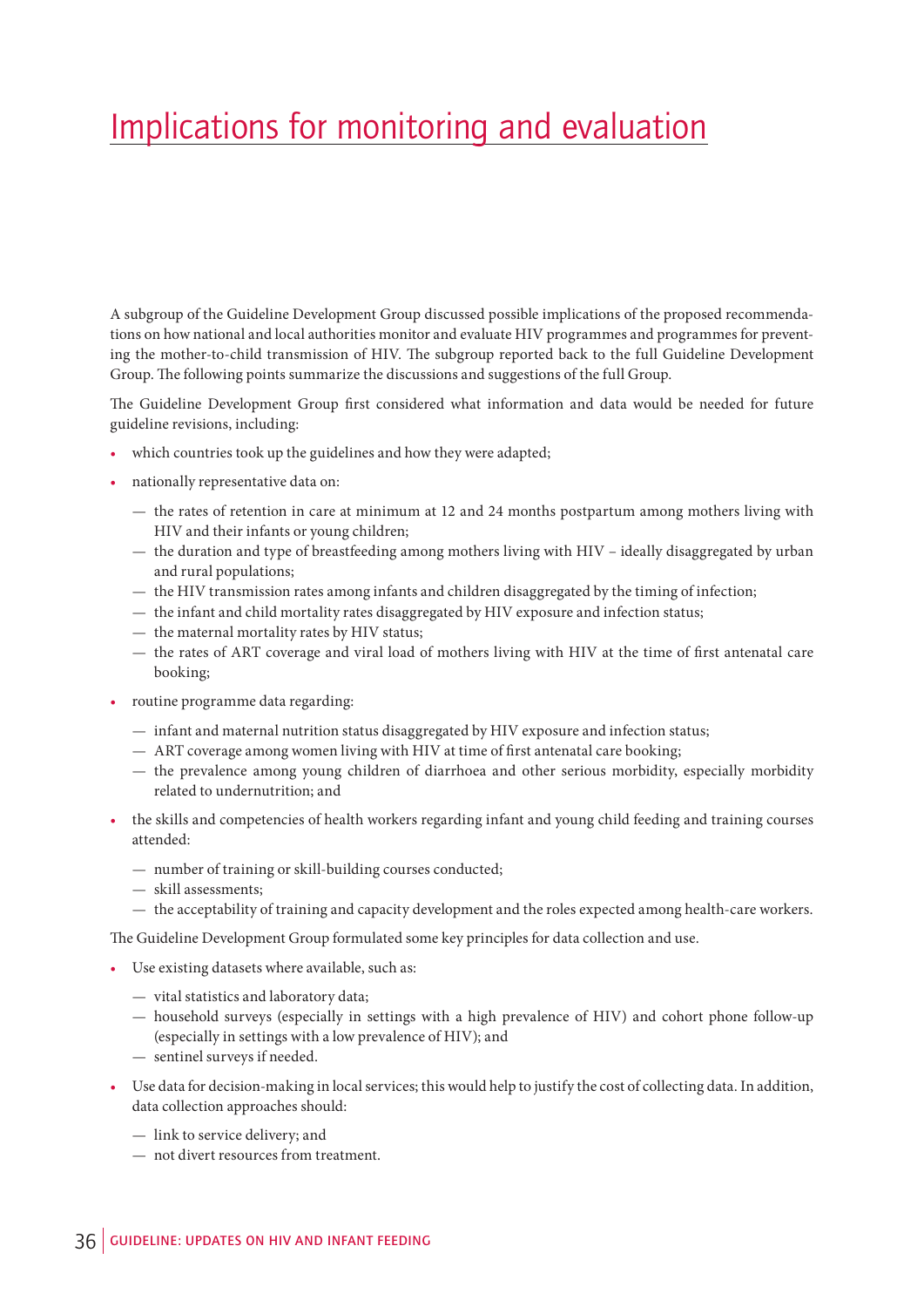## Implications for conflict and emergency settings

A subgroup of the Guideline Development Group considered the implications for supporting infant and young child feeding in conflict and emergency settings. The subgroup reported back to the full Guideline Development Group. The following points summarize the discussions and suggestions.

The Guideline Development Group noted the wide range of challenging settings in which the updated recommendations would be relevant, including acute, protracted and recurrent conflict and emergency settings. The Group noted that emergencies commonly disrupt and overwhelm the routine systems of support at all levels including drug supply, the availability and capacity of health workers and authorities and of communities to respond. Physical and health system disruptions undermine optimal breastfeeding and complementary feeding, and these are compounded by the stress of mothers and families.

Because data collection is complex, evidence is lacking on how best to support and guide infant feeding practices in emergencies. Nevertheless, considering the balance of risks of feeding options and the impact on child survival is paramount. For example, Jakobsen et al. (2003) reported that, during the first three months of the war in Guinea-Bissau in 1998, children 9–20 months of age who were no longer breastfed were six times more likely to die than were children still breastfeeding.

HIV adds specific challenges and considerations to infant and young child feeding.

- Crises change risk profiles, and the relative risks and acceptability of various feeding practices among mothers and communities therefore need to be re-evaluated. In such settings, the acceptable, feasible, affordable, sustainable and safe criteria for determining the appropriateness of use of replacement foods may still be useful.
- The prevailing policy on HIV and infant feeding may not be in accordance with international recommendations on infant and young children in emergency settings.
- ARV drug supplies may be disrupted, or no ARV drugs may be available at all.
- Girls and women may be especially vulnerable and at additional risk of HIV infection.
- The fear of HIV transmission among families may result in inappropriate responses, including recommendations to avoid breastfeeding in the absence of testing and the distribution of infant formula.

The Guideline Development Group considered that WHO should develop specific guidance on HIV and infant feeding in emergencies to address issues including:

- integrated responses that consider health, HIV, preventing the mother-to-child transmission of HIV, infant and young child feeding, etc.;
- emergency preparedness by national authorities, including community responses;
- key infant and young child feeding emergency principles that apply and should be integrated into situations in which HIV is a concern;
- managing the interruption of supplies of ARV drugs; and
- consistent, accurate communication.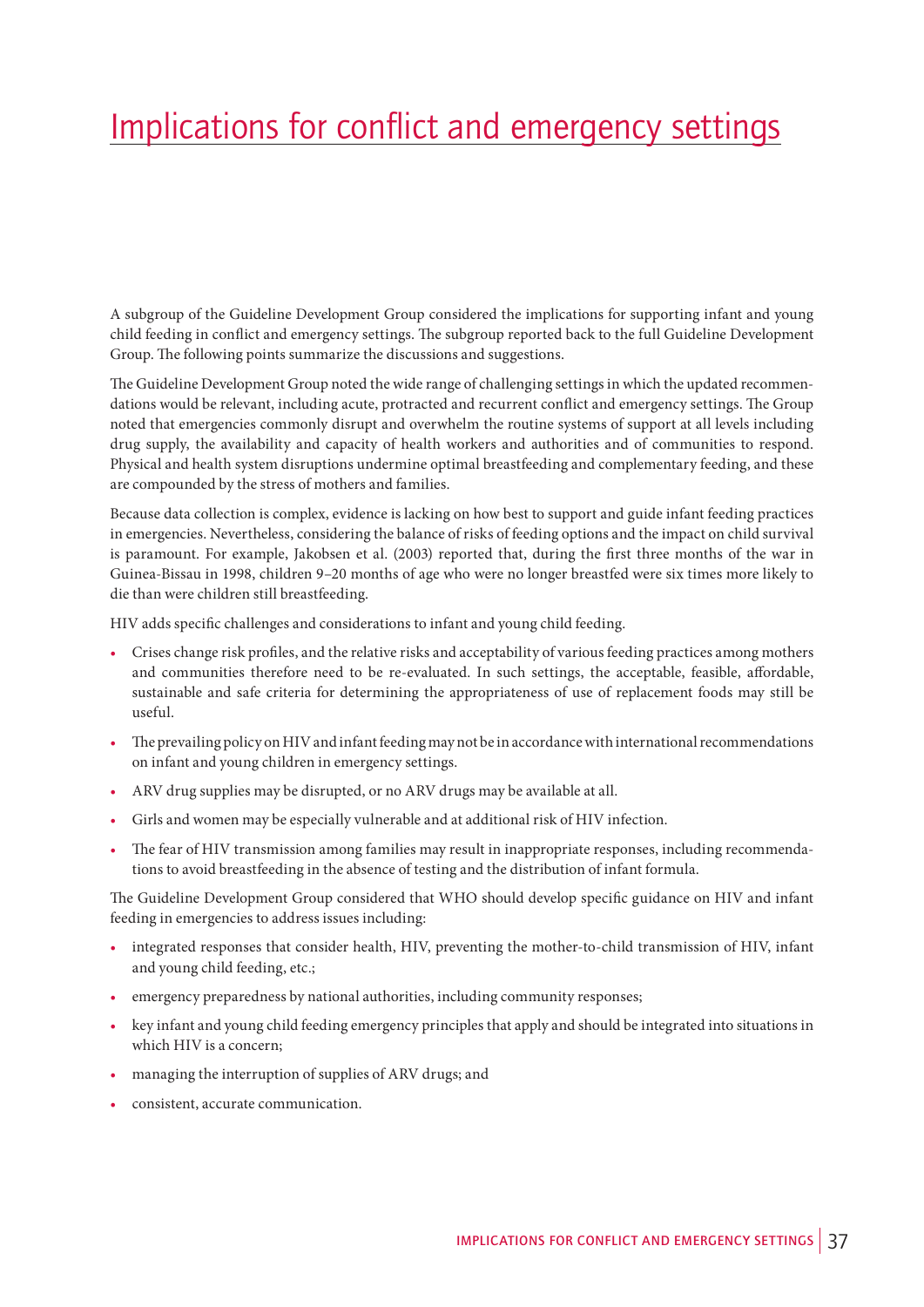#### **Next steps**

The Guideline Development Group acknowledged that addressing the complexities of HIV and infant feeding in emergencies was beyond the scope of the current technical consultation in terms of time, scope of the evidence presented and the profile of participants present. Members proposed that WHO convene a meeting specifically on HIV and infant feeding in emergencies with participants to include United Nations agencies, operational nongovernmental organizations working in nutrition and health, government representatives and nutrition and health agencies. Such a meeting should seek to clarify programmatic issues and develop a framework and key principles regarding infant feeding and HIV in emergencies to help put the current HIV and infant feeding guidance into practice. The meeting should seek to collaborate with and learn from the HIV community and other sectors. In the absence of formal research evidence, case studies could be developed to inform thinking and direction, with consideration of qualitative research (such as the CERQual [Confidence in the Evidence from Reviews of Qualitative Research] approach). An important output of such a meeting would be to identify evidence gaps and set priorities for research questions to address. The meeting would inform the update of the operational guidance on infant and young child feeding in emergencies (IFE Core Group, 2007) endorsed by the World Health Assembly being updated in 2016.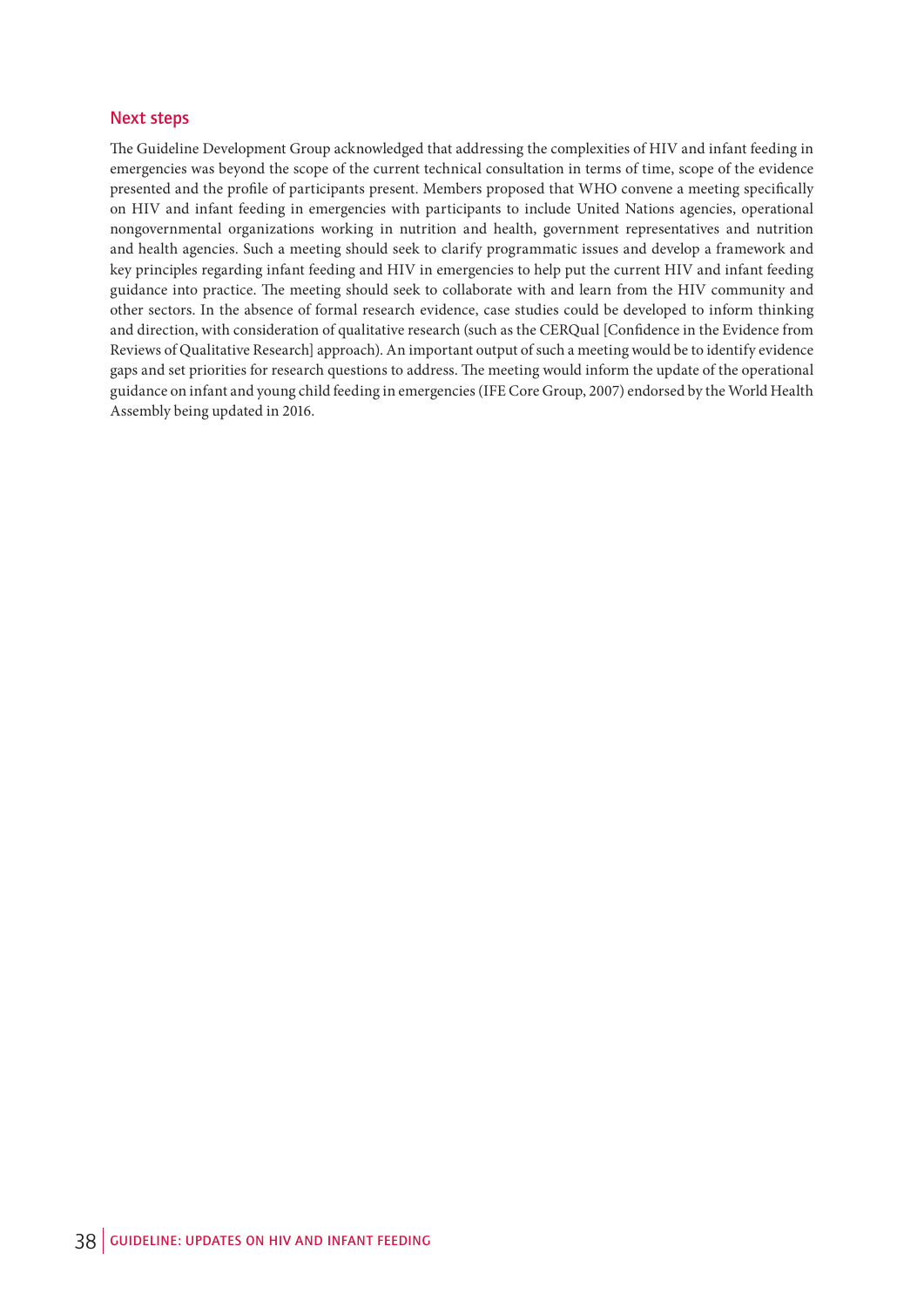### **Methods**

The process outlined in the *WHO handbook for guideline development* (WHO, 2012b) was followed. This included: (1) identifying priority clinical questions and outcomes; (2) retrieving the evidence; (3) assessing the quality of evidence and synthesizing the findings; (4) formulating recommendations, including future research priorities; and (5) planning for dissemination, implementation, impact evaluation and updating the guideline.

The GRADE method was followed to prepare evidence profile tables related to preselected topics, based on upto-date systematic reviews. The Guideline Development Group comprised content experts, methodologists and representatives of potential stakeholder groups. Some of these experts participated in a WHO technical consultation held in New York City, United States of America, on 17–18 November 2014 to scope questions for the systematic reviews and guideline update.

The full Guideline Development Group met in Geneva, Switzerland on 21–23 October 2015, to review and discuss the evidence, draft the recommendations and agree on their strength, taking into consideration: (1) the desirable and undesirable effects of this intervention; (2) the quality (confidence in estimates of effect) of the available evidence; and (3) the values and preferences related to the intervention as well as to outcomes and specific contextual factors that pertain to various settings. The cost of the options available to health-care workers in various settings was not formally assessed because of lack of primary data in the literature or elsewhere, but the cost and resource implications were considered as part of a general discussion by the Guideline Development Group.

An additional group of external experts and stakeholders reviewed the proposed recommendations following their drafting. All Guideline Development Group members submitted declarations of interest forms before each meeting and also made verbal declarations of interest at the beginning of meetings.

#### **Evidence retrieval, assessment and synthesis**

The evidence retrieval process for the priority questions followed the standard outlined in the *WHO handbook for guideline development* (WHO, 2012b). The acknowledgements provide a list of reviewers. A protocol for each systematic review was developed and included the search terms and strategy and the populations, interventions, comparators and outcomes used to define the inclusion and exclusion criteria. The detailed search strategy for each priority question was agreed on after a series of discussions with the WHO Steering Committee and lead investigators of each review. Each review includes a flow diagram showing the numbers of studies excluded and included. Medline and EMBASE databases were used to identify peer-reviewed publications. The Cochrane Central Register of Controlled Trials, the International Standard Randomised Controlled Trial Number Registry and ClinicalTrials.gov were searched for ongoing studies. The quality of the evidence for each priority question was assessed using the GRADE method (GRADE Working Group, 2016). The quality of the evidence for treatment interventions was graded as high, moderate, low or very low based on the definitions in the *WHO handbook for guideline development* (WHO, 2012b). The GRADE tables were prepared using the GRADE profiler software (GRADEPro), when appropriate. The reviews are available through URLs as in Annexes 1a, 1b, 1c and 2 and will be published. Based on these reviews, the WHO Steering Committee proposed an initial set of draft recommendations.

#### **WHO Steering Committee**

A Steering Committee, with members from the Department of Maternal, Newborn, Child and Adolescent Health, Department of Nutrition for Health and Development and the Department of HIV, has overseen the guideline review process. The acknowledgements list the WHO staff members on the Committee.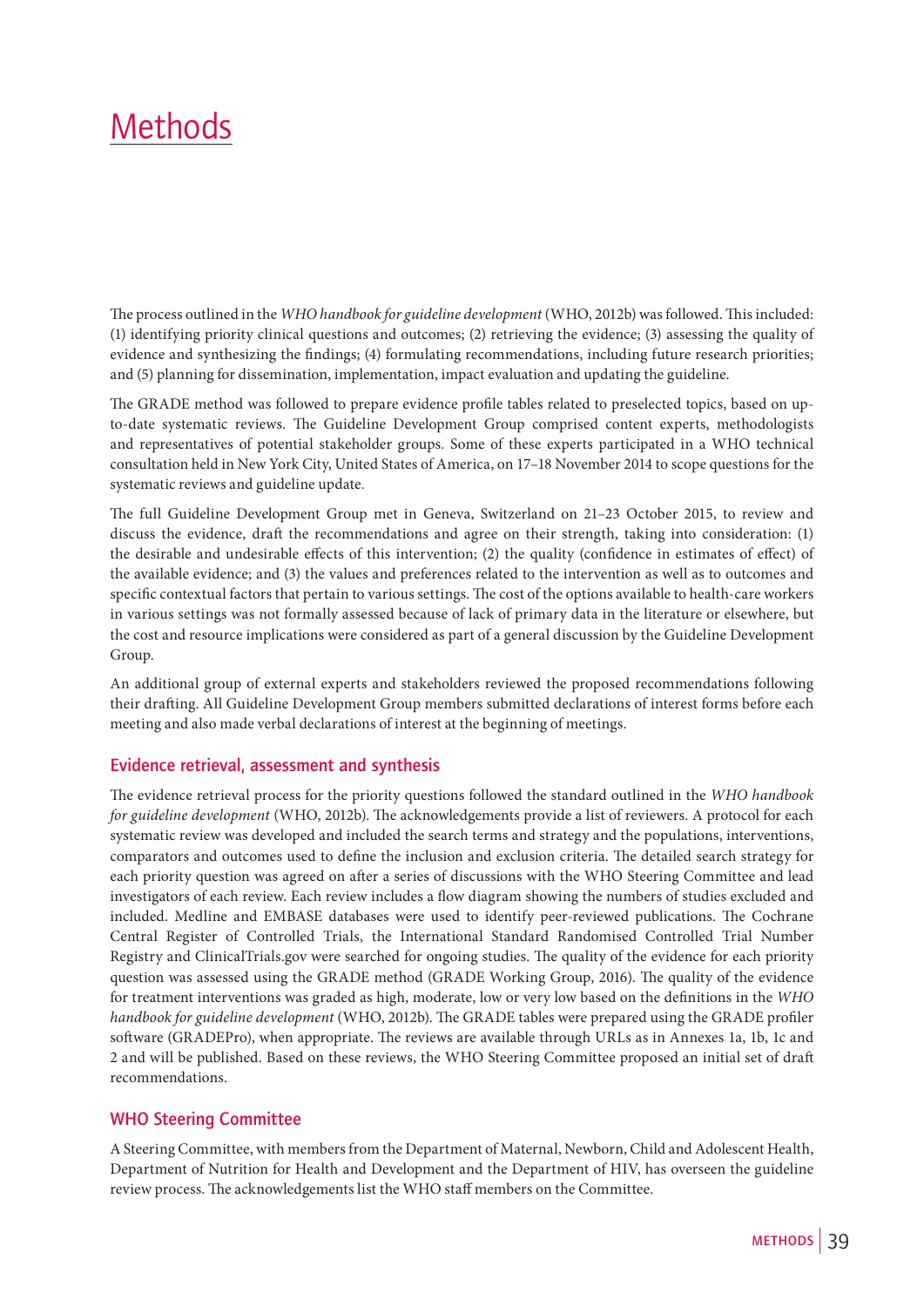#### **Guideline Development Group**

WHO convened a 21-member Guideline Development Group consisting of internationally recognized experts in terms of content, methods and regional representation. The acknowledgements list the members. Members were tasked with reviewing and evaluating the quality of the evidence identified through the systematic reviews using the GRADE method (described below) and revising and finalizing the guideline recommendations.

#### **External Peer Review Group**

Members of the External Peer Review Group were asked to review the recommendations developed by the Guideline Development Group to ensure that there were no important omissions, contradictions or inconsistencies with scientific evidence or programmatic feasibility and to assist in clarifying the language, especially in relation to implementation and how policy-makers and programme staff might read them.

No additional recommendations were invited from the External Peer Review Group. The WHO Steering Committee collated the queries raised by the External Peer Review Group and discussed them with the chairs to resolve any inconsistencies or contradictions raised.

The acknowledgements list the members, from various countries and disciplines, with their affiliations.

#### **Managing conflicts of interest**

All members of the Guideline Development Group, systematic review teams and members of the External Peer Review Group were required to sign and submit a declaration of interests prior to their participation in the meetings. The WHO Steering Committee reviewed the declarations before the Guideline Development Group meeting to determine whether any of the proposed members had a conflict of interest that might have precluded or limited his or her participation. Although the WHO Steering Committee did not identify any conflicts of interest requiring any action, the potential conflicts of interest declared by the Guideline Development Group members are summarized next.

Lesley Bamford works at the National Department of Health, South Africa and declared to have a public position regarding breastfeeding, as stated in the Tshwane Declaration. As an employee of the National Department of Health, she explains, defends and advocates such a position. It was agreed that she could participate fully in the deliberations and decision-making on these recommendations.

Louise Kuhn declared her involvement in projects related to oligosaccharides and cytokines in breast milk, early antiretroviral therapy in neonates and follow-up of children living with HIV, which received grants from the National Institute of Dental and Craniofacial Research, the United States National Institutes of Health and the Eunice Kennedy Shriver National Institute of Child Health and Human Development. It was agreed that she could participate fully in the deliberations and decision-making on this recommendations

Angela Mushavi declared being employed by the Elizabeth Glaser Pediatric AIDS Foundation and seconded to the Ministry of Health and Child Care of Zimbabwe as national coordinator of services for preventing the motherto-child transmission of HIV and HIV care and treatment for children. In this role, she discusses infant and young child feeding as a child survival strategy and also recognizes and articulates the benefits of breastfeeding, even among women living with HIV. It was also declared that the outcome of this meeting is of importance to the Ministry of Health and Child Care. It was agreed that she could participate fully in the deliberations and decisionmaking on these recommendations.

Anju Seth declared her role as a co-investigator of a project for the nutritional needs of children made vulnerable by HIV funded by UNICEF. At the time of this meeting, the project was scheduled to be completed by November 2015. It was agreed that she could participate fully in the deliberations and decision-making on these recommendations.

#### **Grading the quality of the evidence**

The Guideline Development Group used the GRADE method (GRADE Working Group, 2016) to evaluate the quality of the evidence. The GRADE method is a widely used, standardized approach for characterizing the quality of evidence and distinguishing between the quality of the evidence and the strength of the recommendations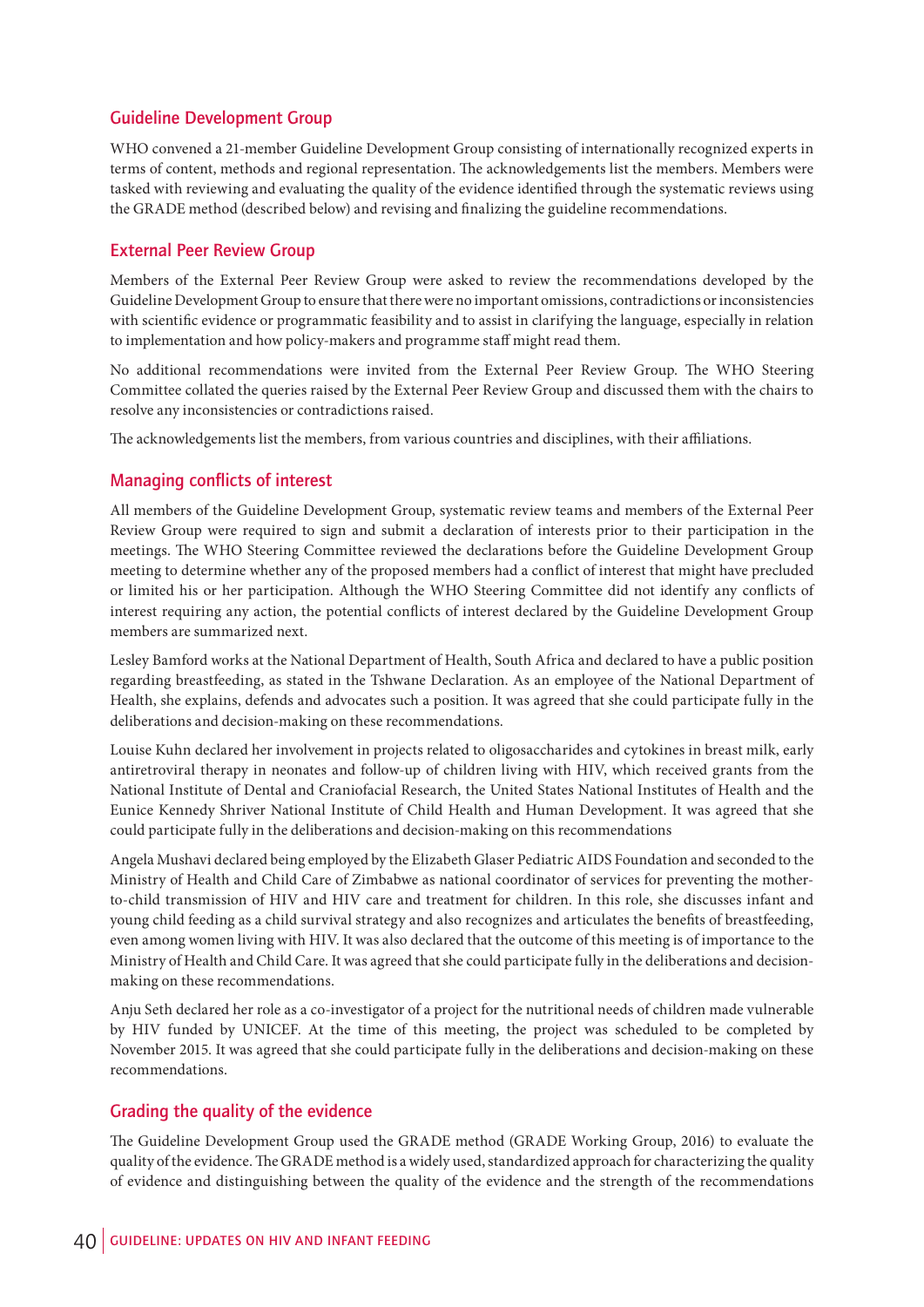(WHO, 2012b). GRADE tables summarize details about the studies included in the systematic review, including study outcomes, limitations (risk of bias), possible inconsistency, indirectness, imprecision and other factors that might affect judgements of the quality of the evidence. Guideline Development Group members then used the information to define the overall quality of the evidence as very low, low, moderate or high as defined below.

| <b>QUALITY</b> | <b>DEFINITION</b>                                                                                                                                                                                                            | <b>IMPLICATION</b>                                                                                                                                    |
|----------------|------------------------------------------------------------------------------------------------------------------------------------------------------------------------------------------------------------------------------|-------------------------------------------------------------------------------------------------------------------------------------------------------|
| High           | The Guideline Development Group is very confident<br>that the true effect lies close to that of the estimate of<br>the effect.                                                                                               | Further research is very unlikely to change confidence<br>in the estimate of the effect.                                                              |
| Moderate       | The Guideline Development Group is moderately<br>confident in the effect estimate: the true effect is likely<br>to be close to the estimate of the effect, but there is a<br>possibility that it is substantially different. | Further research is likely to have an important impact<br>on confidence in the estimate of the effect and may<br>change the estimate.                 |
| Low            | Confidence in the effect estimate is limited: the true<br>effect may be substantially different from the estimate<br>of the true effect.                                                                                     | Further research is very likely to have an important<br>impact on confidence in the estimate of the effect and<br>is unlikely to change the estimate. |
| Very low       | The Guideline Development Group has very little<br>confidence in the effect estimate: the true effect is<br>likely to be substantially different from the estimate of<br>the effect.                                         | Any estimate of effect is very uncertain.                                                                                                             |

Table 8. Definition of the quality of the evidence using the GRADE method

In general, evidence based on randomized controlled trials is given a high-quality rating, and evidence from observational studies is given a low-quality rating. These initial ratings may be adjusted by the following factors:

- study limitations or considerations on the risk of bias such as concealment, blinding, attrition and detection bias;
- consistency: whether the results from the studies are similar and in the same direction of effect;
- directness: whether the population, intervention or comparator are the same as for the clinical question the guideline is considering;
- precision: whether data arise from a large sample with high event rates as represented in the breadth of confidence intervals; and
- reporting or publication bias: whether the underlying beneficial or harmful effect is systematically underestimated or overestimated because of the selective publication of studies or selective reporting of outcomes.

In non-randomized studies, additional adjustment factors include dose–response gradients, the directional effect of plausible bias and the magnitude of effect.

The authors of one systematic review (Annex 1a) also developed a modified Newcastle-Ottawa Scale to assess the quality of all studies included in the analysis (Wells et al., 2009).

#### **Decision-making process**

For each draft recommendation, the WHO Steering Committee presented a synthesis of the evidence, the GRADE tables and the draft null recommendation language. The decision-making tables were drafted, including the benefits and risks of the interventions from a public health perspective; the values, preferences and acceptability to mothers living with HIV and their communities as well as programme managers, policy-makers and health-care providers; and the feasibility of implementing any recommendations (including the resources needed, focusing on national programmes in resource-limited or other settings).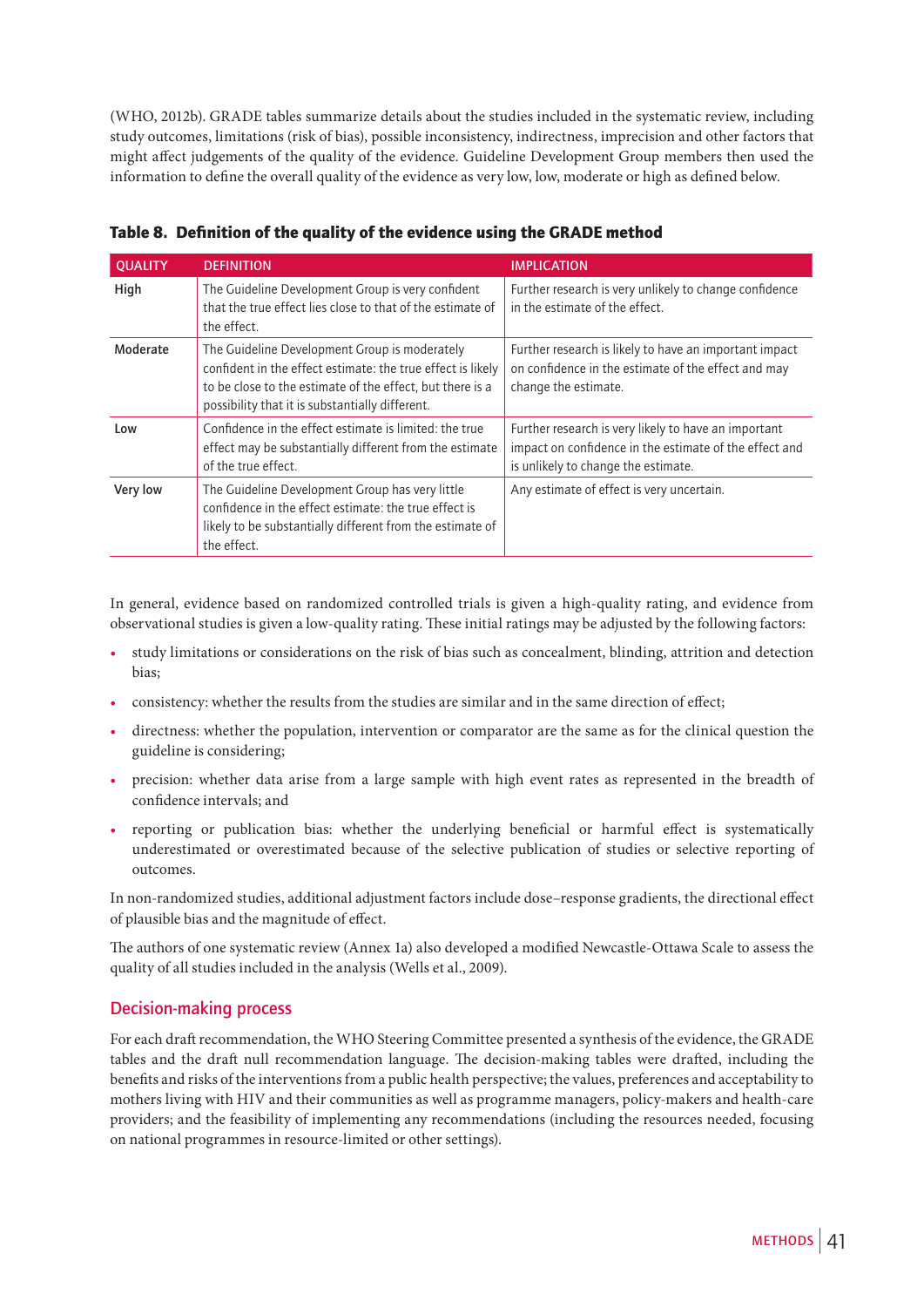Information from a survey of national health authorities from the 22 priority countries of the Global Plan (UNAIDS, 2011) and from an online survey of other stakeholders was used to inform the values and preferences (Annex 3).

The cost of options available to health-care workers in various settings was not formally assessed because of a lack of primary data in the literature or elsewhere. However, the Guideline Development Group considered the cost implications as part of the general discussion. Comments were therefore restricted to personal experiences and extrapolations from general cost considerations of programmes.

Each Guideline Development Group member was asked to review the material and independently comment on and suggest revisions to the proposed guidance and decision-making tables. They were requested to rank the overall quality of the evidence using the GRADE method (independent of the rating made in the synthesis of the evidence), the balance of benefits versus harm, the values that should be considered in making a recommendation and the applicability of any proposed recommendations to the populations for whom they are intended. Finally, they were asked to assess what strength each recommendation should be given based on the criteria provided in Table 9.

| <b>STRENGTH OF THE</b><br><b>RECOMMENDATION</b> | <b>RATIONALE</b>                                                                                                                                                                                                                                                                                                                                                                                                                                                                                         |
|-------------------------------------------------|----------------------------------------------------------------------------------------------------------------------------------------------------------------------------------------------------------------------------------------------------------------------------------------------------------------------------------------------------------------------------------------------------------------------------------------------------------------------------------------------------------|
| Strong                                          | The Guideline Development Group is confident that the desirable effects of adherence to the<br>recommendation outweigh the undesirable effects.                                                                                                                                                                                                                                                                                                                                                          |
|                                                 | With strong recommendations, the guideline communicates the message that the desirable effects<br>of adherence to the recommendation outweigh the undesirable effects. This means that, in most<br>situations, the recommendation can be adopted as policy.                                                                                                                                                                                                                                              |
| Conditional                                     | The Guideline Development Group concludes that the desirable effects of adherence to a<br>recommendation probably outweigh the undesirable effects. However, the recommendation is<br>only applicable to a specific group, population or setting or where new evidence may result in<br>changing the balance of risk to benefit or where the benefits may not warrant the cost or resource<br>requirements in all settings.                                                                              |
|                                                 | Conditional recommendations are made when there is greater uncertainty about the benefits versus<br>risks, values and preferences, feasibility and acceptability and cost, or if local adaptation has to<br>account for a greater variety in values and preferences or when resource use makes the intervention<br>suitable for some locations but not for others. This means that substantial debate and involvement<br>of stakeholders are needed before this recommendation can be adopted as policy. |
| No recommendation                               | Further research is required before any recommendation can be made.                                                                                                                                                                                                                                                                                                                                                                                                                                      |

#### Table 9. Criteria for assessing the strength of recommendations

The Guideline Development Group used a consensus-building process to finalize the recommendations. Once participants expressed their opinions and suggestions on a recommendation, the chairs and the WHO Steering Committee summarized this information. This summary was presented to the Guideline Development Group members to gauge the degree of consensus and where differences existed. The chairs of the Guideline Development Group facilitated discussions among Guideline Development Group members until there was consensus on the language of each recommendation, the quality of the evidence and the strength. If consensus could not be reached, the Guideline Development Group had agreed at the beginning of the meeting that a simple majority vote would determine a contested decision.

WHO staff members did not express personal opinions on the data, in the discussions or in the decisions on language, the strength of the recommendations or the quality of the evidence. Throughout the meeting, WHO staff members articulated the principles and guidelines of the WHO decision-making process.

The Guideline Development Group reached agreement on all the recommendations following revisions of the text. The recommendations on the duration of breastfeeding by mothers living with HIV were discussed extensively to achieve consensus on the strength of the recommendation. Voting was only used as a straw-poll method to evaluate consensus, and no decisions were required to be subjected to a final vote.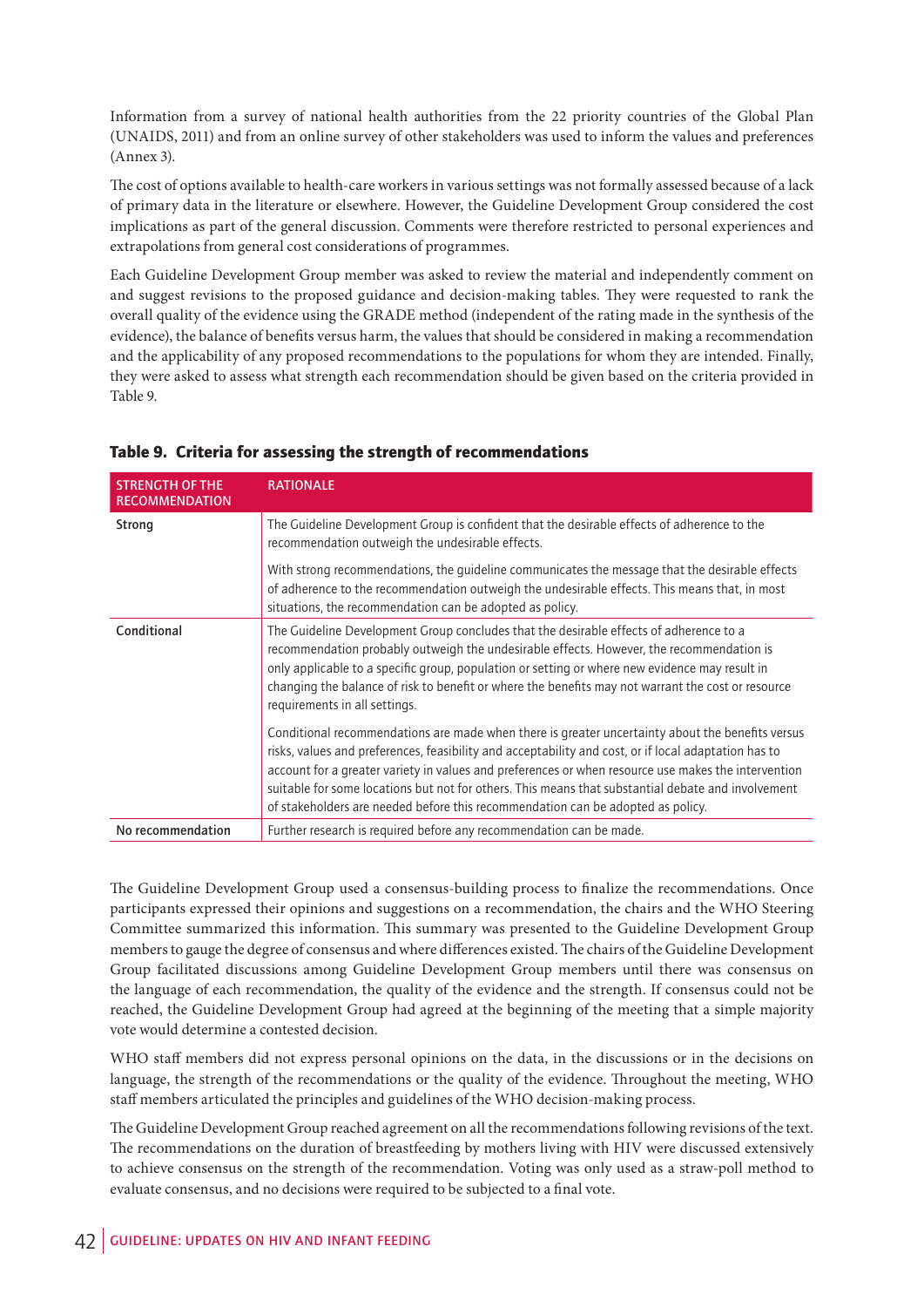The Guideline Development Group declined to make a recommendation in all cases, but instead formulated guiding practice statements using the same methods.

The WHO Steering Committee circulated the draft recommendations to an External Peer Review Group, which made several suggestions to improve the document. The WHO Steering Committee reviewed all suggestions and incorporated the comments as appropriate following discussion and agreement with the chair and co-chair of the Guideline Development Group. No new recommendations were considered in this round of comments. The Guideline Development Group approved the final version.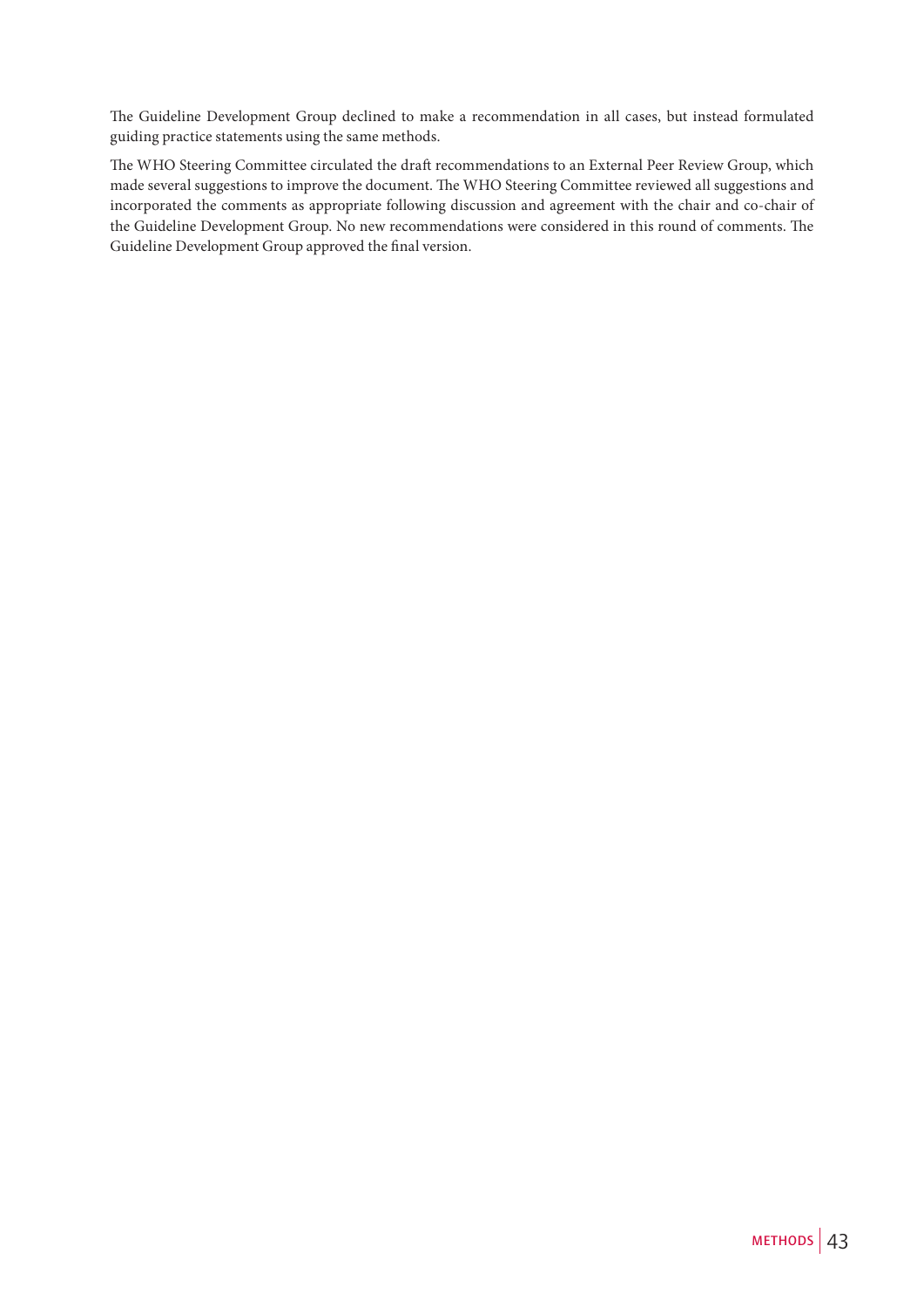## Dissemination, adaptation and implementation

#### **Dissemination**

The current guideline will be posted on the WHO website, including the child health, HIV and nutrition websites (**http://www.who.int/maternal\_child\_adolescent/**, **http://www.who.int//HIV/**, **http://www.who.int/nutrition/**), the WHO e-Library of Evidence for Nutrition Actions (eLENA) (**http://www.who.int/elena/**) and social media.

The recommendations in this guideline will be disseminated through a broad network of international partners, including WHO country and regional offices, health ministries, WHO collaborating centres, other United Nations agencies and nongovernmental organizations. They will also be published on the WHO website as well as the websites of partner agencies. To ensure that the guideline reaches users most likely to benefit from it, WHO will organize meetings among key stakeholders in settings with a high prevalence of HIV and make presentations in international AIDS and infant feeding conferences. As needed, assistance will be provided to adapt the guideline to national contexts.

The Guideline Development Group specifically commented that it would be important to clarify what changes were included in the recommendations and to comment on what had not changed. They also commented that communities need to be supported in understanding the recommendations and that this would involve simplifying messages. As part of this, coordinating with other health programmes will be essential, including HIV programmes on ARV drugs as well as general maternal and child health programmes.

#### **Adaptation and implementation**

The first steps in implementation after the final approval of this guideline will be to revise all WHO publications that deal with the populations of pregnant women, mothers and infants for whom there may be implications. These include WHO training and reference materials such as: Integrated Management of Childhood Illness (WHO, 2016a); *Infant and young child feeding counselling: an integrated course* (WHO & UNICEF, 2006); *Essential newborn care course* (WHO, 2010a); *Pregnancy, childbirth, postpartum and newborn care: a guide for essential practice* (WHO et al., 2015); and *Caring for the newborn at home, and Caring for newborns and children in the community: training courses for community health workers* (WHO, 2015).

WHO will work with health ministries and established partners who are involved with training and capacity development related to HIV and infant feeding and supervision of health workers at first-level health facilities. The successful introduction of evidence-informed policies related to supporting infant feeding practices by mothers living with HIV into national programmes and health-care services depends on well planned and participatory consensus-driven processes of adaptation and implementation. These processes may include developing or revising existing national guidelines or protocols based on this document and also undergraduate and in-service teaching curricula.

Individual countries are expected to adapt the recommendations to suit the local social, cultural and economic contexts. Countries will be encouraged to hold key stakeholder discussions to inform the decision-making on using and introducing the recommendations into national programmes. Frameworks for assisting policy-makers, such as DECIDE (Developing and Evaluating Communication Strategies to Support Informed Decisions and Practice based on Evidence) (DECIDE Project Office, 2016), will be shared. The recommendations contained in the present guideline should be adapted into locally appropriate documents to meet the specific needs of each country and health service.

An enabling environment should be created for the use of these recommendations, including relevant national policies and changes in the behaviour of health-care practitioners to enable the use of evidence-informed practices.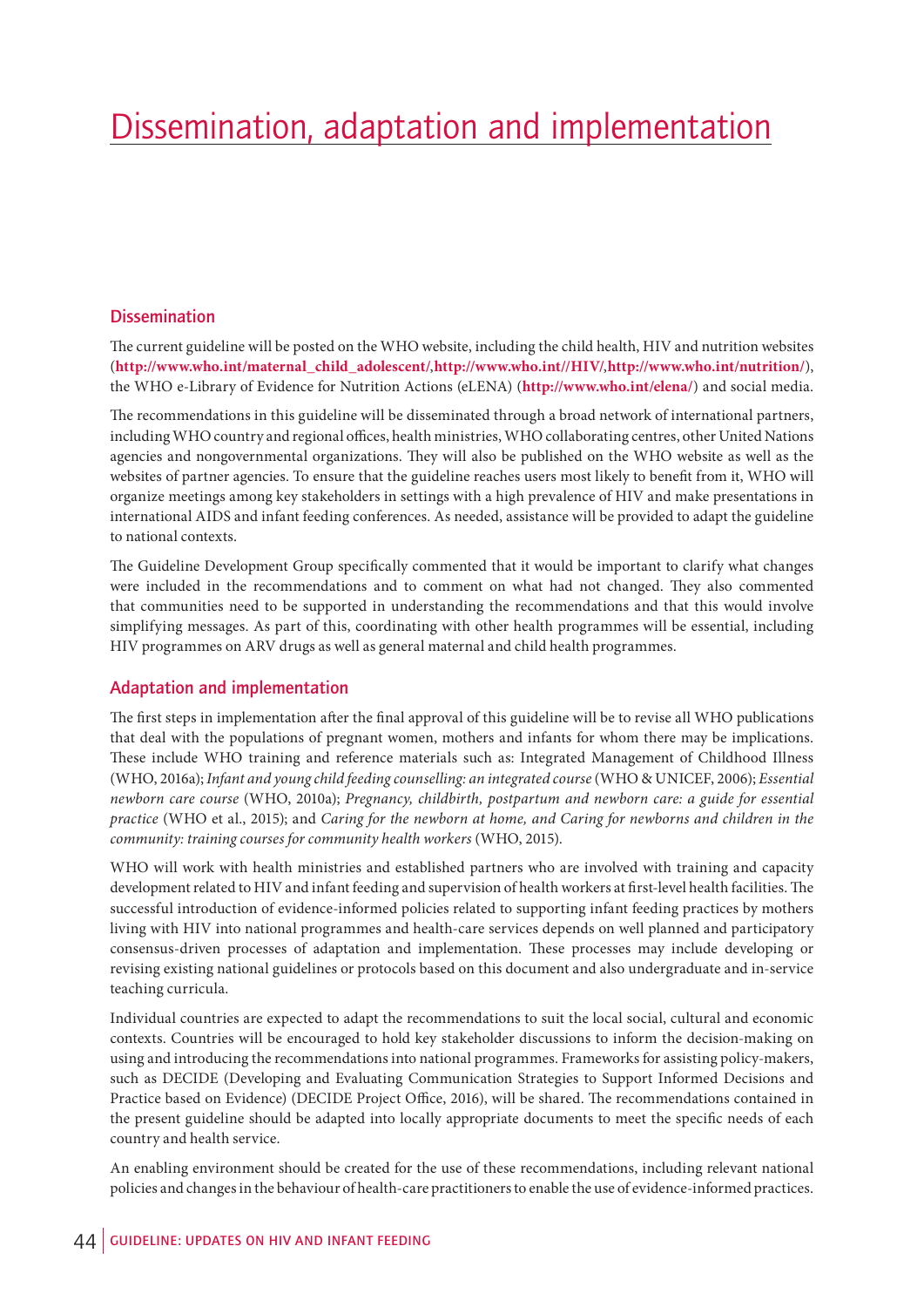Local professional societies may play important roles in this process, and an all-inclusive and participatory process should be encouraged. WHO's Department of Maternal, Newborn, Child and Adolescent Health, Department of Nutrition for Health and Development and Department of HIV have substantial experience with introducing WHO guidelines and tools into national programmes.

Within this context, programme managers will need to ensure that adequate quantities of required ARV drugs are available to health workers and mothers living with HIV. These drugs would normally be provided through existing health system supply chains.

#### **Monitoring and evaluating the implementation of the guideline**

Monitoring and evaluation should be built into the implementation process to provide important lessons for uptake and further implementation. For monitoring and evaluating their impact on the quality of care, priority should be given to the strong recommendations.

The implementation of this guideline should involve national child health programmes collecting and reporting data on pregnant women and mothers living with HIV and their exposed newborns. Putting this into practice may require reviewing existing patient monitoring systems, including reporting tools, to ensure that the conditions are adequately addressed.

Key areas that require monitoring include but are not limited to:

- infant feeding practices by mothers living with HIV, including the duration of breastfeeding;
- ART coverage among mothers living with HIV; and
- growth among the infants and children being breastfed by mothers living with HIV who are taking ART.

The WHO Department of Maternal, Newborn, Child and Adolescent Health, Department of Nutrition for Health and Development and Department of HIV will monitor the implementation of the guideline in collaboration with WHO regional and country offices using indicators such as the number of requests from countries for technical assistance in implementing the guideline as well as requests to WHO headquarters and regional offices for monitoring and evaluation in countries applying the guideline. In addition, the Department of Maternal, Newborn, Child and Adolescent Health, Department of Nutrition for Health and Development and Department of HIV will monitor the number of downloads of the guideline publication from the WHO website and those of partners and other stakeholders as well as the number of hard copies of the guidance requested and distributed through the WHO document centre.

#### **Implications for future research**

Several specific clinical and programmatic research questions were identified as part of the discussions on individual recommendations; these are included in the summary table for each recommendation – see the individual recommendations. In addition, implementation research will inform and assist the adoption of policy and implementation.

Facilitating policy adoption and putting in place an enabling environment for implementation will require dialogue with policy-makers and other stakeholders at country level. Programme managers will require technical support for developing and implementing operational plans in programme settings from experts with experience in delivering these interventions. Small-scale demonstration projects may support designing and scaling up training and capacity development and implementation at the country level.

#### **Plans for updating the guideline**

This guideline will be reviewed in 2019. At that time, the WHO Steering Committee will constitute a Guideline Development Group to review the literature and update the recommendations as needed. In the interim, the WHO Steering Committee will continue to monitor any new studies, interim research results or reports of adverse events associated with this policy implementation that become available. If relevant new information requires urgent changes to the recommendations before 2019, a Guideline Development Group will be constituted at that time in accordance with the procedures of the WHO handbook for guideline development (WHO, 2014).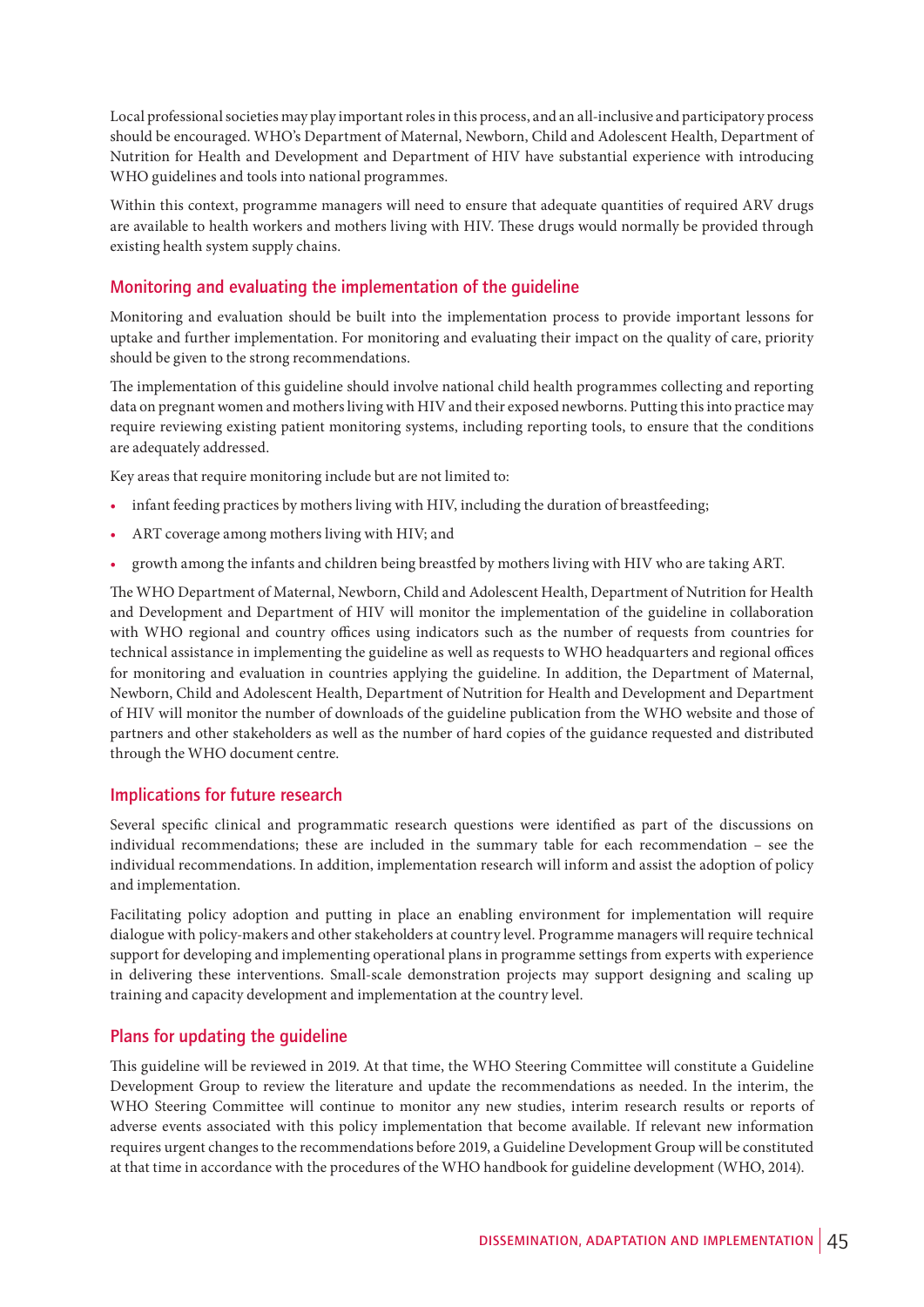### **References**

Alvarez-Uria G, Midde M, Pakam R, Bachu L, Naik PK (2012). Effect of formula feeding and breastfeeding on child growth, infant mortality, and HIV transmission in children born to HIV-infected pregnant women who received triple antiretroviral therapy in a resource-limited setting: data from an HIV cohort study in India. ISRN Pediatr. 2012:763591.

Arpadi S, Fawzy A, Aldrovandi GM, Kankasa C, Sinkala M, Mwiya M et al. (2009). Growth faltering due to breastfeeding cessation in uninfected children born to HIV-infected mothers in Zambia. Am J Clin Nutr. 90:344– 53.

Bahl R, Frost C, Kirkwood BR, Edmond K, Martines J, Bhandari N et al. (2005). Infant feeding patterns and risks of death and hospitalization in the first half of infancy: multicentre cohort study. Bull World Health Organ. 83:418–26.

Ciaranello AL, Leroy V, Rusibamayila A, Freedberg KA, Shapiro R, Engelsmann B et al. (2014). Individualizing the WHO HIV and infant feeding guidelines: optimal breastfeeding duration to maximize infant HIV-free survival. AIDS. 28(Suppl. 3):S287–99.

Cohan D, Natureeba P, Koss CA, Plenty A, Luwedde F, Mwesigwa J et al. (2015). Efficacy and safety of lopinavir/ ritonavir versus efavirenz-based antiretroviral therapy in HIV-infected pregnant Ugandan women. AIDS. 29:183–91.

Cournil A, Van de Perre P, Cames C, de Vincenzi I, Read JS, Luchters S et al. (2015). Early infant feeding patterns and HIV-free survival: findings from the Kesho-Bora trial (Burkina Faso, Kenya, South Africa). Pediatr Infect Dis J. 34:168–74.

Creek TL, Kim A, Lu L, Bowen A, Masunge J, Arvelo W et al. (2010). Hospitalization and mortality among primarily nonbreastfed children during a large outbreak of diarrhea and malnutrition in Botswana, 2006. J Acquir Immune Defic Syndr. 53:14–9.

DECIDE Project Office (2016). DECIDE (2011–2015): Developing and Evaluating Communication Strategies to Support Informed Decisions and Practice based on Evidence [website]. Dundee: DECIDE Project Office, University of Dundee; 2016 (http://www.decide-collaboration.eu, accessed 13 June 2016).

Fowler MG, Coovadia H, Herron CM, Maldonado Y, Chipato T, Moodley D et al. (2014). Efficacy and safety of an extended nevirapine regimen in infants of breastfeeding mothers with HIV-1 infection for prevention of HIV-1 transmission (HPTN 046): 18-month results of a randomized, double-blind, placebo-controlled trial. J Acquir Immune Defic Syndr. 65:366–74.

Giuliano M, Andreotti M, Liotta G, Jere H, Sagno JB, Maulidi M et al. (2013). Maternal antiretroviral therapy for the prevention of mother-to-child transmission of HIV in Malawi: maternal and infant outcomes two years after delivery. PLoS One. 8:e68950.

GRADE Working Group (2016). GRADE [website]. GRADE Working Group (http://www.gradeworkinggroup. org, accessed 13 June 2016).

Homsy J, Moore D, Barasa A, Were W, Likicho C, Waiswa B et al. (2010). Breastfeeding, mother-to-child HIV transmission, and mortality among infants born to HIV-Infected women on highly active antiretroviral therapy in rural Uganda. J Acquir Immune Defic Syndr. 53:28–35.

IFE Core Group (2007). Infant feeding in emergencies. Operational guidance for emergency relief staff and programme managers. Version 2. Oxford: IFE Core Group; 2007.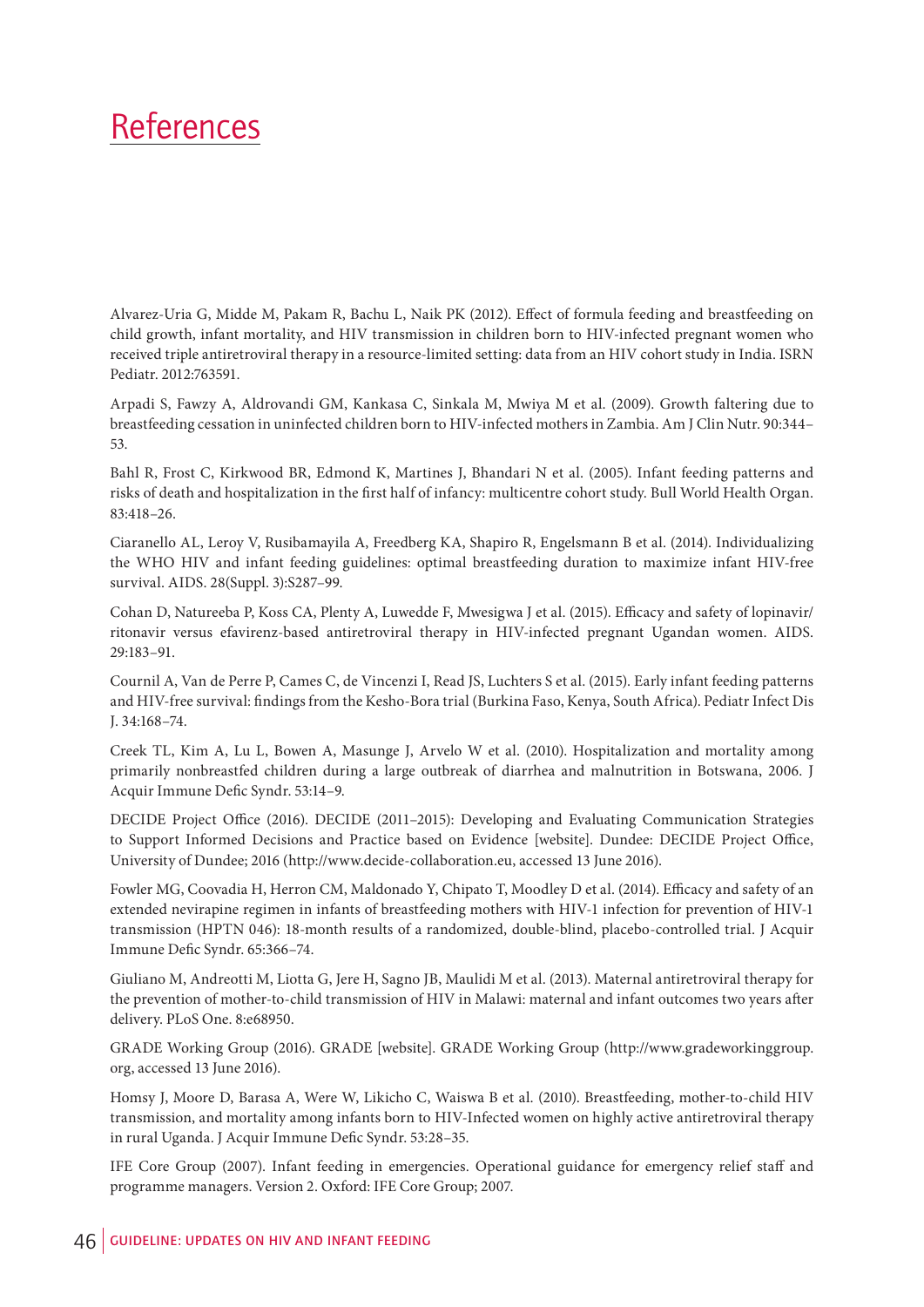Jakobsen M, Sodeman M, Nylén G, Balé C, Nielsen J, Lisse I. (2003). Breastfeeding status as a predictor of mortality among refugee children in an emergency situation in Guinea-Bissau. Trop Med Int Health. 8:992–6.

Jamieson DJ, Chasela CS, Hudgens MG, King CC, Kourtis AP, Kayira D et al. (2012). Maternal and infant antiretroviral regimens to prevent postnatal HIV-1 transmission: 48-week follow-up of the BAN randomised controlled trial. Lancet. 379:2449–58.

Kafulafula G, Hoover DR, Taha TE, Thigpen M, Li Q, Fowler MG et al. (2010). Frequency of gastroenteritis and gastroenteritis-associated mortality with early weaning in HIV-1-uninfected children born to HIV-infected women in Malawi. J Acquir Immune Defic Syndr. 53:6–13.

Kagaayi J, Gray RH, Brahmbhatt H, Kigozi G, Nalugoda F, Wabwere-Mangen F et al. (2008). Survival of infants born to HIV-positive mothers, by feeding modality, in Rakai, Uganda. PLoS One. 3:e3877.

Kilewo C, Karlsson K, Ngarina M, Massawe A, Lyamuya E, Swai A et al. (2009). Prevention of mother-to-child transmission of HIV-1 through breastfeeding by treating mothers with triple antiretroviral therapy in Dar es Salaam, Tanzania: the Mitra Plus study. J Acquir Immune Defic Syndr. 52:406–16.

Marazzi MC, Nielsen-Saines K, Buonomo E, Scarcella P, Germano P, Majid NA. (2009). Increased infant human immunodeficiency virus-type one free survival at one year of age in sub-Saharan Africa with maternal use of highly active antiretroviral therapy during breast-feeding. Pediatr Infect Dis J. 28:483–7.

Ngoma MS, Misir A, Mutale W, Rampakakis E, Sampalis JS, Elong A et al. (2015). Efficacy of WHO recommendation for continued breastfeeding and maternal cART for prevention of perinatal and postnatal HIV transmission in Zambia. J Int AIDS Soc. 18:19352.

Okafor I, Ugwu E, Obi S, Odugu B (2014). Virtual elimination of mother-to-child transmission of human immunodeficiency virus in mothers on highly active antiretroviral therapy in Enugu, south-eastern Nigeria. Ann Med Health Sci Res. 4:615–8.

Onyango-Makumbi C, Bagenda D, Mwatha A, Omer SB, Musoke P, Mmiro F et al. (2010). Early weaning of HIVexposed uninfected infants and risk of serious gastroenteritis: findings from two perinatal HIV prevention trials in Kampala, Uganda. J Acquir Immune Defic Syndr. 53:20–7.

Parker ME, Tembo M, Adair L, Chasela C, Piwoz EG, Jamieson DJ et al. (2013). The health of HIV-exposed children after early weaning. Matern Child Nutr. 9:217–32.

Phadke MA, Gadgil B, Bharucha KE, Shrotri AN, Sastry J, Gupte NA et al. (2003). Replacement-fed infants born to HIV-infected mothers in India have a high early postpartum rate of hospitalization. J Nutr. 133:3153–7.

Sagay AS, Ebonyi AO, Meloni ST, Musa J, Oguche S, Ekwempu CC et al. (2015). Mother-to-child transmission outcomes of HIV-exposed infants followed up in Jos, north-central Nigeria. Curr HIV Res. 13:193–200.

Shapiro RL, Kitch D, Ogwu A, Hughes MD, Lockman S, Powis K et al. (2013). HIV transmission and 24-month survival in a randomized trial of HAART to prevent MTCT during pregnancy and breastfeeding in Botswana. AIDS. 27:1911–20.

Sinha B, Chowdhury R, Sankar MJ, Martines J, Taneja S, Mazumder S et al. (2015). Interventions to improve breastfeeding outcomes: a systematic review and meta-analysis. Acta Paediatr. 104:114–34.

Thakwalakwa C, Phiri A, Rollins N, Heikens GT, Barnell EK, Manary M. (2014). Growth and HIV-free survival of HIV-exposed infants in Malawi: a randomized trial of two complementary feeding interventions in the context of maternal antiretroviral therapy. J Acquir Immune Defic Syndr. 66:181–7.

Thistle P, Bolotin S, Lam E, Schwarz D, Pilon R, Ndawana B et al. (2011). Highly active anti-retroviral therapy in the prevention of mother-to-child transmission of HIV in rural Zimbabwe during the socio-economic crisis. Med Confl Surviv. 27:165–76.

Thomas TK, Masaba R, Borkowf CB, Ndivo R, Zeh C, Misore A et al. (2011). Triple-antiretroviral prophylaxis to prevent mother-to-child HIV transmission through breastfeeding – the Kisumu Breastfeeding Study, Kenya: a clinical trial. PLoS Med. 8:e1001015.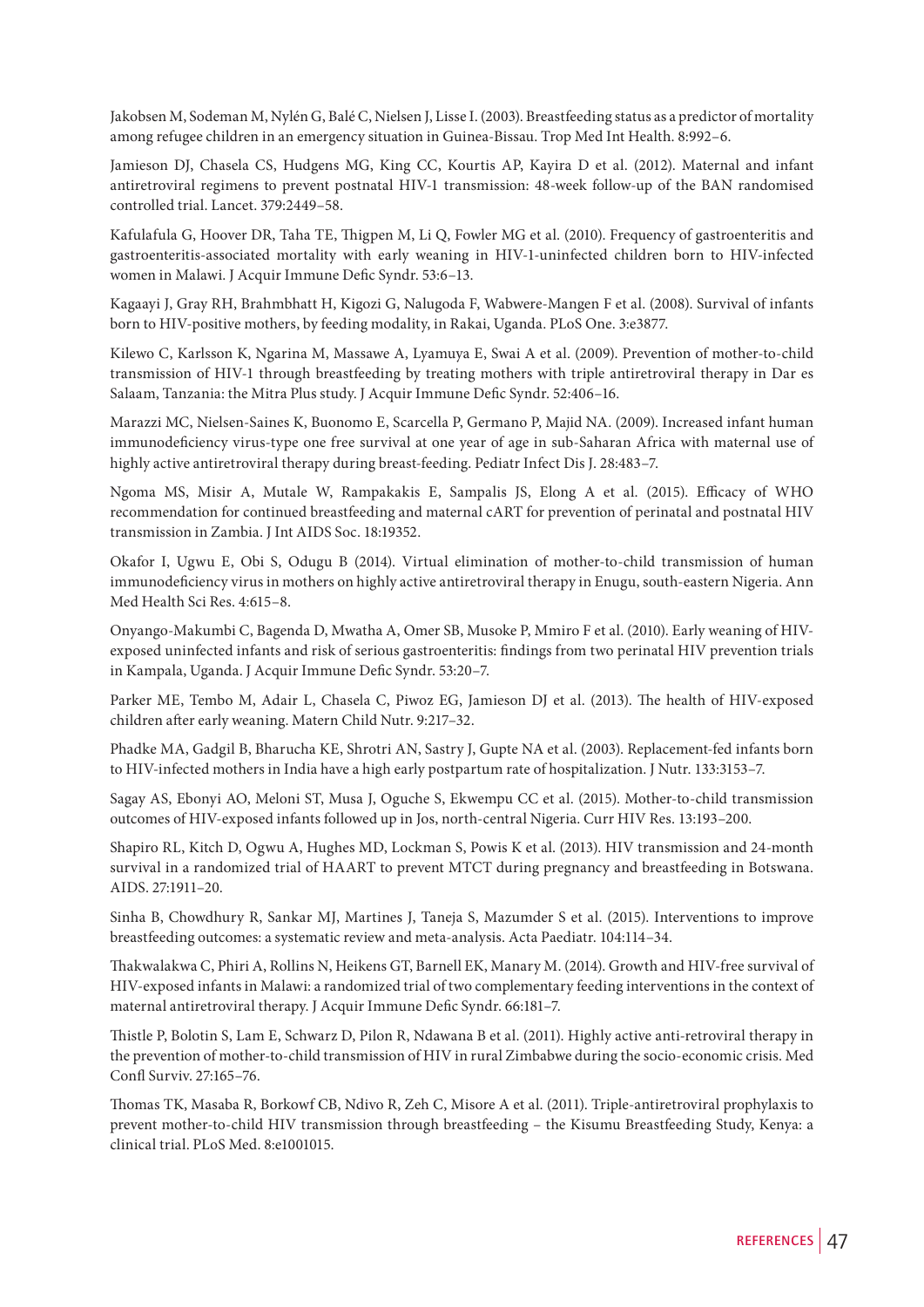Tonwe-Gold B, Ekouevi DK, Viho I, Amani-Bosse C, Toure S, Coffie PA et al. (2007). Antiretroviral treatment and prevention of peripartum and postnatal HIV transmission in West Africa: evaluation of a two-tiered approach. PLoS Med. 4:e257.

UNAIDS (2011). Global Plan towards the elimination of new HIV infections among children by 2015 and keeping their mothers alive. Geneva: UNAIDS; 2011 (**http://www.unaids.org/believeitdoit/the-global-plan.html**, accessed 13 June 2016).

UNICEF, UNAIDS, WHO, UNFPA (2003). HIV and infant feeding: guidelines for decision-makers. Geneva: World Health Organization (**http://www.who.int/nutrition/publications/HIV\_IF\_guide\_for\_healthcare.pdf**, accessed 13 June 2016.

Victora CG, Bahl R, Barros AJD, França GVA, Horton S, Krasevec A et al. (2016). Breastfeeding in the 21st century: epidemiology, mechanisms, and lifelong effect. Lancet. 387:475–90.

Wells GA, Shea B, O'Connell D, Peterson J, Welch V, Losos M et al. (2009). The Newcastle-Ottawa Scale (NOS) for assessing the quality of non randomised studies in meta analysis. In: Borestein M, Hedges LV, Higgins JPT, Rothstein HR, editors. Introduction to meta-analysis. West Sussex: Wiley; 2009.

WHO (2003). Global strategy on infant and young child feeding. Geneva: World Health Organization (**http:// www.who.int/nutrition/publications/gs\_infant\_feeding\_text\_eng.pdf**, accessed 13 June 2016).

WHO (2005). Guiding principles for feeding non-breastfed children 6–24 months of age. Geneva: World Health Organization (**http://www.who.int/maternal\_child\_adolescent/documents/9241593431/en**, accessed 13 June 2016.

WHO (2010a). Essential newborn care course. Geneva: World Health Organization (**http://www.who.int/ maternal\_child\_adolescent/documents/newborncare\_course/en,** accessed 13 June 2016).

WHO (2010b). Guidelines on HIV and infant feeding 2010: principles and recommendations for infant feeding in the context of HIV and a summary of evidence. Geneva: World Health Organization (**http://www.who.int/ maternal\_child\_adolescent/documents/9789241599535/en**, accessed 13 June 2016).

WHO (2010c). Antiretroviral drugs for treating pregnant women and preventing HIV infection in infants: recommendations for a public health approach. 2010 revision. Geneva: World Health Organization (**http://www. who.int/hiv/pub/mtct/antiretroviral2010/en**, accessed 13 June 2016).

WHO (2012a). WHO guidelines on HIV and infant feeding 2010: an updated framework for priority action. Geneva: World Health Organization (**http://www.who.int/nutrition/publications/hivaids/9241590777/en**, accessed 13 June 2016).

WHO (2013). Consolidated guidelines on the use of antiretroviral drugs for treating and preventing HIV infection: recommendations for a public health approach. Geneva: World Health Organization (**http://www.who. int/hiv/pub/guidelines/arv2013/en**, accessed 13 June 2016).

WHO (2014). WHO handbook for guideline development. Geneva: World Health Organization; 2014 (**http:// www.who.int/kms/guidelines\_review\_committee/en**, accessed 13 June 2016).

WHO (2015). Caring for the newborn at home; caring for newborns and children in the community. Geneva: World Health Organization (**http://www.who.int/maternal\_child\_adolescent/documents/caring-for-thenewborn-at-home/en**, accessed 13 June 2016).

WHO (2016a). Integrated Management of Childhood Illness (IMCI) [website]. Geneva: World Health Organization (**http://www.who.int/maternal\_child\_adolescent/topics/child/imci/en**, accessed 13 June 2016).

WHO (2016b). Breastfeeding. Geneva: World Health Organization (**http://www.who.int/maternal\_child\_ adolescent/topics/child/nutrition/breastfeeding/en**, accessed 13 June 2016).

WHO (2016c). Consolidated guidelines on the use of antiretroviral drugs for treating and preventing HIV infection. Geneva: World Health Organization; in press.

WHO, FAO (2007). Safe preparation, storage and handling of powdered infant formula: guidelines. Geneva: World Health Organization (**http://www.who.int/foodsafety/publications/micro/pif\_guidelines.pdf**, accessed 13 June 2016).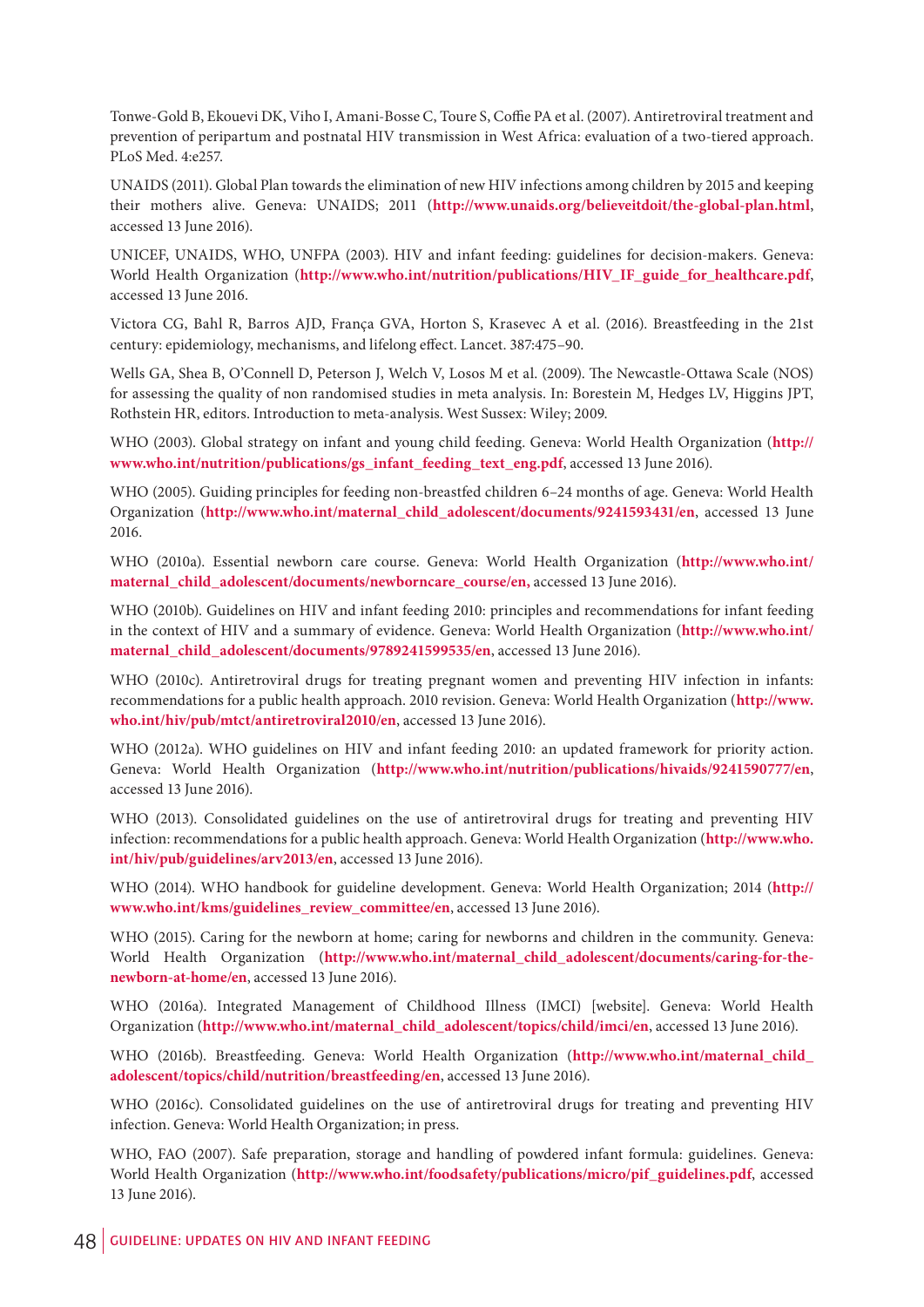WHO, UNICEF (2006). Infant and young child feeding counselling: an integrated course. Geneva: World Health Organization (**http://www.who.int/nutrition/publications/infantfeeding/9789241594745/en**, accessed 13 June 2016).

WHO, UNFPA, UNICEF, World Bank (2015). Pregnancy, childbirth, postpartum and newborn care: a guide for essential practice. 3rd ed. Geneva: World Health Organization (**http://www.who.int/maternal\_child\_ adolescent/documents/imca-essential-practice-guide/en**, accessed 13 June 2016).

WHO, UNICEF, UNAIDS, UNFPA (2006). HIV and infant feeding update. Based on the Technical Consultation held on behalf of the Inter-agency Task Team (IATT) on Prevention of HIV Infection in Pregnant Women, Mothers and their Infants, Geneva, Switzerland, 25–27 October 2006. Geneva: World Health Organization (**http://www.who.int/maternal\_child\_adolescent/documents/9789241595964/en**, accessed 13 June 2016).

Zunza M, Mercer GD, Thabane L, Esser M, Cotton F (2013). Effects of postnatal interventions for the reduction of vertical HIV transmission on infant growth and non-HIV infections: a systematic review. J Int AIDS Soc. 16:18865.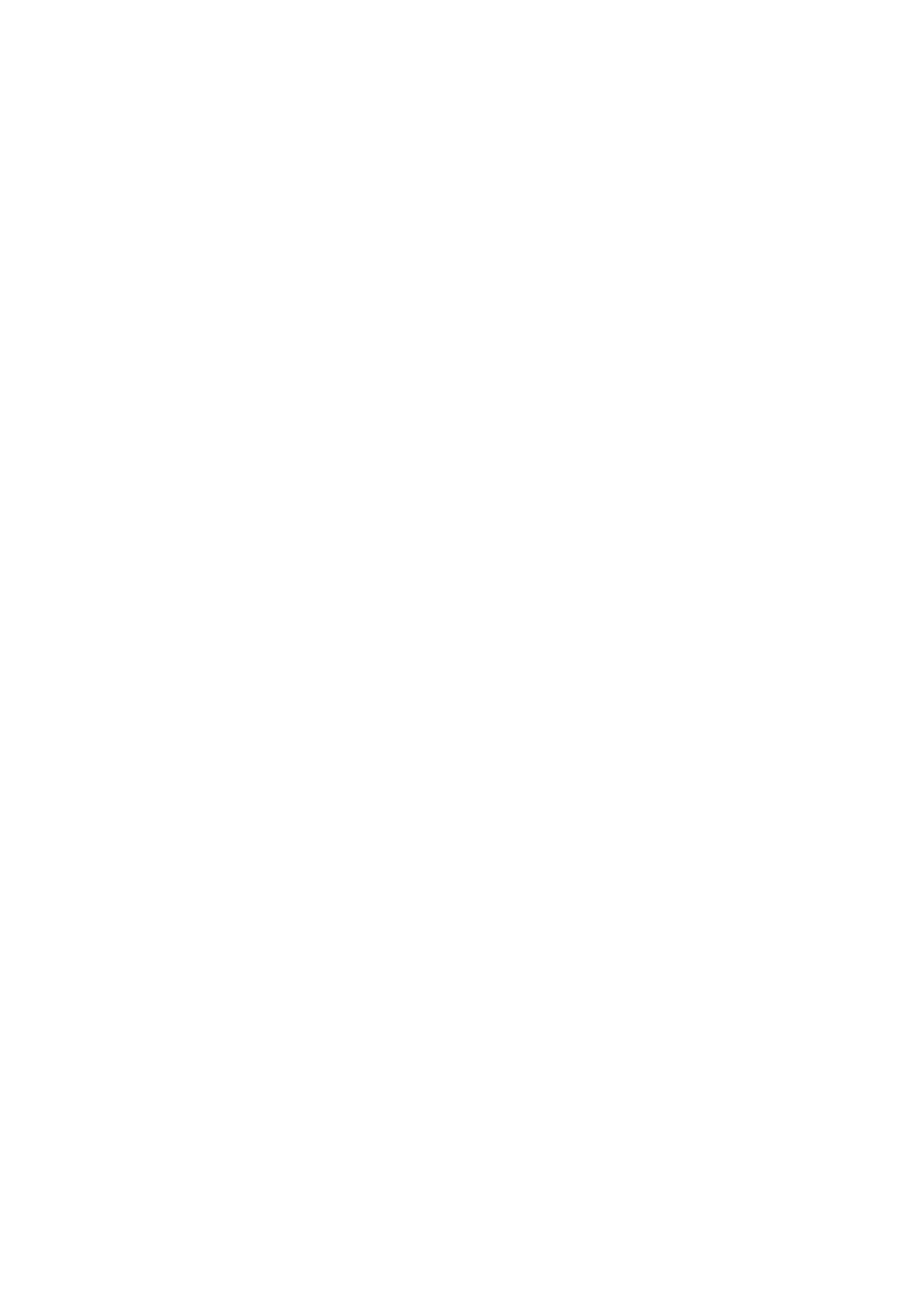## Annex 1.

### Systematic reviews including GRADE tables related to the duration of breastfeeding by mothers living with HIV

1a. Chikhungu L, Bispo S, Newell ML. HIV-free survival at 12–24 months in breastfed infants of HIV-positive women on ART: a systematic review. Commissioned for the guideline review.

**http://www.who.int/maternal\_child\_adolescent/documents/hiv-infant-feeding-2016/en/**

1b. Chikhungu L, Bispo S, Newell ML. Postnatal HIV transmission rates at age six and 12 months in infants of HIV-positive women on ART initiating breastfeeding: a systematic review. Commissioned for the guideline review.

**http://www.who.int/maternal\_child\_adolescent/documents/hiv-infant-feeding-2016/en/**

1c. Mallampati D, MacLean R, Ciaranello A. Modelling the impact of maternal ARV use and infant mortality. Commissioned for the guideline review.

**http://www.who.int/maternal\_child\_adolescent/documents/hiv-infant-feeding-2016/en/**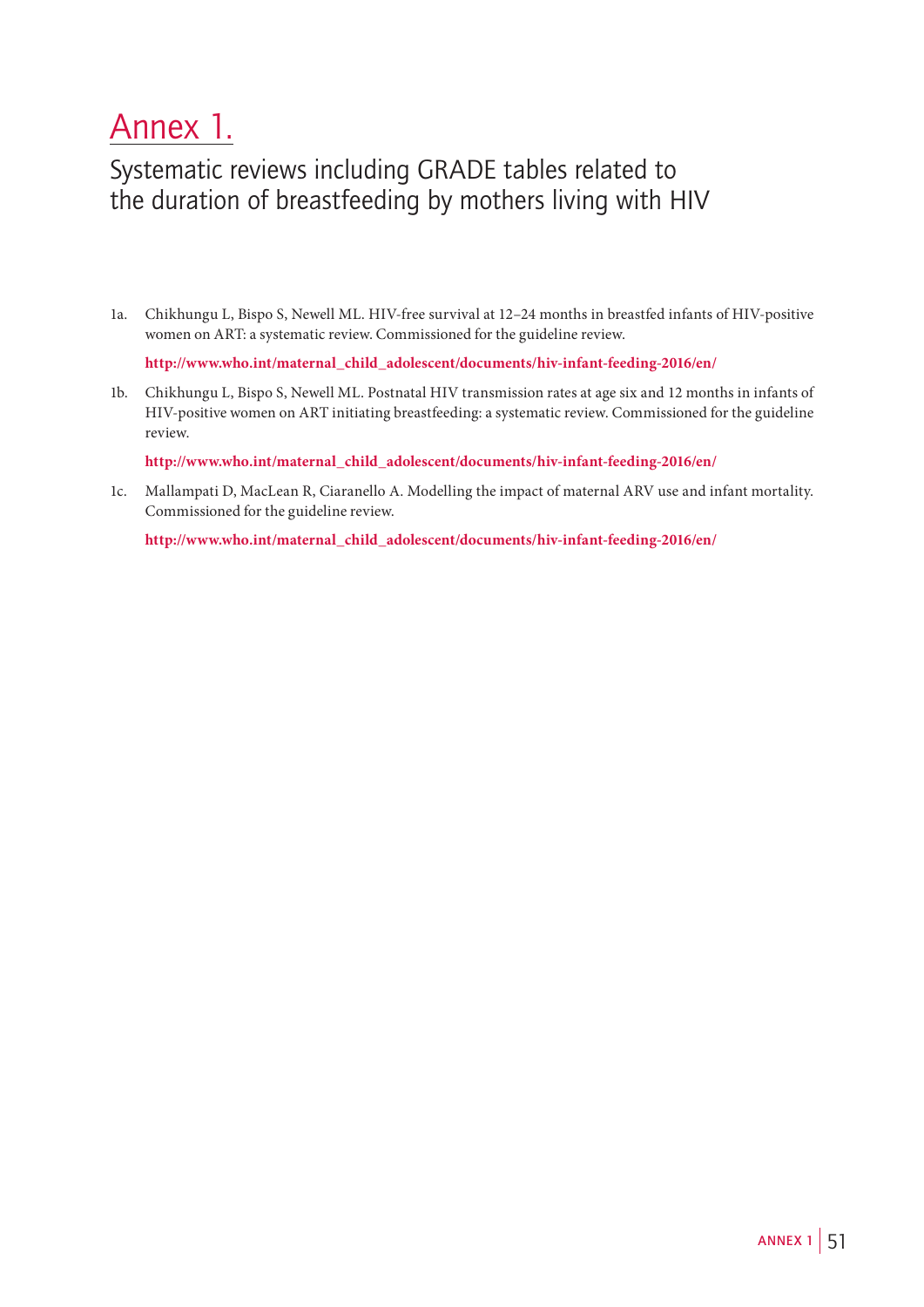## Annex 2.

Systematic reviews including GRADE tables related to interventions to improve infant feeding practices by mothers living with HIV

2. Academy of Nutrition and Dietetics: Handu D, Acosta A, Moloney L, Wolfram T, Ziegler P, Steiber A. **Effectiveness of interventions to promote exclusive breastfeeding in women living with HIV that are on antiretroviral therapy living in areas that promote exclusive breastfeeding due to limited resources for safe replacement feeding**.

**http://www.who.int/maternal\_child\_adolescent/documents/hiv-infant-feeding-2016/en/**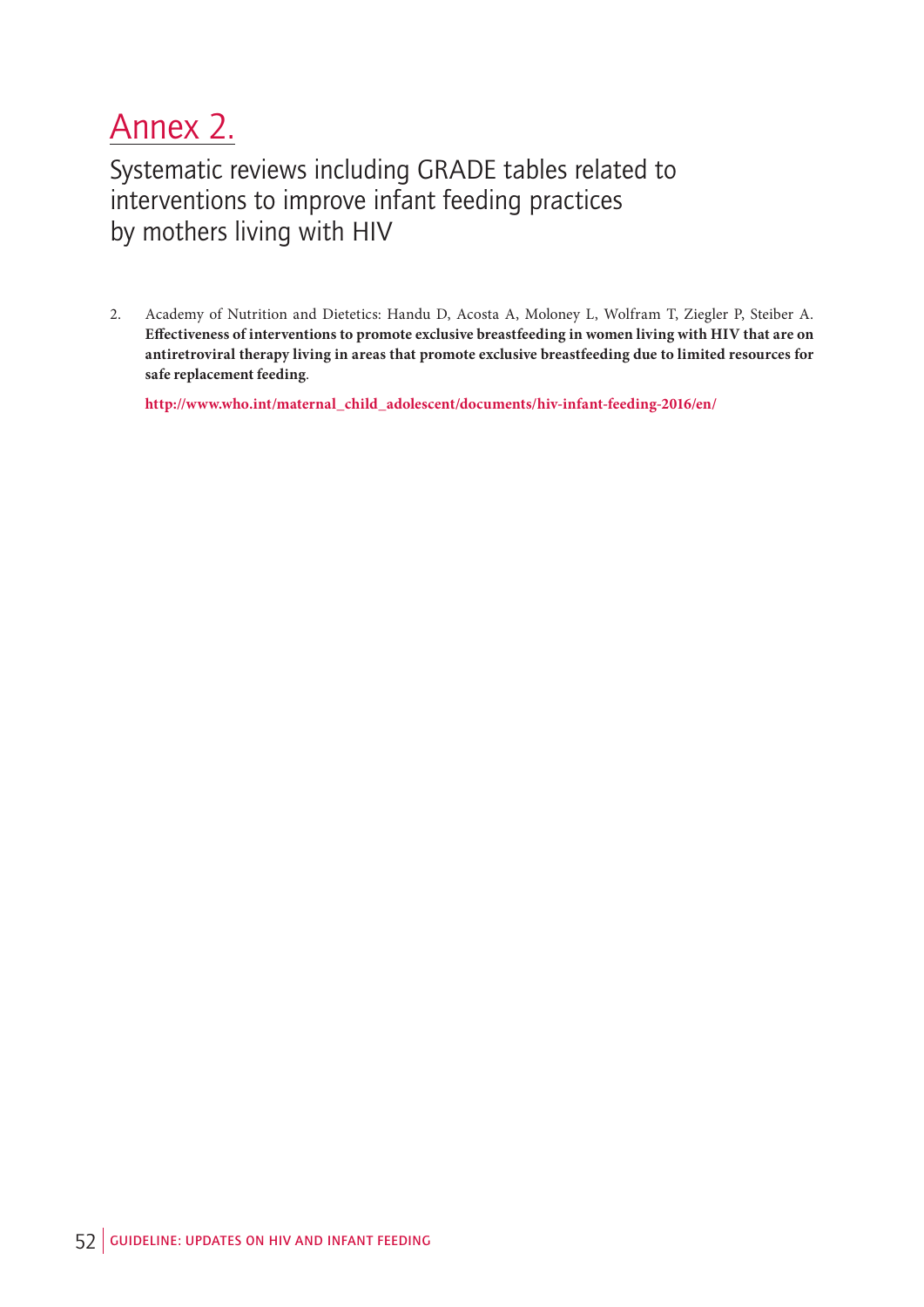## Annex 3.

Survey of national health authorities in the 22 priority countries for the Global Plan

**http://www.who.int/maternal\_child\_adolescent/documents/hiv-infant-feeding-2016/en/**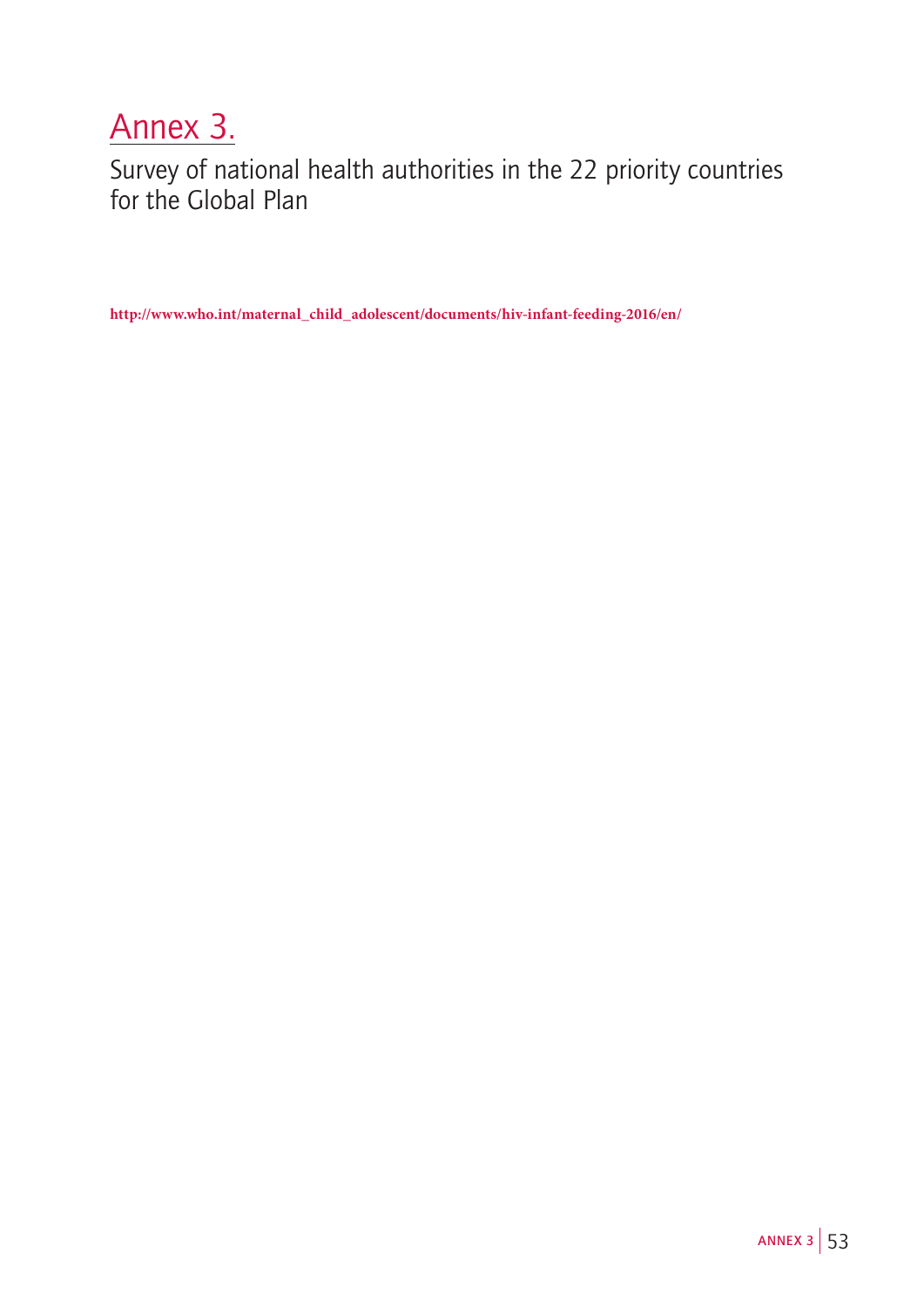# Annex 4.

Guideline Development Group and advisory groups

| <b>Chair, Guideline Development Group</b>               |                                                                                                                     |  |
|---------------------------------------------------------|---------------------------------------------------------------------------------------------------------------------|--|
| Sam Phiri                                               | Lighthouse Trust, Lilongwe, Blantyre, Malawi                                                                        |  |
| <b>GRADE methodologist, Guideline Development Group</b> |                                                                                                                     |  |
| Nandi Siegfried                                         | Independent clinical epidemiologist, South Africa                                                                   |  |
| <b>Guideline Development Group members</b>              |                                                                                                                     |  |
| Ebunoluwa Aderonke Adejuyigbe                           | Obafemi Awolowo University, Ile Ife, Nigeria                                                                        |  |
| Lesley Bamford                                          | National Department of Health, South Africa                                                                         |  |
| Renaud Becquet                                          | Université Bordeaux Segalen, Bordeaux, France                                                                       |  |
| Anna Coutsoudis                                         | University of KwaZulu-Natal, Durban, South Africa                                                                   |  |
| Ade Fakoyaa                                             | Global Fund to Fight AIDS, Tuberculosis and Malaria, Geneva, Switzerland                                            |  |
| Amie Heap                                               | United States Agency for International Development, Office of HIV/AIDS,<br>Washington, DC, United States of America |  |
| Louise Kuhn                                             | Columbia University, New York, NY, United States of America                                                         |  |
| Marie McGrath                                           | Emergency Nutrition Network, Oxford, United Kingdom                                                                 |  |
| Lynne Mofenson                                          | Elizabeth Glaser Pediatric AIDS Foundation, Silver Spring, MD, United<br><b>States of America</b>                   |  |
| Angela Mushavi                                          | Ministry of Health and Child Care, Harare, Zimbabwe                                                                 |  |
| Marie-Louise Newell                                     | University of Southampton, United Kingdom                                                                           |  |
| Rebecca Norton <sup>a</sup>                             | International Breastfeeding Alliance Network, Geneva, Switzerland                                                   |  |
| Vanessa Rouzier                                         | Les Centres GHESKIO, Haiti                                                                                          |  |
| Abia Sebaka                                             | Nutrition and Food Control, Gaborone, Botswana                                                                      |  |
| Anju Seth                                               | Kalawat Saran Children Hospital, New Delhi, India                                                                   |  |
| Roger Shapiro                                           | Harvard University, Boston, United States of America                                                                |  |
| Olena Starets                                           | Odessa National Medical University, Odessa, Ukraine                                                                 |  |
| Thorkild Tylleskär                                      | University of Bergen, Norway                                                                                        |  |
| Patricia Ukoli                                          | Network of People Living with HIV and AIDS in Nigeria, ICW, Abuja,                                                  |  |

<sup>a</sup> Unable to attend.

Nigeria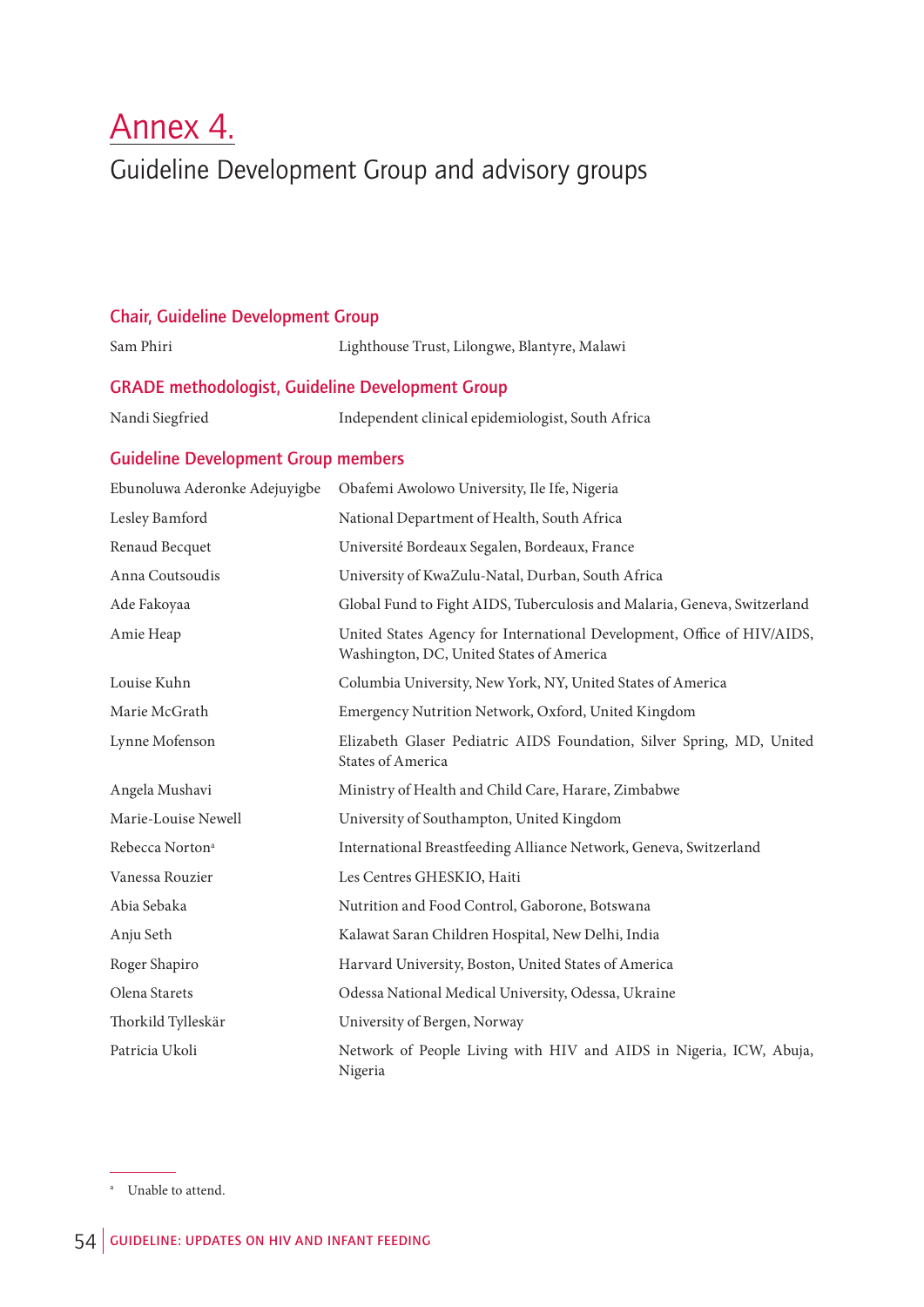### **Staff members of WHO and other United Nations agencies**

| Maaike Arts               | UNICEF, New York, United States of America       |
|---------------------------|--------------------------------------------------|
| Hana Bekele               | WHO Regional Office for Africa, Harare, Zimbabwe |
| June Pierre-Louis         | UNICEF, New York, United States of America       |
| Bharat Rewari             | WHO Country Office, India                        |
| Tin Tin Sint <sup>a</sup> | UNICEF, New York, United States of America       |
| Dirk Van Hove             | UNAIDS, Geneva, Switzerland                      |

### **Technical experts participating in the Guideline Scoping Meeting, 4–6 March 2013**

| Ebunoluwa Aderonke Adejuyigbe | Obafemi Awolowo University, Ile Ife, Nigeria                                                                        |
|-------------------------------|---------------------------------------------------------------------------------------------------------------------|
| Renaud Becquet                | Université Bordeaux Segalen, Bordeaux, France                                                                       |
| Anna Coutsoudis               | University of KwaZulu-Natal, Durban, South Africa                                                                   |
| Amie Heap                     | United States Agency for International Development, Office of HIV/AIDS,<br>Washington, DC, United States of America |
| Louise Kuhn                   | Columbia University, New York, NY, United States of America                                                         |
| Lydia Lu                      | United States Centers for Disease Control and Prevention, Atlanta, GA,<br>United States of America                  |
| Lynne Mofenson                | Elizabeth Glaser Pediatric AIDS Foundation, Silver Spring, MD, United<br><b>States of America</b>                   |
| Angela Mushavi                | Ministry of Health and Child Care, Harare, Zimbabwe                                                                 |
| Sam Phiri                     | Lighthouse Trust, Lilongwe, Blantyre, Malawi                                                                        |
| Tim Quick                     | United States Agency for International Development, Office of HIV/AIDS,<br>Washington, DC, United States of America |
| Anju Seth                     | Kalawat Saran Children Hospital, New Delhi, India                                                                   |
| Roger Shapiro                 | Harvard University, Boston, United States of America                                                                |
| Olena Starets                 | Odessa National Medical University, Odessa, Ukraine                                                                 |
| Jeff Stringer                 | University of North Carolina School of Medicine, Chapel Hill, NC, United<br><b>States of America</b>                |

#### **WHO and UNICEF staff members participating in the Guideline Scoping Meeting, 4–6 March 2013**

| Maaike Arts    | UNICEF, New York, United States of America |
|----------------|--------------------------------------------|
| France Begin   | UNICEF, New York, United States of America |
| Diane Holland  | UNICEF, New York, United States of America |
| Sarah Karmin   | UNICEF, New York, United States of America |
| Ruslan Malyuta | UNICEF, New York, United States of America |
| Craig McClure  | UNICEF, New York, United States of America |
| Tin Tin Sint   | UNICEF, New York, United States of America |
| Nigel Rollins  | WHO, Geneva, Switzerland                   |

<sup>a</sup> Unable to attend.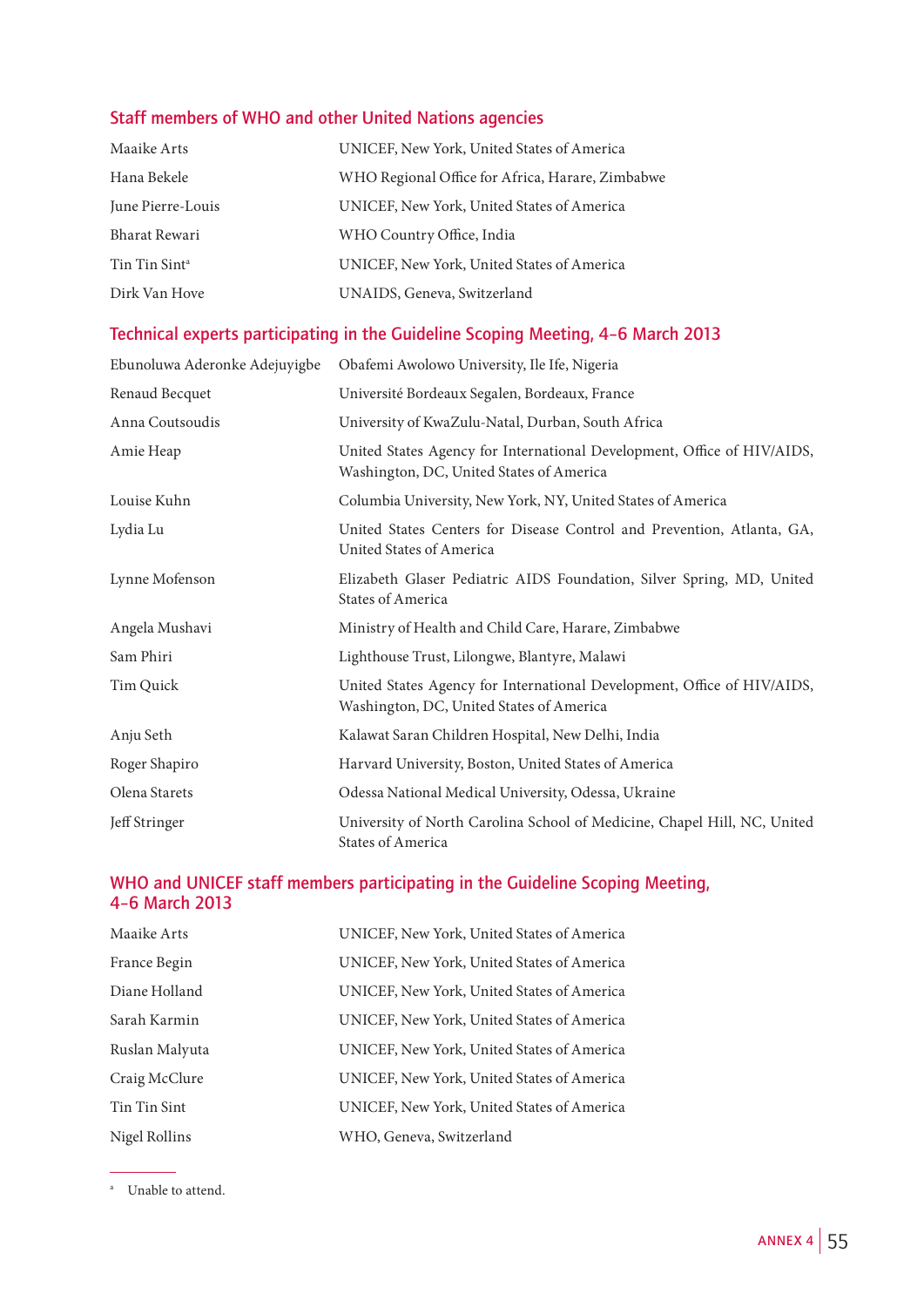#### **WHO Steering Committee**

| Rajiv Bahl          | Department of Maternal, Newborn, Child and Adolescent Health |  |
|---------------------|--------------------------------------------------------------|--|
| Shaffiq Essajee     | Department of HIV                                            |  |
| Martina Penazzato   | Department of HIV                                            |  |
| Eyerusalem Negussie | Department of HIV                                            |  |
| Nigel Rollins       | Department of Maternal, Newborn, Child and Adolescent Health |  |
| Pura Rayco-Solon    | Department of Nutrition for Health and Development           |  |
| Zita Weise Prinzo   | Department of Nutrition for Health and Development           |  |

#### **Additional technical input**

*WHO gratefully acknowledges the following for their technical input in preparing the systematic reviews, survey and modelling paper.*

| Nathalie Avril <sup>a</sup>    | Geneva, Switzerland                                                       |
|--------------------------------|---------------------------------------------------------------------------|
| Stephanie Bispo                | University of Southampton, United Kingdom                                 |
| Lana Chikhungu <sup>a</sup>    | University of Portsmouth, United Kingdom                                  |
| Andrea Ciaranello <sup>a</sup> | Massachusetts General Hospital, Boston, MA, United States of America      |
| Deepa Handua                   | Academy of Nutrition and Dietetics, Chicago, IL, United States of America |
| Divya Mallampati               | Northwestern University, Chicago, IL, United States of America            |
| Rachel MacLean                 | Massachusetts General Hospital, Boston, MA, United States of America      |
| Alison Steiber                 | Academy of Nutrition and Dietetics, Chicago, IL, United States of America |

#### **External peer-review experts**

#### *WHO is also grateful to the following for reviewing the draft recommendations.*

| Pierre Barker  | Institute for Healthcare Improvement, Boston, MA, United States of America                                  |
|----------------|-------------------------------------------------------------------------------------------------------------|
| Ameena Goga    | Medical Research Council, South Africa                                                                      |
| Rebecca Norton | International Breastfeeding Alliance Network, Geneva, Switzerland                                           |
| Kim Rattana    | Manager, National PMTCT Program, National Maternal and Child Health<br>Center, Ministry of Health, Cambodia |

#### **Additional data and information**

#### *The following research teams kindly supplied information and analyses about their studies in addition to that published in the peer-reviewed literature.*

- Deborah Cohan, University of California, San Francisco, United States of America
- Marina Giuliano, Instituto Superiore di Sanità, Rome, Italy
- Karin Nielsen-Saines, David Geffen School of Medicine, University of California, Los Angeles, United States of America
- Atiene Sagay, University of Jos and Jos University Teaching Hospital, Nigeria
- Roger Shapiro, Harvard Medical School, Boston, MA, United States of America (Mma Bana and Maikaelelo studies)
- Michael Silverman, University of Western Ontario, London, Canada
- Timothy Thomas, United States Centers for Disease Control and Prevention, Anchorage, AK, United States of America
- <sup>a</sup> Team lead.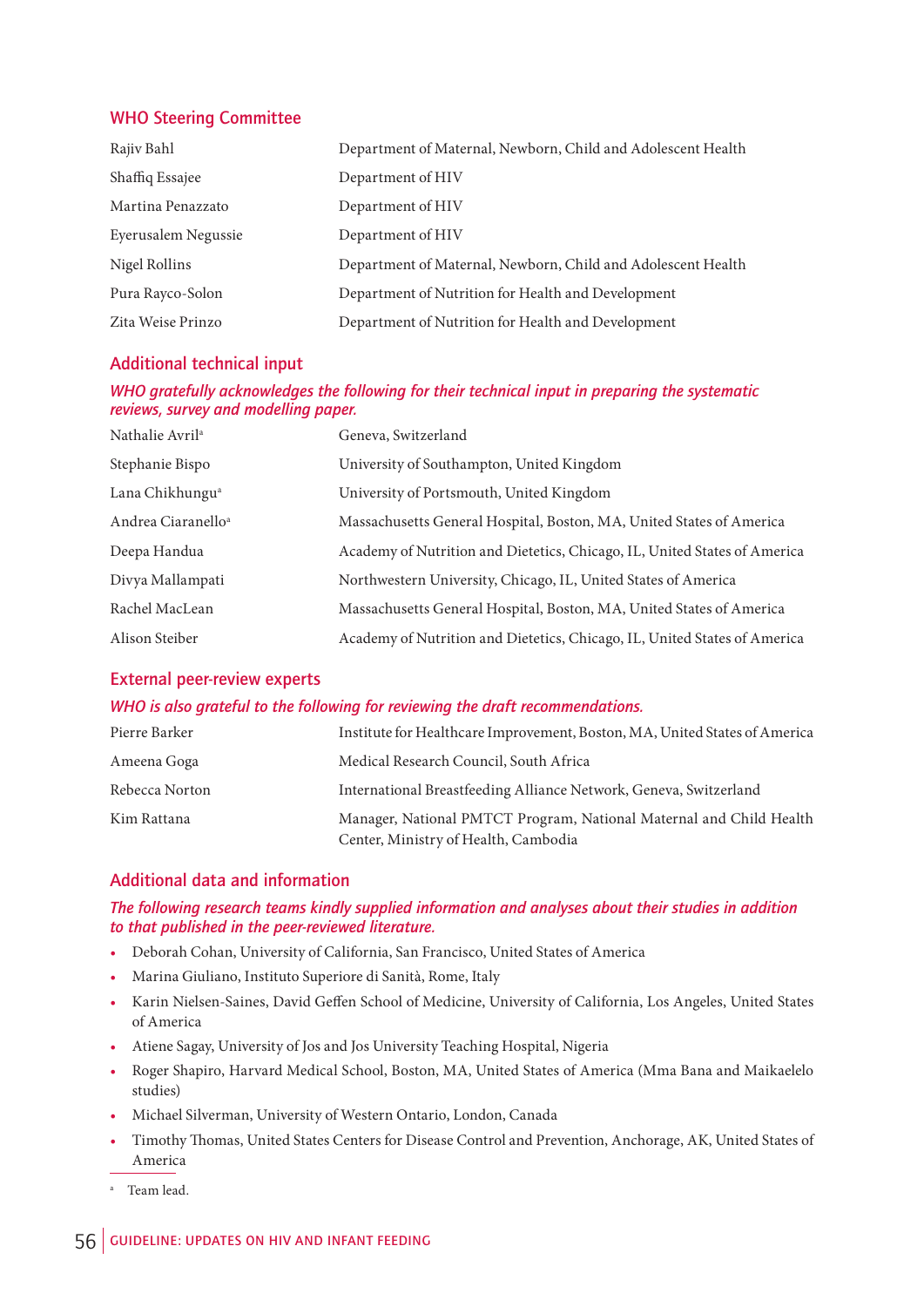### Annex 5.

Questions and PICO used as the basis for preparing systematic reviews of the available published evidence

| $\mathbf{1}$   | <b>Ouestion</b> | For how long should a mother living with HIV breastfeed if she is receiving<br>ART and there is no evidence of clinical, immune or viral failure?<br>What is the HIV-free survival of HIV-exposed infants according to feeding<br>practices when mothers are taking ARV drugs?                        | Importance |
|----------------|-----------------|-------------------------------------------------------------------------------------------------------------------------------------------------------------------------------------------------------------------------------------------------------------------------------------------------------|------------|
|                | Population      | Infants of mothers living with HIV                                                                                                                                                                                                                                                                    |            |
|                | Intervention    | Breastfeeding and maternal ARV drugs                                                                                                                                                                                                                                                                  | Critical   |
|                | Comparison      | Not breastfeeding or early cessation of breastfeeding                                                                                                                                                                                                                                                 |            |
|                |                 | No maternal ARV drugs                                                                                                                                                                                                                                                                                 |            |
|                | Outcome         | HIV transmission and HIV-free survival between birth and 24 months                                                                                                                                                                                                                                    |            |
|                |                 |                                                                                                                                                                                                                                                                                                       |            |
| $\overline{2}$ | <b>Ouestion</b> | Can facility- and community-based interventions improve the quality of<br>breastfeeding practices among mothers living with HIV?                                                                                                                                                                      | Importance |
|                | Population      | Mothers living with HIV receiving ARV drugs                                                                                                                                                                                                                                                           |            |
|                | Intervention    | Support and counselling delivered by facility-based or community-based health<br>workers or peers (people living with HIV in the same community)                                                                                                                                                      |            |
|                | Comparison      | Standard care without support                                                                                                                                                                                                                                                                         | Important  |
|                | Outcome         | Exclusive breastfeeding (three months and six months)<br>$\bullet$<br>Initiation of breastfeeding<br>$\bullet$<br>Early initiation of breastfeeding (within one hour of birth)<br>$\bullet$<br>Safe replacement feeding<br>$\bullet$                                                                  |            |
| 3              | Question        | If a mother living with HIV does not exclusively breastfeed, is mixed feeding<br>with ART better than no breastfeeding at all?<br>Are ARV drugs effective in preventing the postnatal transmission of HIV<br>through breast milk according to feeding modality?                                       | Importance |
|                | Population      | Infants of mothers living with HIV receiving ARV drugs                                                                                                                                                                                                                                                |            |
|                | Intervention    | Exclusive breastfeeding                                                                                                                                                                                                                                                                               |            |
|                | Comparison      | Mixed feeding                                                                                                                                                                                                                                                                                         | Critical   |
|                | Outcome         | HIV transmission and HIV-free survival                                                                                                                                                                                                                                                                |            |
|                |                 |                                                                                                                                                                                                                                                                                                       |            |
| 4              | Question        | If a mother living with HIV plans to return to work or school, is a shorter<br>duration of planned breastfeeding with ART better than no breastfeeding<br>at all?<br>What is the HIV-free survival of infants breastfed for durations less than 12<br>months compared to breastfeeding for 12 months? | Importance |
|                | Population      | Infants of mothers living with HIV receiving ARV drugs                                                                                                                                                                                                                                                |            |
|                | Intervention    | Breastfeeding for 12 months                                                                                                                                                                                                                                                                           | Critical   |
|                | Comparison      | Earlier cessation of breastfeeding                                                                                                                                                                                                                                                                    |            |
|                | Outcome         | HIV-free survival                                                                                                                                                                                                                                                                                     |            |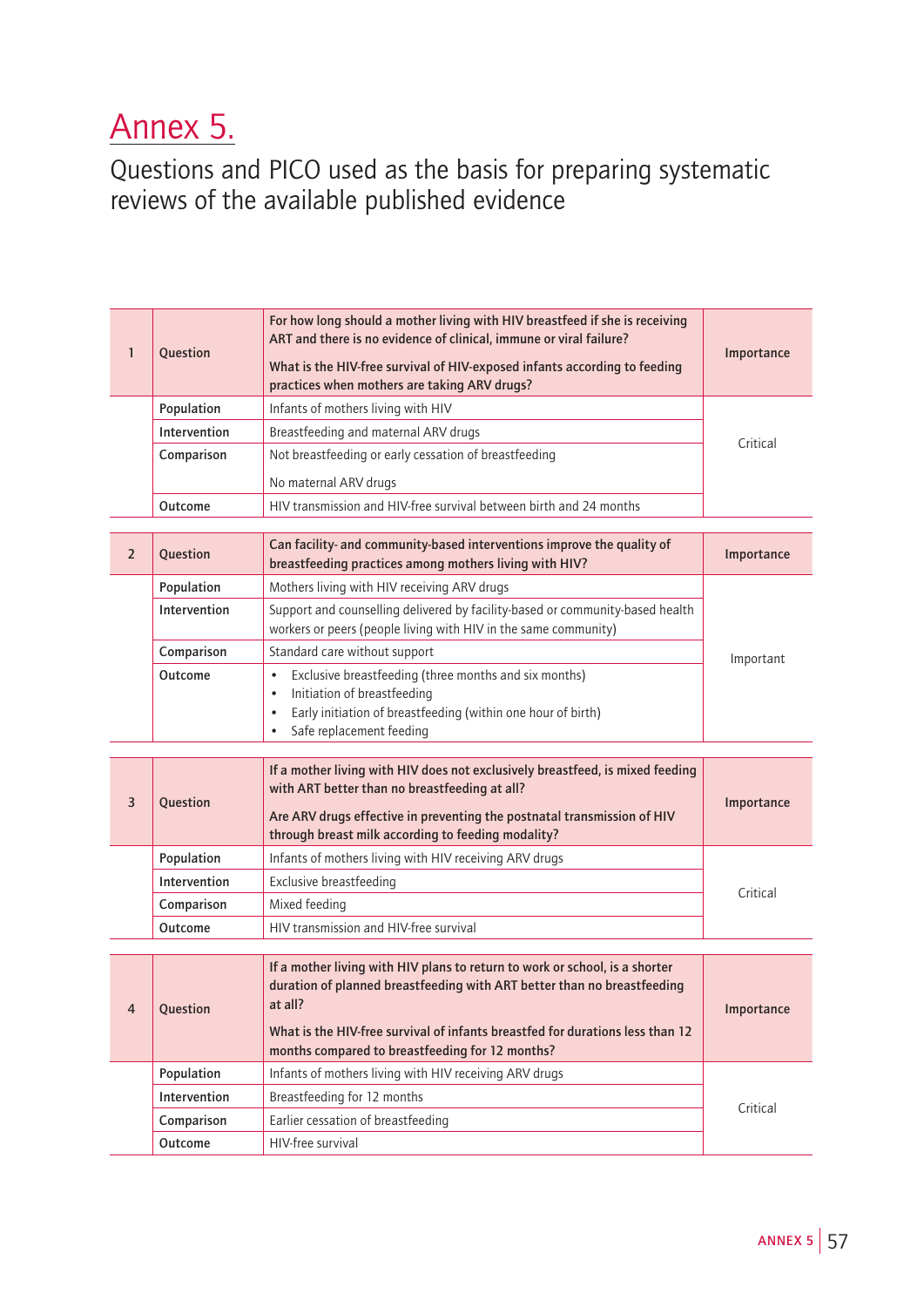The Guideline Development Group also suggested examining the implications of updated recommendations on two programmatic areas:

- What guidance on infant feeding should be provided to mothers living with HIV and to health authorities in conflict or emergency settings?
- What are the implications for monitoring and evaluation?